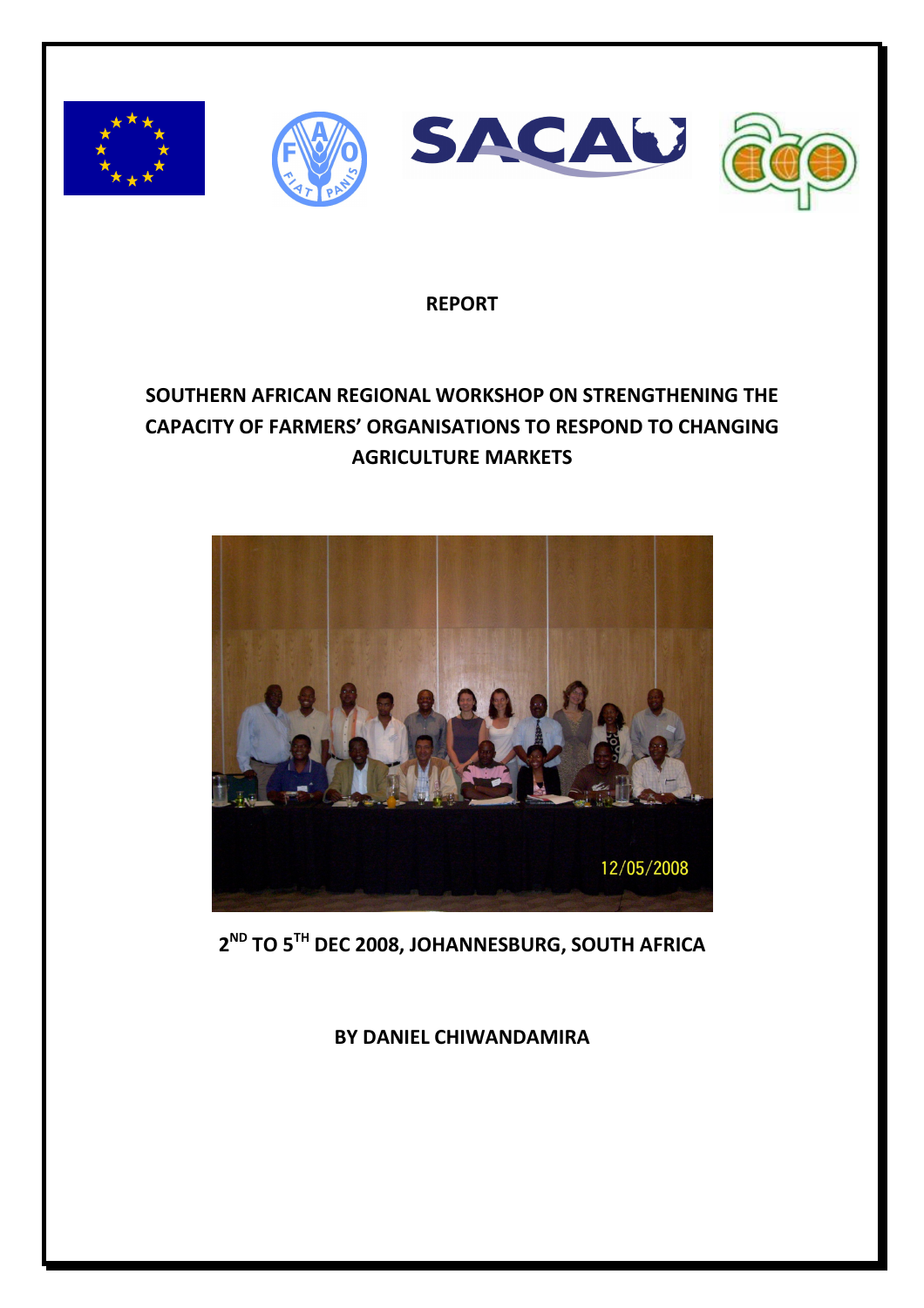Tuesday, 19 May 2009

Strengthening the Capacity of Farmer Organisations to respond to Changing Agriculture Markets 2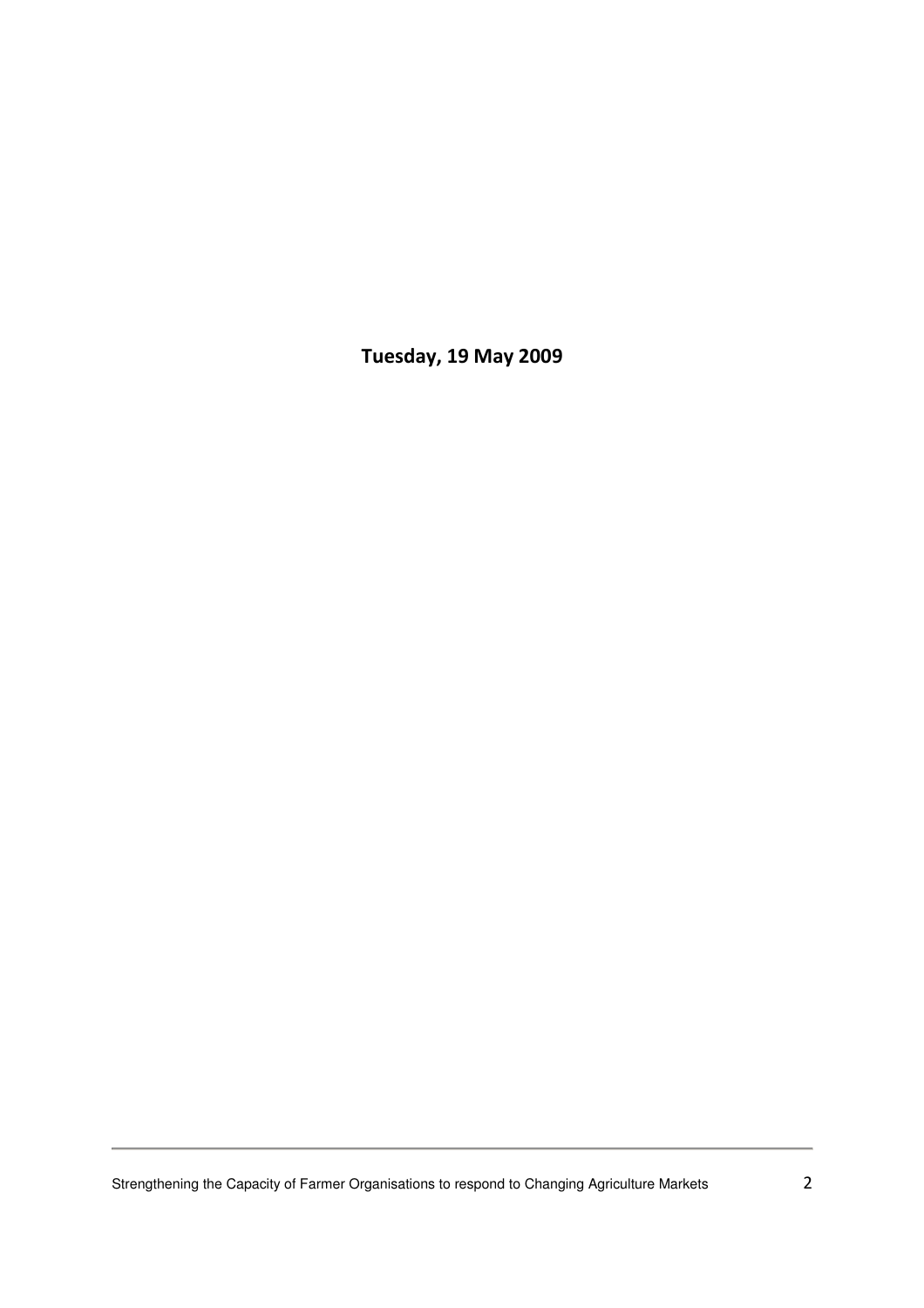# Table of Contents

| 1.  |     |                                                                                                                                                                                |  |  |  |  |  |
|-----|-----|--------------------------------------------------------------------------------------------------------------------------------------------------------------------------------|--|--|--|--|--|
| 1.1 |     |                                                                                                                                                                                |  |  |  |  |  |
| 1.2 |     | Ms. Siobhan Kelly- Enterprise & Agribusiness Development Officer FAO 11                                                                                                        |  |  |  |  |  |
| 1.3 |     |                                                                                                                                                                                |  |  |  |  |  |
| 1.4 |     | Prof. Andre Louw - Chair in Agribusiness Management, University of Pretoria14                                                                                                  |  |  |  |  |  |
| 1.5 |     |                                                                                                                                                                                |  |  |  |  |  |
| 1.6 |     | What are Farmers' Organisations doing to help their members participate in                                                                                                     |  |  |  |  |  |
| 2.  |     | Day Two-Lessons on Successful Farmer Participation in Value Chains 24                                                                                                          |  |  |  |  |  |
| 2.1 |     | Diversification/Productivity and Value Addition by Joshua Varela- General Manager                                                                                              |  |  |  |  |  |
|     | 2.2 | Collective Action and Alliances by Joseph Nkole-National Coordinator Cotton                                                                                                    |  |  |  |  |  |
| 2.3 |     |                                                                                                                                                                                |  |  |  |  |  |
| 2.4 |     | Producer Market Linkages by B. Sandamu- Chief Executive Officer, Horticultural                                                                                                 |  |  |  |  |  |
|     |     | 2.5 Quality, Safety Standards and Certification by Dr. Stephanie Gallat28                                                                                                      |  |  |  |  |  |
|     | 2.6 | Johannesburg Fresh Produce Market (JFPM) by Godfrey Leshage- Commission                                                                                                        |  |  |  |  |  |
| 3.  |     | Day Three-What are the priority capacity building needs of local FOs to respond to<br>changing agriculture markets and what are the responsibilities and functions of national |  |  |  |  |  |
| 4.  |     | Day Four-Consolidation of capacity building priorities, roles and responsibilities and final                                                                                   |  |  |  |  |  |

Strengthening the Capacity of Farmer Organisations to respond to Changing Agriculture Markets 3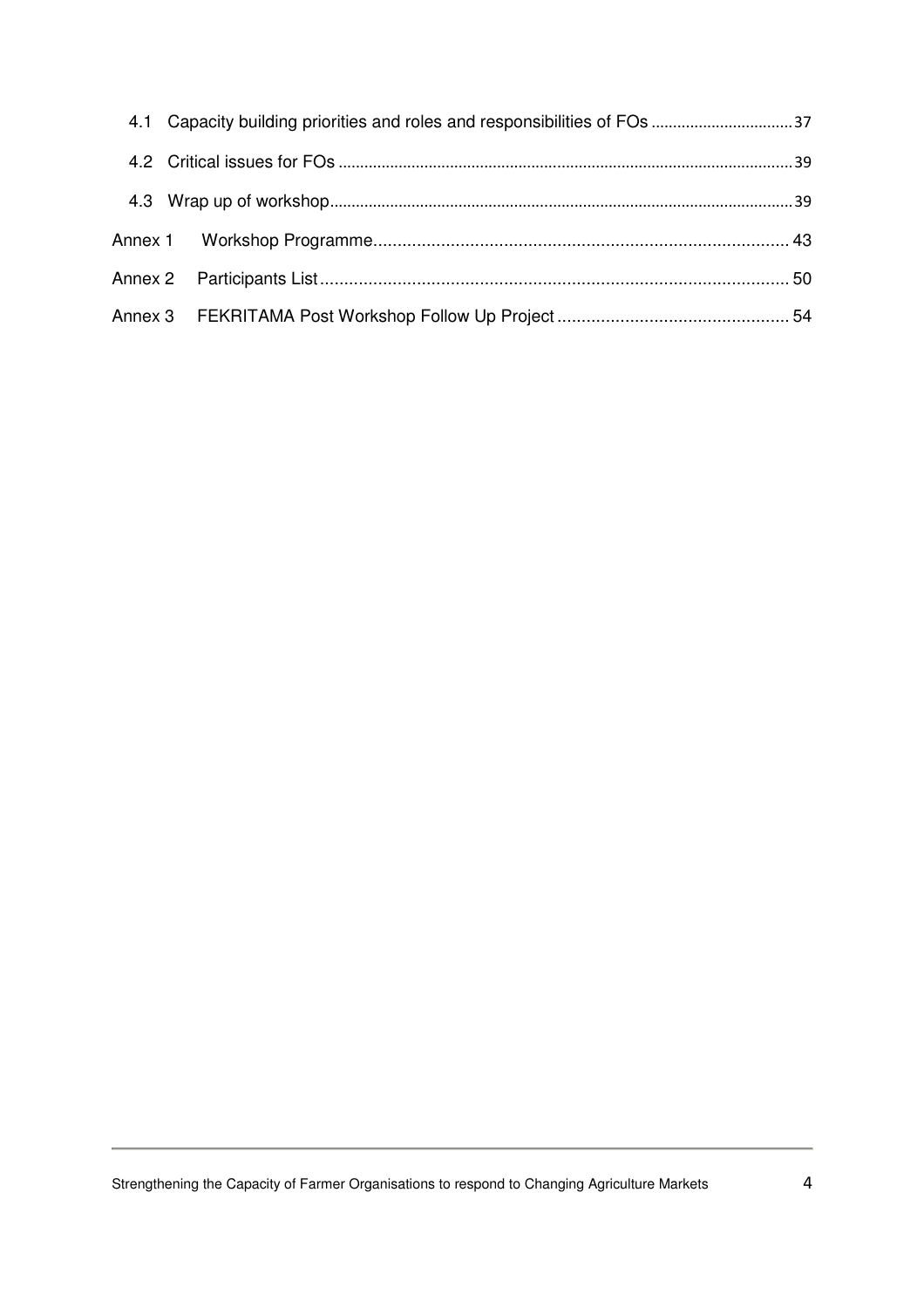# Abbreviations

| <b>ACT</b>    | Agriculture Council of Tanzania                       |
|---------------|-------------------------------------------------------|
| Agri-SA       | Agri-South Africa                                     |
| AU            | <b>African Union</b>                                  |
| CFU           | <b>Commercial Farmers Union</b>                       |
| <b>COMESA</b> | Common Market for Eastern and Southern Africa         |
| <b>DBSA</b>   | Development Bank of Southern Africa                   |
| <b>EAC</b>    | <b>East Africa Community</b>                          |
| EC            | <b>European Community</b>                             |
| <b>ECOWAS</b> | Economic Community of West African States             |
| <b>EPA</b>    | Economic Partnership Agreement                        |
| FO(s)         | Farmer Organisation(s)                                |
| <b>FAO</b>    | Food & Agriculture Organisation of the UN             |
|               | FEKRITAMA Federation Chretienne des Paysans Malagasy  |
| <b>FUM</b>    | <b>Farmers Union of Malawi</b>                        |
| <b>IOs</b>    | <b>Intermediary Organisations</b>                     |
| <b>ITC</b>    | <b>International Trade Centre</b>                     |
| <b>JFPM</b>   | Johannesburg Fresh Produce Market                     |
| LFU           | <b>Lesotho Farmers Union</b>                          |
| <b>NAFU</b>   | <b>National African Farmers Union</b>                 |
| <b>NASFAM</b> | National Small Scale Farmers Association of Malawi    |
| POs           | <b>Producer Organisations</b>                         |
| <b>PVS</b>    | <b>Private Voluntary Standards</b>                    |
| <b>SADC</b>   | Southern African Development Community                |
| SACAU         | Southern African Confederation of Agricultural Unions |
| <b>SeyFA</b>  | Seychelles Farmers Association                        |
| <b>SSA</b>    | Sub Saharan African                                   |
| <b>SSF</b>    | <b>Small Scale Farmers</b>                            |
| SNAU          | Swaziland National Agricultural Union                 |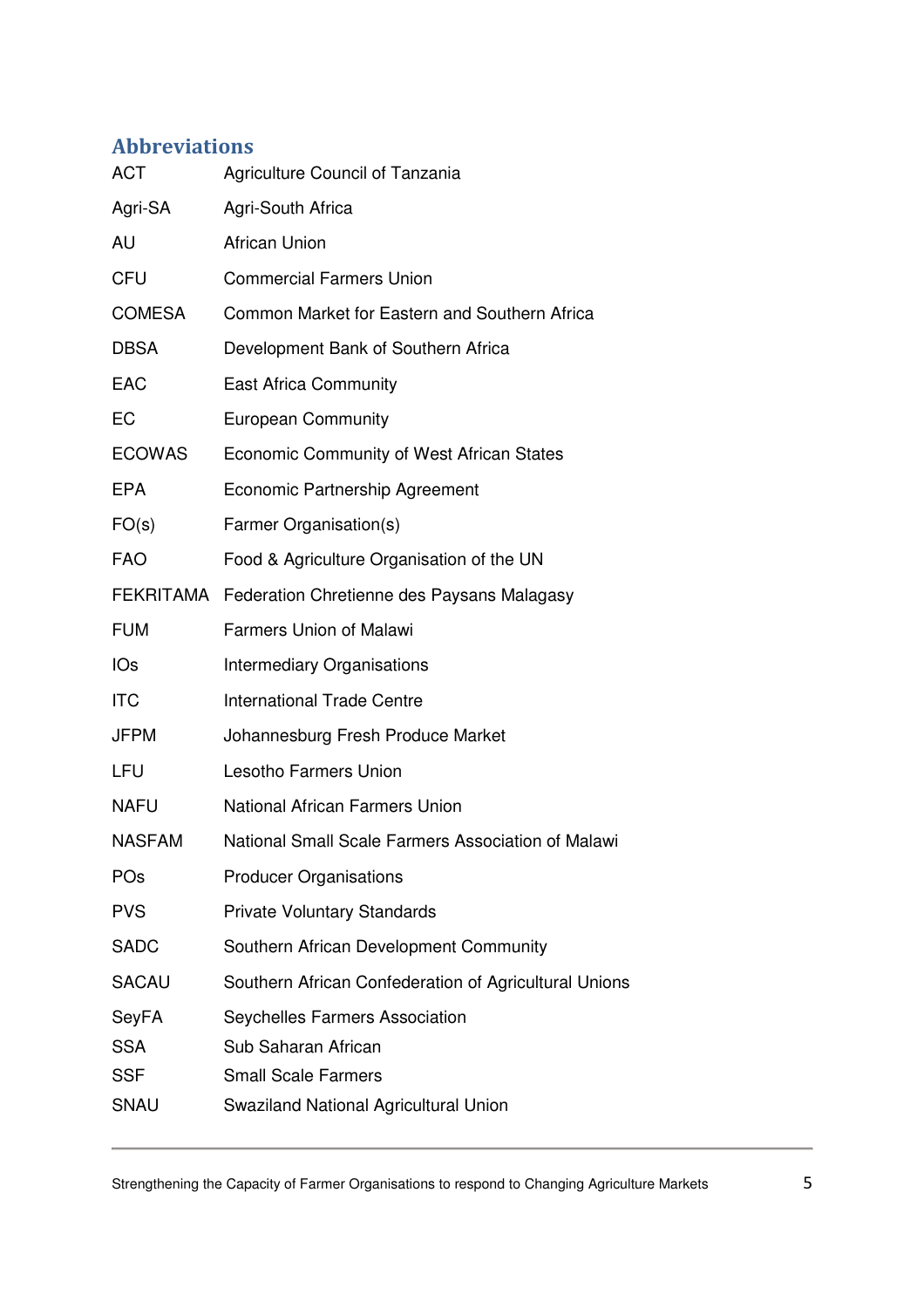| <b>SPS</b>  | Phytosanitary                    |
|-------------|----------------------------------|
| <b>TAP</b>  | Tanzania Agriculture Partnership |
| ZFU         | Zimbabwe Farmers Union           |
| <b>ZNFU</b> | Zambia National Farmers Union    |
| VC          | Value Chain                      |
| <b>WB</b>   | <b>World Bank</b>                |
| <b>WTO</b>  | <b>World Trade Organisation</b>  |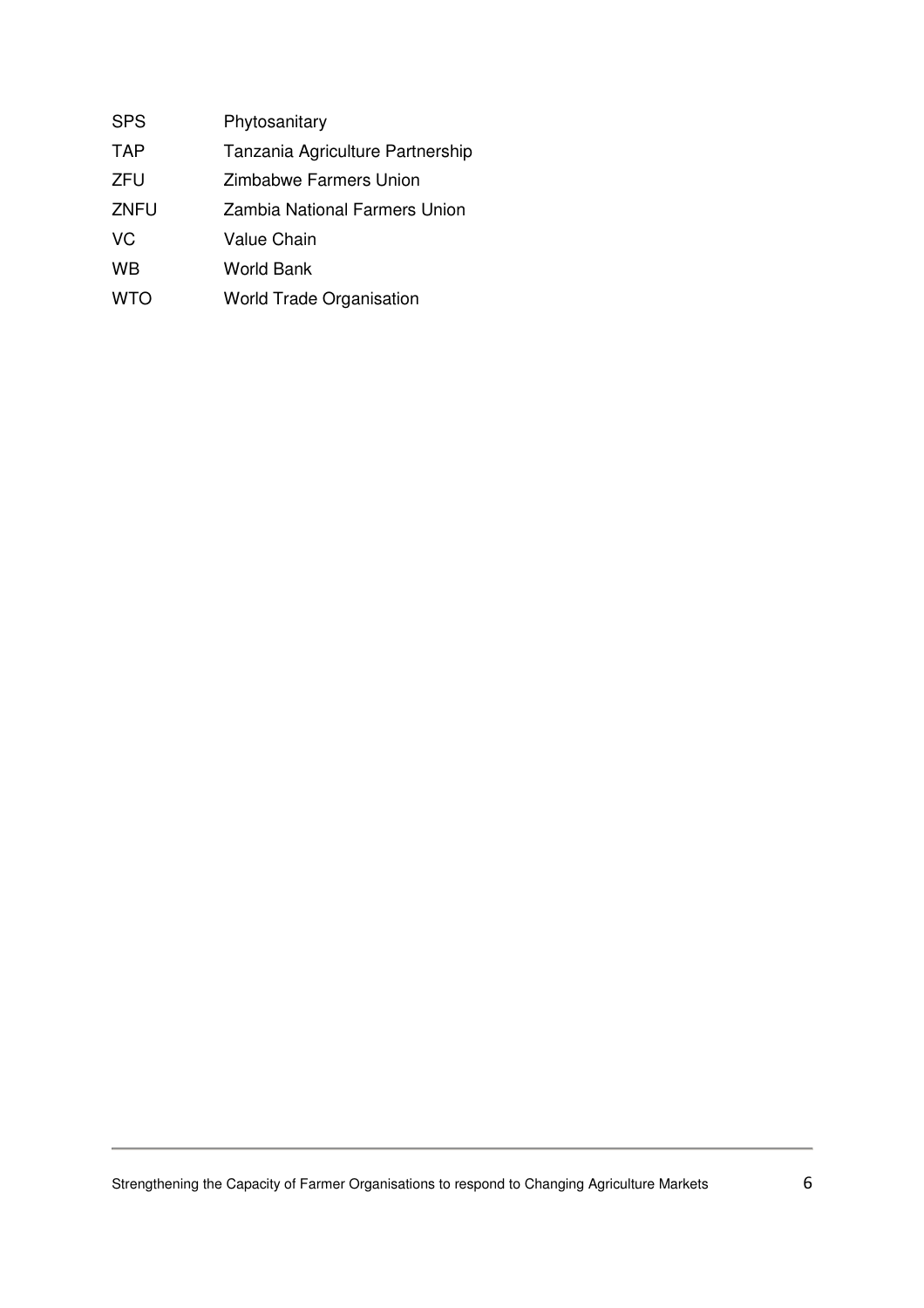# Executive Summary

This report provides a record of the proceedings and outcomes of the deliberations from a four day workshop that was co-hosted by SACAU and FAO. The workshop was held at Kopanong Hotel and Conference Centre in Johannesburg, South Africa from the  $2^{nd}$  of December to the 5<sup>th</sup> of December 2008.

The workshop was expected to enhance common understanding of agriculture value chains; to appreciate the changing trends in global agriculture markets; to develop greater understanding of the role and responsibilities of Farmer Organisations (FOs) in supporting Small Scale Farmers (SSF) in the value chain; to identify key capacity building needs for FOs to enable them to be more effective in their support of SSF. Workshop participants were drawn from 14 national and regional agricultural associations (both SACAU members and non-members), selected representatives from agribusiness in South Africa, Prof. A. Louw the Chair in Agribusiness Management, University of Pretoria, the Horticultural Promotion Council of East and Southern Africa, and FAO representatives from the region and HQ, Rome. .

Presentations by various speakers set the stage for the workshop deliberations. It was noted that modern day markets demand larger volumes, lower prices, higher quality and safe agricultural products and that FOs and other stakeholders had to reorganise themselves and compliment one another in order to succeed in competing in the value chain. To survive in the global market, FOs and other players in the value chain had to cut costs significantly and still make a profit yet on the other hand input costs had gone up significantly while SSF had less bargaining power. To deal with these challenges, Farmer Organisations had to come up with strategies to support their members so that they can cut costs and generate income through collective action such as bulk purchasing of inputs, continuous research, building strong relationships with international buyers through collective marketing, facilitating access to finance and lobbying as well as advocating for favourable national and international agriculture policies. Farmer organizations have a critical role as partners, intermediaries, capacity builders and service providers in the development of modern, efficient value chains. At national level, government, donors, NGOs and private sector could establish market linkage coordinating mechanisms support of SSF. It is important for governments to build policies and make investments that prepare farmers and retailers to face the challenges so as to meet the requirements of the modernized food markets. Institutional options, such as farmer-controlled enterprises and private out-grower schemes that have emerged should be supported.

Farmer Organisations faced capacity challenges with respect to:

- Provision of marketing information, product knowledge, quality and safety standards as well as assistance on contractual arrangements.
- Technical, management and organisational skills.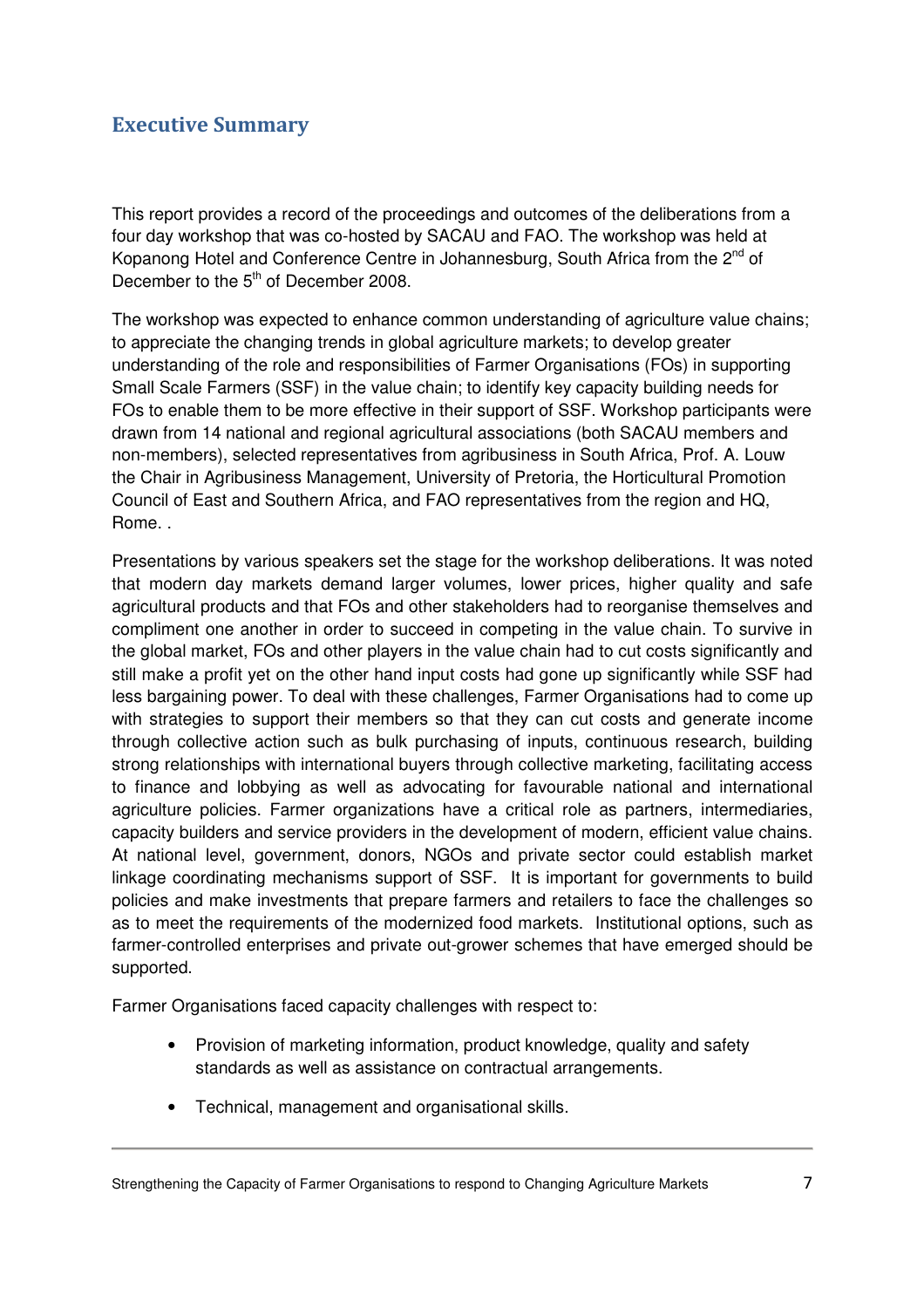• Negotiation, advocacy and lobbying skills.

Organisations that have successfully transformed their members from subsistence farming to participate meaningfully in value chains have done the following:

- Focused on agribusiness related activities to help FOS become efficient and reliable suppliers;
- Are part of a network of organisations that link members to information on new technical ideas, markets and funding opportunities outside of their immediate community;
- Have a membership base that is willing to change, take risks and invest in new markets and ideas.

Group and plenary discussions focused on the identification of key issues, as well as the roles and responsibilities and capacity needs of FOs. From these discussions, the following key issues were identified:

- Capacity development in quality, safety and standards on different levels; national, sector and farm.
- Attaining standards cost effectively and FOs to be involved in the setting of policies on standards.
- Enhancing the information systems and management.
- Good corporate governance.
- Developing strategic linkages and effective networks.
- Effective representation and advocacy.
- Improving infrastructure.
- Building trust and confidence among stakeholders.
- Engagement and involvement of donors to improve capacity in standards.

The participants analysed the roles and responsibilities as well as the capacity building needs at the different levels starting from the Primary/Society to the District/Provincial to the National and finally to the Regional level.

Five key performance areas were identified and these are as follows:

- Management and organisation.
- Diversification/Value Addition.
- Standards and Certification.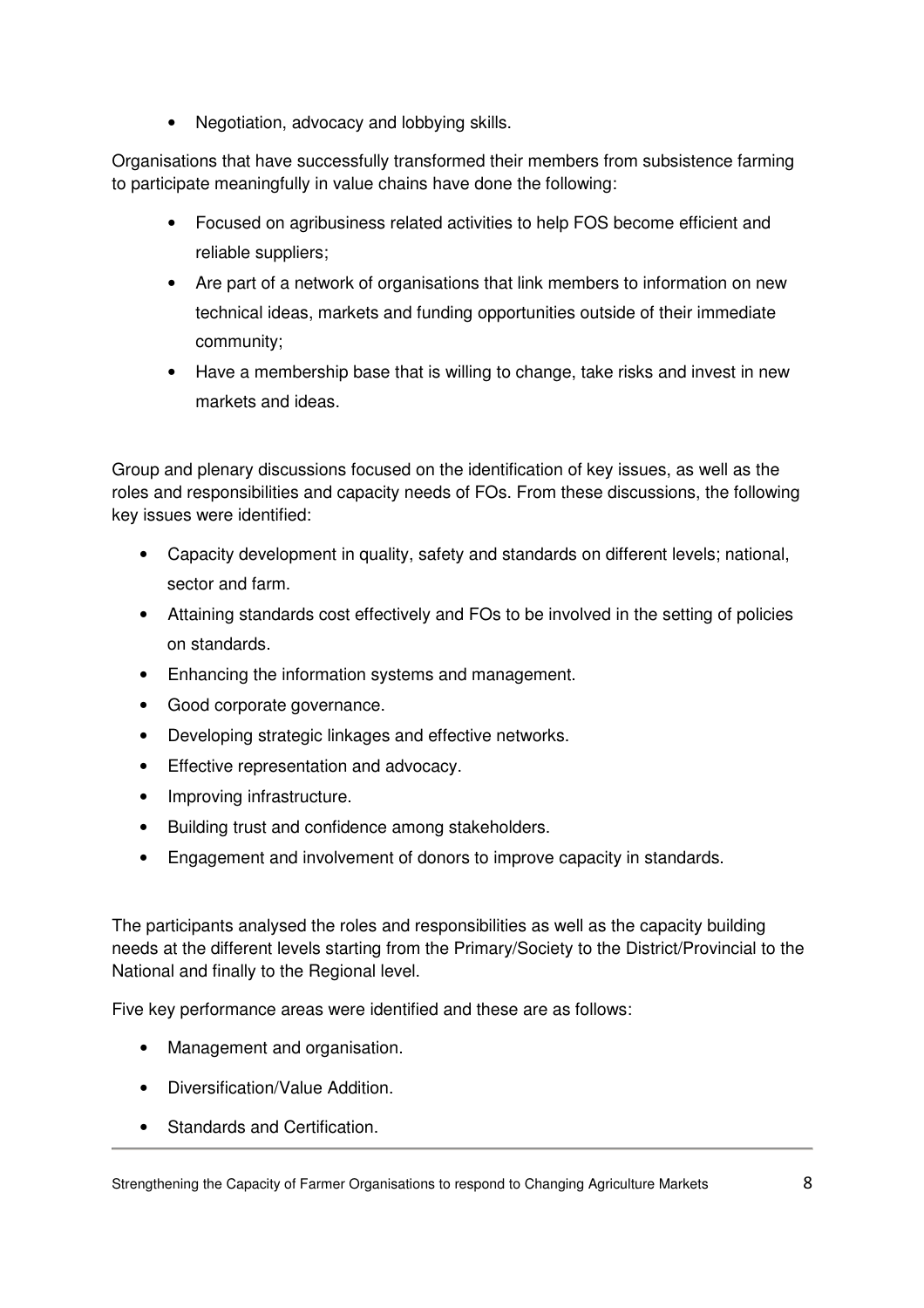- Market Linkages
- Business and Financial services

Finally each participant summarised their view of the workshop and outlined the follow up action that would be undertaken after the workshop.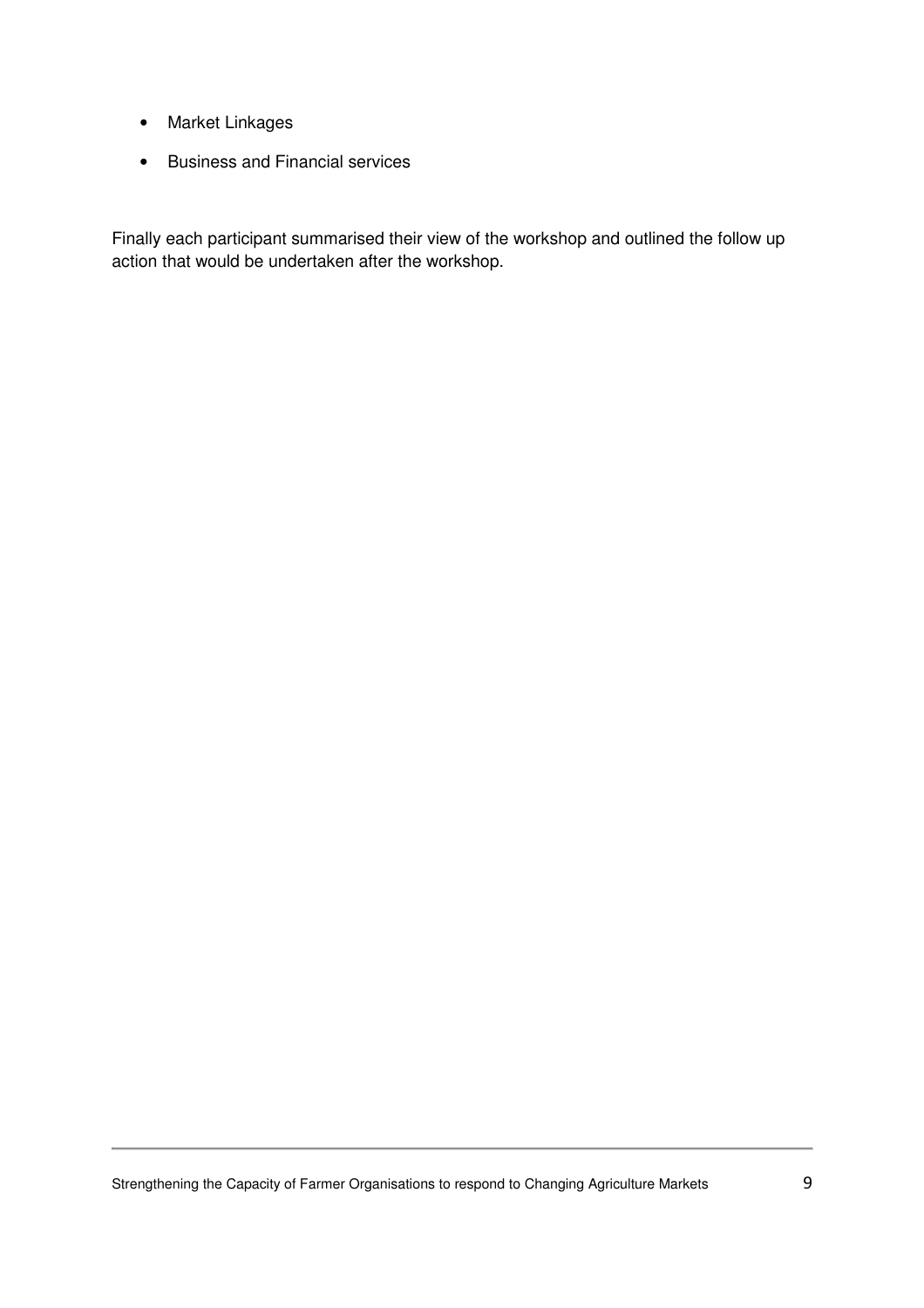# Introduction

A four day Southern African Regional Workshop "Strengthening the Capacity of Farmers' Organisations to Respond to Changing Agriculture Markets" was held at Kopanong Hotel and Conference Center in Johannesburg South Africa from the 2nd to the 5<sup>th</sup> of December 2008. Annex 1 is the agenda of the workshop and Annex 2 is the list of participants. The workshop was sponsored by the EC - All African Caribbean Pacific Commodities Programme. This report is a record of the proceedings.

# 1. Day One-Opening and Presentations

Mr Ishmael Sunga, the CEO of SACAU welcomed everybody to the workshop and expressed his gratitude to FAO for the support rendered in organising the workshop. This was followed by remarks from Mr Lot Malati who was representing the FAO Regional Representative after which presentations were made by key experts in fulfilment of the main objective of Day One of the workshop which was: To create a common understanding of the key issues in value chains, the demands of the agribusiness sector and the constraints for farmer participation in modern agriculture markets.

## 1.1 Opening remarks by Mr Lot Malati-FAO

On behalf of the FAO Regional Representative, Mr Lot Malati welcomed participants to the workshop. The workshop was a direct response to a request made at the regional consultation workshop in Tanzania, June 2008 for support to Farmers Organizations on this important area of work. He highlighted the objectives of the workshop as follows:

- To share learning on key topics relevant for integrating small farmers into value chains, and
- To identify the core capacities that Farmer Organizations require if they are to be effective service providers for their members.

He observed that the opening up of markets has meant that Small Scale Farmers (SSF) and other players in agriculture (processors, buyers, traders, exporters) now have to organize and interact with one another differently, and that today's markets demand larger volumes, lower prices and higher quality produce. Furthermore, he noted that the actors involved have to constantly cut costs to survive and make a profit, and that FOS struggle to keep up with these new trends and find themselves at a disadvantage as they have high transaction costs and low bargaining power.

In order to deal with these challenges, Farmer Organizations (FOs) must continuously look for new ways to organize their members so that they can cut costs and generate income through collective action, such as, for instance; bulk buying, collective marketing or negotiating credit and contracts. However, these organizations face a number of obstacles with respect to the following capacities: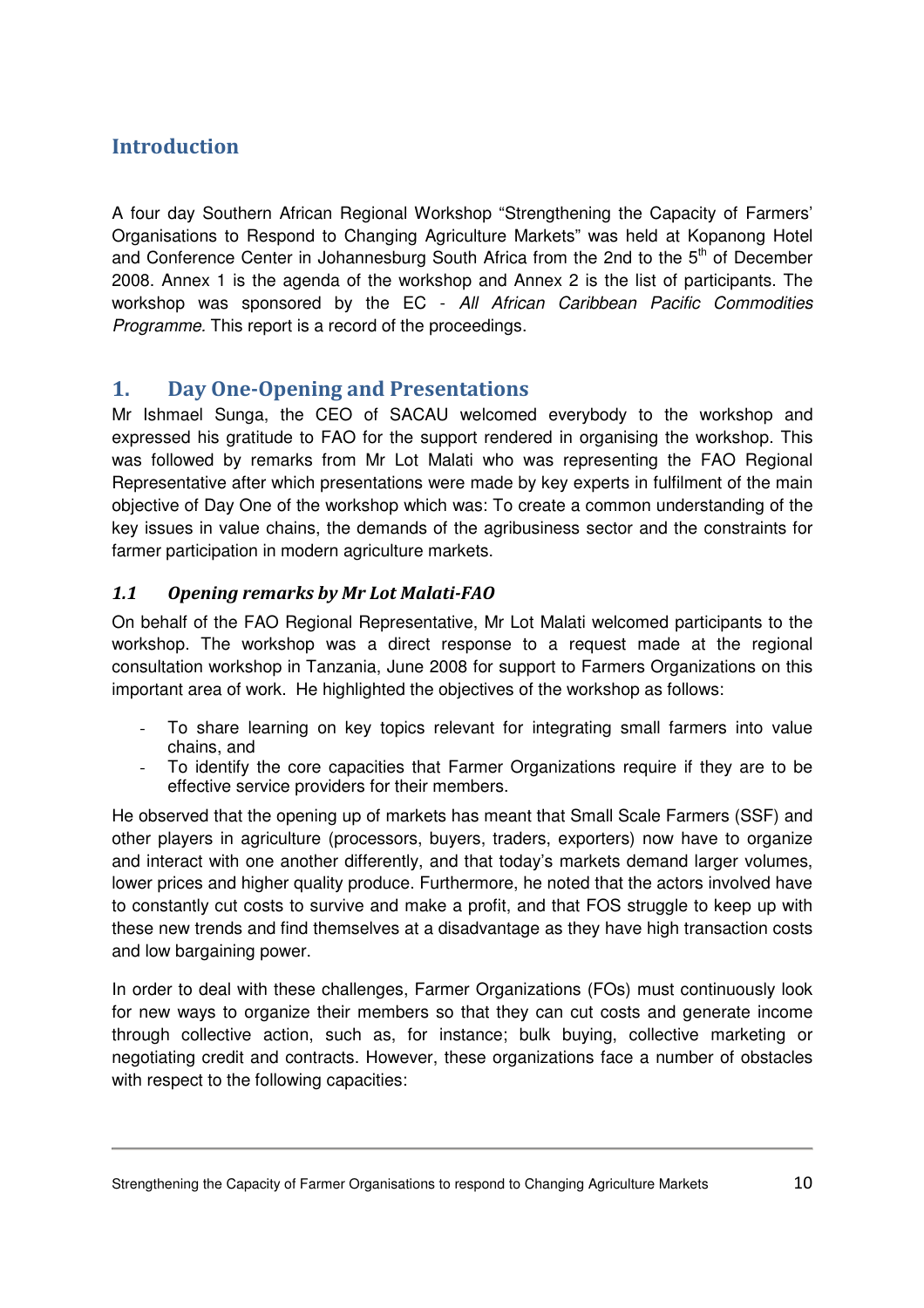**Markets:** Farmer Organizations play an important role in assisting their members to access more profitable markets. To compete in these markets an organization needs to have access to the latest information and skills related to production techniques, marketing, and knowledge, for instance, on quality and food safety standards and legal contract matters.

**Services:** Farmer Organizations provide a range of services to their members including technical advice, access to credit, cheaper inputs through bulk buying, storage facilities, and training in compliance with certification and standards. To deliver these services, however, Farmer Organizations, themselves, need a range of technical, management and organizational skills.

**Voice:** Representing the common concerns and interests of members has always been an important role for Farmer Organizations. Advocacy and negotiation skills can help influence decision making and increase bargaining power when negotiating contracts or policies. Conflict management skills can help resolve problems caused by conflicting members' interests.

Key success factors for organizations that have managed to move their members out of subsistence agriculture so that they can trade in value chains are:

- Focussing on agribusiness related activities to help FOS become efficient and reliable suppliers;
- Being part of a network of organizations that link members to information on new technical ideas, markets and funding opportunities outside of their immediate community;
- A membership base that is willing to change, take risks and invest in new markets and ideas.

Thus, strengthening Farmer Organizations, from district to national and regional levels, in capacities related to agribusiness can be instrumental in transforming SSF into competitive and profit-making suppliers for a growing and modernizing agri-food system. The outputs and learning from this workshop is a step in this direction for the Farmer Organizations in the Southern Africa region.

## 1.2 Ms. Siobhan Kelly- Enterprise & Agribusiness Development Officer FAO

The presentation provided background information on the All ACP Agricultural Commodities Programme, the role of FAO in the Programme, the workshop objectives and workshop follow-up.

The Programme seeks to improve the livelihoods and competitiveness of producers in commodity dependent ACP countries. It has an overall budget of € 45 M (including €15 M for cotton) and is implemented Sept 2007 to Dec 2010. Out of the overall budget,  $\epsilon$  6.5m is managed by FAO.

Strengthening the Capacity of Farmer Organisations to respond to Changing Agriculture Markets 11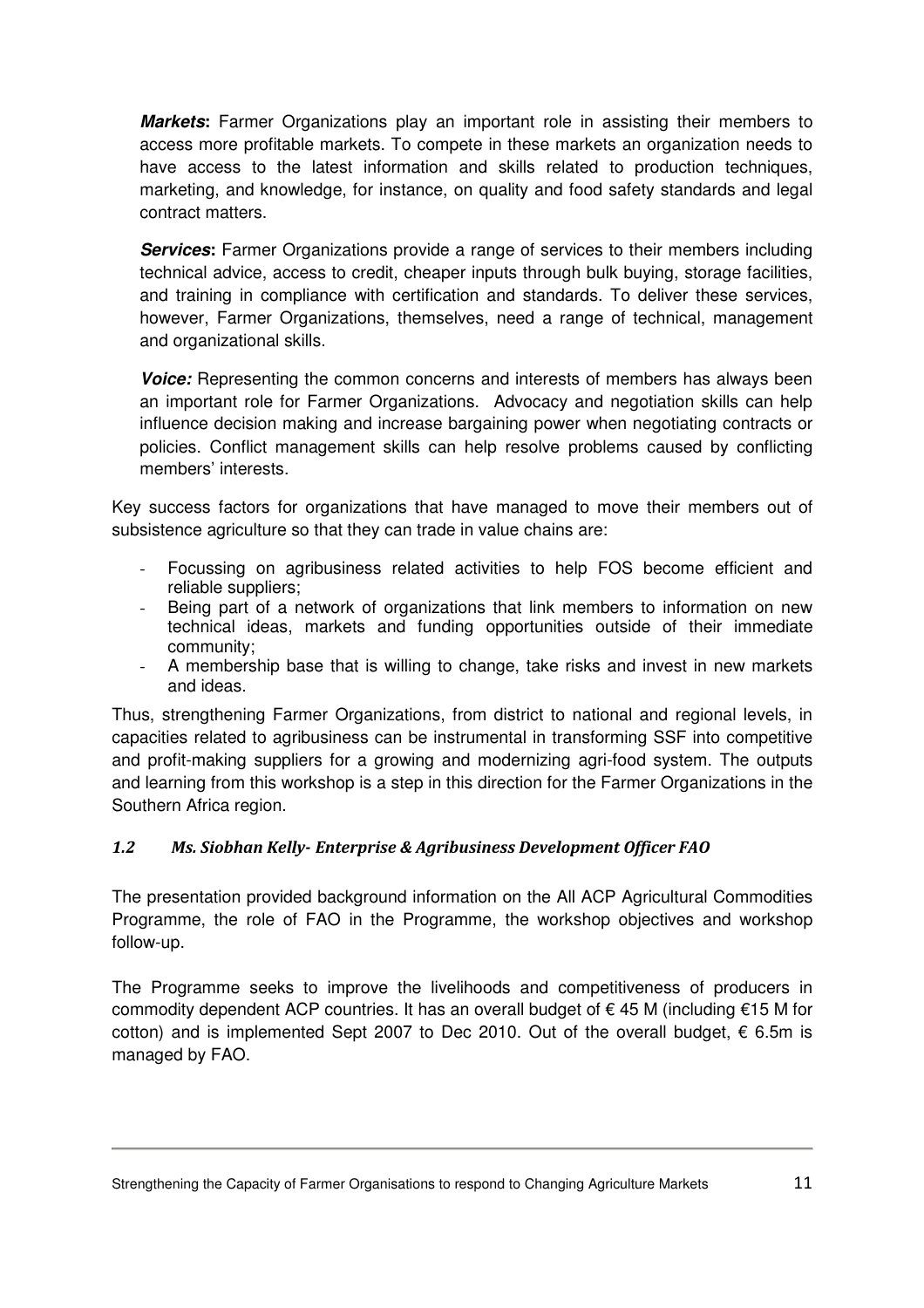Five partner agencies are involved, namely FAO, Common Fund for Commodities, International Trade Centre, World Bank and UNCTAD. The programme results are allocated as follows:

- Development of commodity strategies (ITC)
- Implementation of strategies that improve access to and use of markets, production factors and services (FAO)
- Improved access to market-based risk management instruments (WB)
- Enhanced complementarity & synergies of IOs' interventions.

At a Regional Stakeholders workshop in Tanzania, there was a call to support the professionalization of FOs so that they, in turn, can support SSF to become **profitable** suppliers for agribusiness. FAO's response was as follows:

- Improve farmers integration into value chains by strengthening the agribusiness capacities of farmer organizations
- Improve value chain functioning by strengthening the business relationship between suppliers and buyers in specific countries on specific commodities (Kenya, Uganda, Zambia – Cotton systems)

The presentation highlighted the different types of farmer organisations, including cooperatives, village associations, commodity organisations and national farmers unions. The hierarchy of FOs ranged from farmer groups, sub-national structures, national and regional structures. Advantages of farmer organisations included lower transaction costs, greater exchange of information, better coordination and concentration of efforts. Important definitions were also provided in the following areas: farmer organization, profitability, competitiveness, self-sustainability and capitalization.

In terms of membership base, the following were highlighted:

- Membership is voluntary
- Members have common interests that take precedence over individual interests
- Members own the 'business' both the tangible and intangible assets (brands and reputation)
- Members are jointly liable for the enterprise's conduct and actions
- There is an intention of permanence of the association.

The following are considered key factors of the success of a farmer organisation:

- Agribusiness focus: operations and FO's transactions don't get sidetracked into social or political activities;
- Vehicles of change: Membership base is willing to change and take risks;
- Management and organisational capacity to act as economic intermediaries between the producer and the chain;
- Transparent allocation of costs and benefits among members;
- Honouring contracts/compliance with agreements;
- Networking capacities to facilitate transfer of information and embeds FOs into a multi-agent network that links members to ideas, resources and incentives.

The workshop objectives were presented as follows: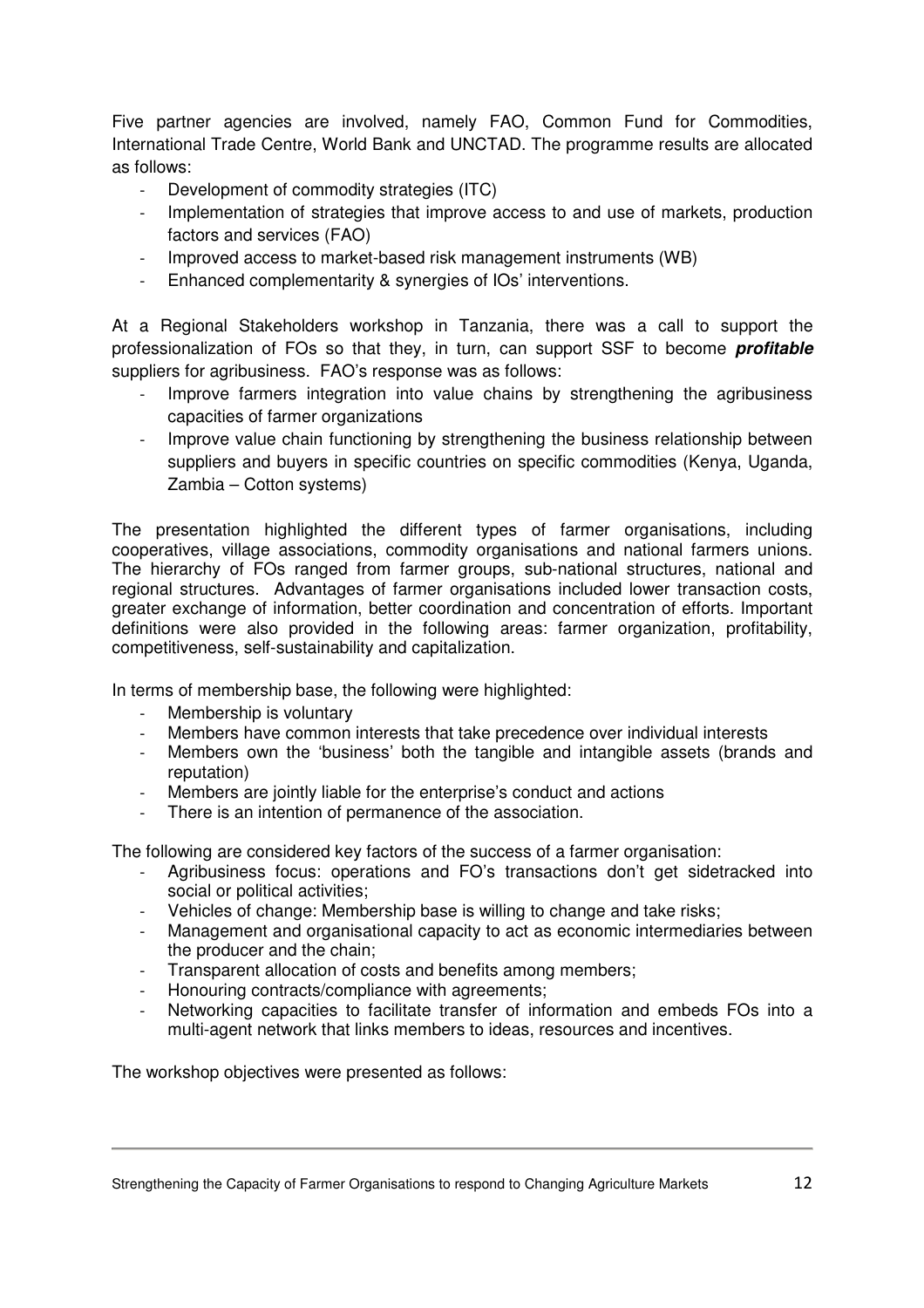## **Overall objective:**

To strengthen the ability of FOs to support their members become profitable suppliers for the agribusiness sector

## **Specific objectives:**

- To share the latest learning on key topics for building the agribusiness capacity of Farmer Organizations
- To identify the core capacities required for engaging with the agribusiness sector
- To develop ideas for follow-up by ACP programme or other donors

Finally, an overview of the workshop agenda was presented:

- **Day 1:** Overview from FO's, Agribusiness, and FAO on linking farmers to markets
- **Day 2:** Going into depth on topics important for integrating farmers into Value Chains
- **Day 3:** Identify core capacities for local farmer organizations and priority activities for national and regional to support sub-national FOs
- **Day 4:** Develop proposals for follow-up activities

## 1.3 Dr. Stephanie Gallat- Post-Production Systems Officer, FAO

## **What is a Value Chain (VC)?**

A VC consists of a series of actors and all activities required to bring a product through the different phases of production, transformation, and delivery to final consumers.

## **Why Work on Value Chains is Important**

Potential value could be derived from the move from spot markets to formalized linkages. Integration of the chain achieves better quality and greater efficiency. The quality of linkages and support systems plays a critical role in creating competitiveness in the value chain. The competitiveness of the individual firm depends upon the competitiveness of the value chain to which it belongs i.e. systemic competitiveness. Entry into higher value markets including global markets requires an understanding of requirements and dynamic forces within the whole value chain.

There has been a shift from traditional business relationships to value chain relationships premised on extensive information sharing, focused on value/quality differentiated products, interdependency and chain optimisation.

Typical intervention areas for value chain development include: improved logistics and supply chain management; reorganization to reduce intermediaries and related transaction costs; business models with embedded services to overcome market failures; coordination for branding, labelling and certification of differentiated products. The Supply Chain of Agricultural product in Thailand was given as an example of a better organized and

Strengthening the Capacity of Farmer Organisations to respond to Changing Agriculture Markets 13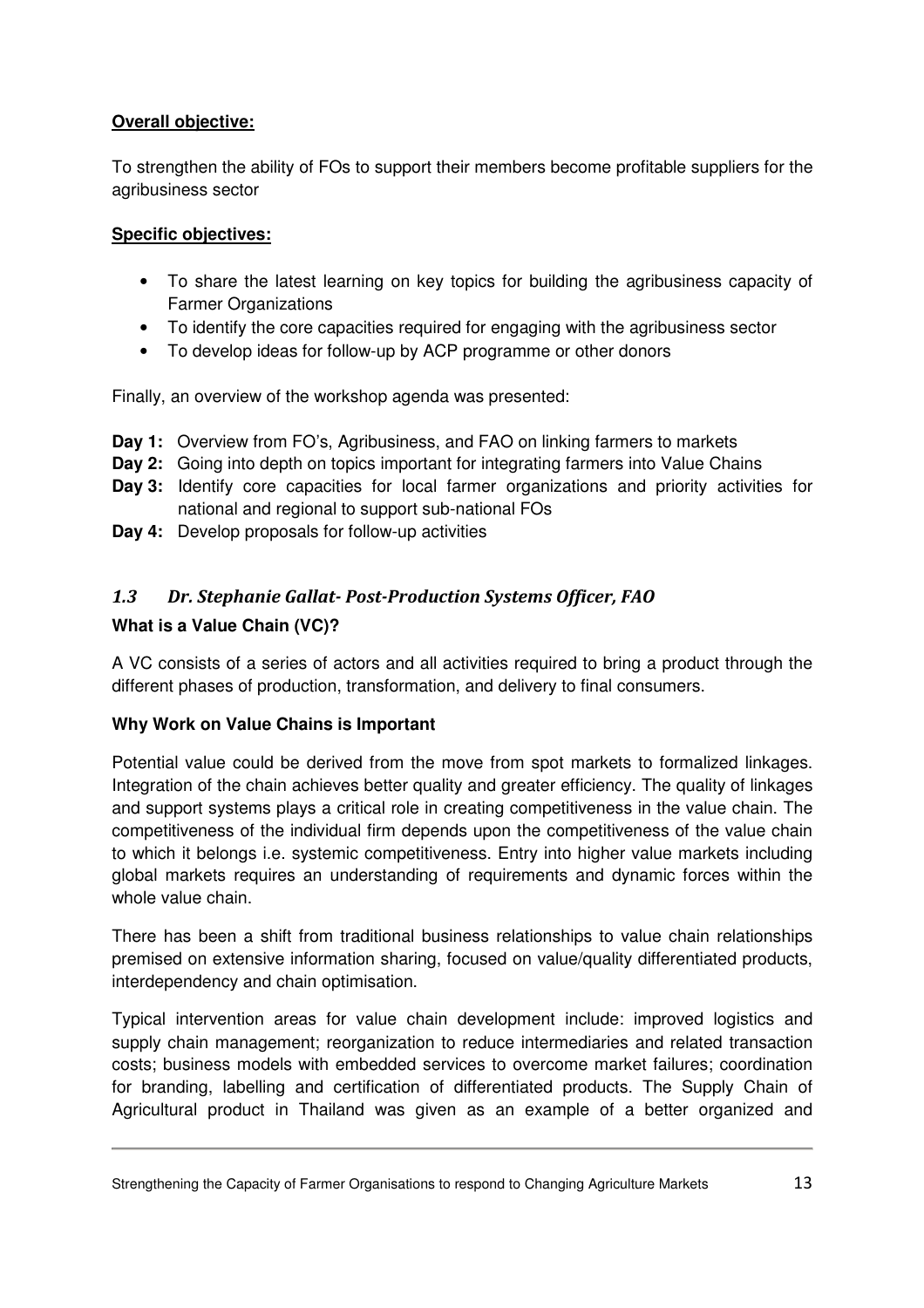coordinated value chain. Produce is supplied from farms direct to SWIFT company Pack houses thereby eliminating a host of middlemen and minimizing waste in the value chain. SWIFT's zone agronomists conduct regular audits of member's farms, in addition to independent audits by agronomists from Head office. Farmers are trained and certified in organic farm practices.

Other value chains discussed in the presentation were the banana supply chain in West Java, Indonesia and the Cassava Value Chain in Ghana. In Ghana large scale farmers have expanded into primary or wet processing. They supply established processors who can now focus on secondary or dry processing.

## **What Really Makes a Difference?**

Value chain linkages give farmers access to new markets and prices that reward value and quality. Large firms reach out to small and medium size suppliers and help develop their capabilities resulting in improved capacity to deliver on quality, quantity and on time. Farmers plan their production based on market requirements. Coordination and joint action assist in overcoming diseconomies of scale and improve logistics.

Alignment of vision results in high levels of cooperation, trust and commitment premised on contractual relationships which are mutually beneficial rather than adversarial.

## **Conclusion**

Farmer organizations have a critical role as partners, intermediaries, capacity builders and service providers in the development of modern, efficient value chains.

## 1.4 Prof. Andre Louw -Chair in Agribusiness Management, University of Pretoria **Requirements for Southern African Farmers to be Sustainable Suppliers in Modern Value Chains - A Private Sector and Agribusiness Perspective**

#### **Introduction**

Most Sub Saharan African (SSA) countries are predominantly agriculture based. Small scale farmers have challenges in adapting to rapid changes in national and regional agri-food markets and they therefore prefer informal markets. The purpose of the presentation was to discuss the state of the agribusiness sector in Southern Africa and to explore the role of producer organizations in linking FOS to the dynamic markets. The presentation further evaluated evidence of how business models can succeed in securing the inclusion of FOS.

#### **Problem Statement**

SSF lack economies of scale, physical, financial and technical capacity against a background of increased requirements from suppliers on volume, consistency, quality, costs and commercial practices. To support SSF to become reliable and profit-making suppliers of agricultural produce, collective action through cooperatives and farmer organisations is a key success factor.

Strengthening the Capacity of Farmer Organisations to respond to Changing Agriculture Markets 14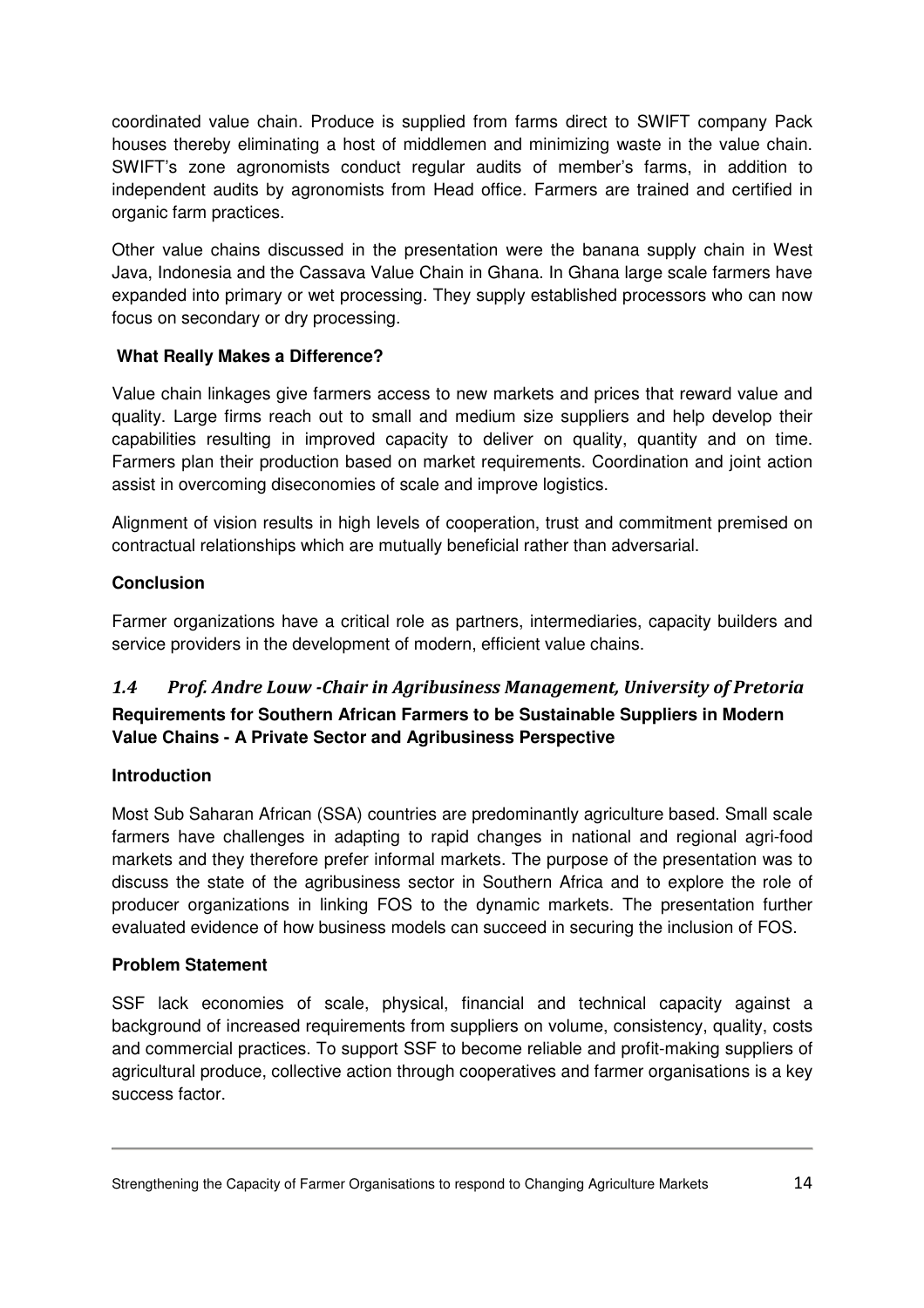#### **Agribusinesses**

Agribusiness is defined as all market and private business-oriented entities involved directly or indirectly in the production, storage as well as distribution and processing of agro-based products; in the supply of production inputs; and in the provision of services, such as extension, research, etc. Agribusinesses including agri-food supply chains have become highly concentrated, buyer driven and integrated. There has been substantial increase of large retailers in the agribusiness supply chain in the Southern African region by the emergence of specialist packaging houses for fresh produce.

Drivers of change in Southern Africa's agri-food systems include: market liberalisation; regional integration; privatisation; new players e.g. RSA since 1994; etc. Key agribusiness players in SSA include SASOL, Tiger Brands & Cevital, SAB Miller, Shoprite Holdings, etc.

#### **Smallholder Farmers and Current Challenges**

SSF are best described as farmers living at subsistence level with limited access to domestic or international markets or the physical and human assets to compete successfully in market production. SSF often have land ownership issues and plots of land are too small to achieve high productivity. The farms tend to be widely scattered and often remote from centralized collection facilities**.** Some SSF are taking part in dynamic global agri-food markets while some risk exclusion.

Smallholder farmers face many challenges that include: high transaction costs and higher risks; traceability, packaging and bar coding; SSF are perceived to be less reliable in honouring trading agreements; lack of infrastructure, capital, information and knowledge; etc.

#### **Marketing Strategies for Smallholder Farmers in SADC**

Factors that enhance SSF comparative advantage in terms of quality, innovation, costs and farm management include: scarcity of alternative suppliers, due to the characteristics of the product; shortage of land for large-scale production; demand in more remote areas away from main distribution channels; etc

To successfully participate in markets SSF should ensure: productivity and efficient use of high quality inputs; matching volumes to requirements of markets and agribusiness firms; adding value through post-harvest handling and primary processing; product quality, consistency and safety etc.

SSF could be linked to markets through out-grower contracting arrangements with firms that buy their produce. Through these schemes farmers can access credit, managerial oversight and technical advice. A supportive public policy is very important to linking farmers to modern markets.

#### **Role of Producer Organisations in Agricultural Development**

Producer Organisations (POs) serve as a voice of farmers and their roles include: distribution of agricultural inputs and intermediates such as seed, fertiliser, fuel and repair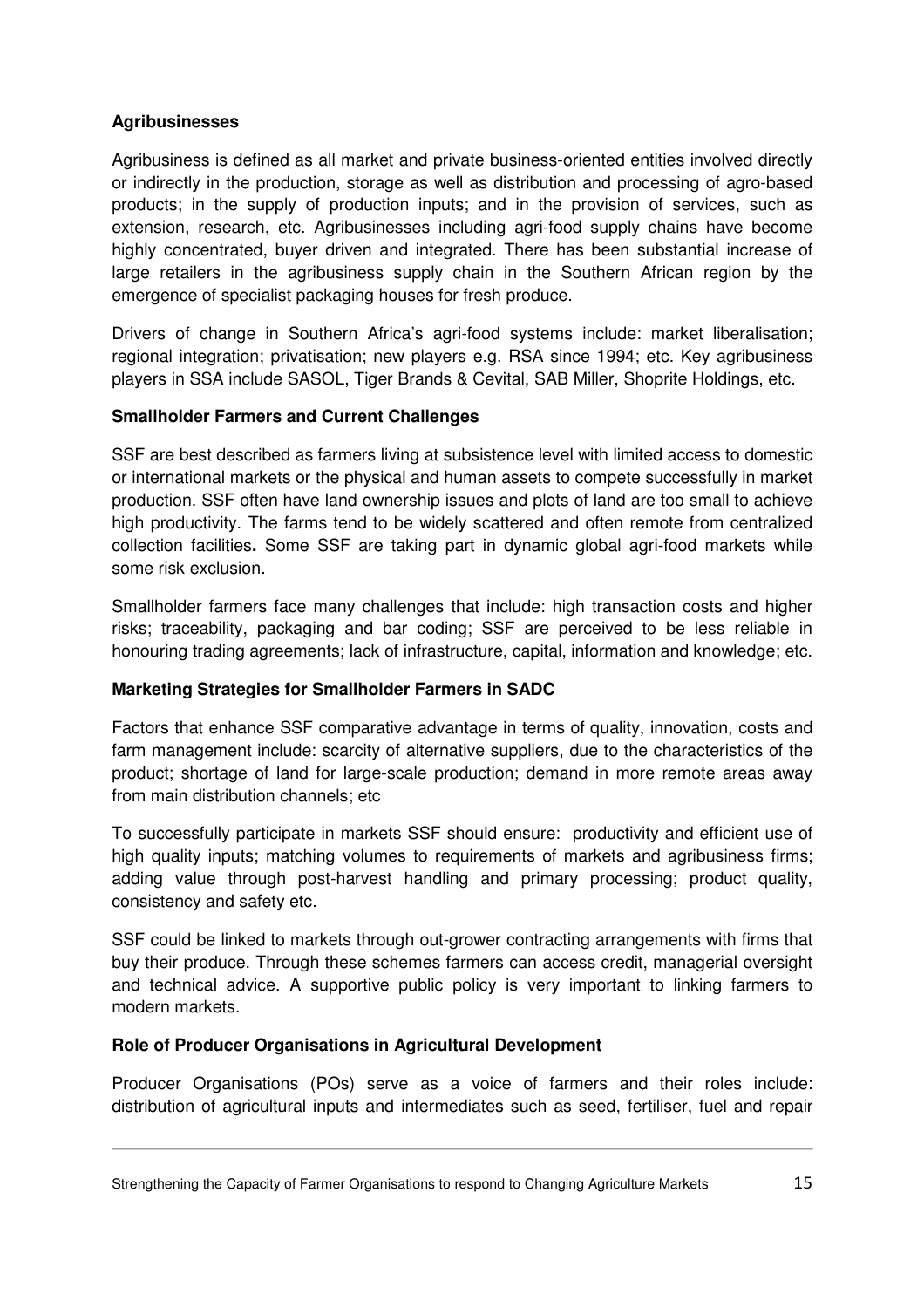services; provide credit and extension services and handle a large percentage of their members' produce. PO's could be Farmers' Associations, Federations and Unions; Agricultural Cooperatives owned and controlled by their members; etc.

Challenges confronting PO's sustainability are lack of effective governance structures which is further compounded by the fact that property rights are often not clearly defined.

Critical success factors of PO's include: group cohesiveness involvement in day-to-day activities; benefits should outweigh the costs of compliance with collective rules and shared equally; homogenous cooperatives are likely to succeed compared to heterogeneous; good leadership and management skills.

## **Conclusions**

At national level, government, donors, NGOs and private sector could establish market linkage coordinating mechanisms in support of SSF. It is important for governments to build policies and make investments that prepare farmers and retailers to face the challenges so as to meet the requirements of the modernized food markets. Institutional options, such as farmer-controlled enterprises and private out-grower schemes that have emerged should be supported.

## 1.5 Discussion points/matters arising from the presentations

The main issues and observations from the presentations above that were discussed are as follows:

- The All ACP Agricultural Commodities Programme is not being implemented in the field and is therefore not a project. The programme has a small budget especially when one considers the number of countries that are involved.
- Business models for service imbedded in the value chain include the following: technical advice-sort and grade and how to pack, provision of inputs, business service etc.
- Value chain analysis goes through the entire process; the farmer must know the end customer so that he can supply according to the specification.
- Certification is a way for the small scale holder farmers to meet the standards and this is often achievable if they are working in groups.
- On how FOs can balance their role so that they do not crowd out the private sector without distorting the market; it was noted that FOs are membership based and must in the first instance ensure that they are delivering service that benefits their members. There is often an assumption that the private sector is always in the lead in underdeveloped countries yet in some instances the private sector might not be interested to participate in a value chain and in such cases the FOs can be involved in the establishment of the VC and might also play a catalytic role in attracting the private sector to invest where there is no infrastructure.
- In terms of how markets are being reorganised and whether VCs are not an indiscrete channel for conglomerates to dominate and exploit the SSF, it was noted that an analysis of the VC must be performed, out of which they will be clarity of the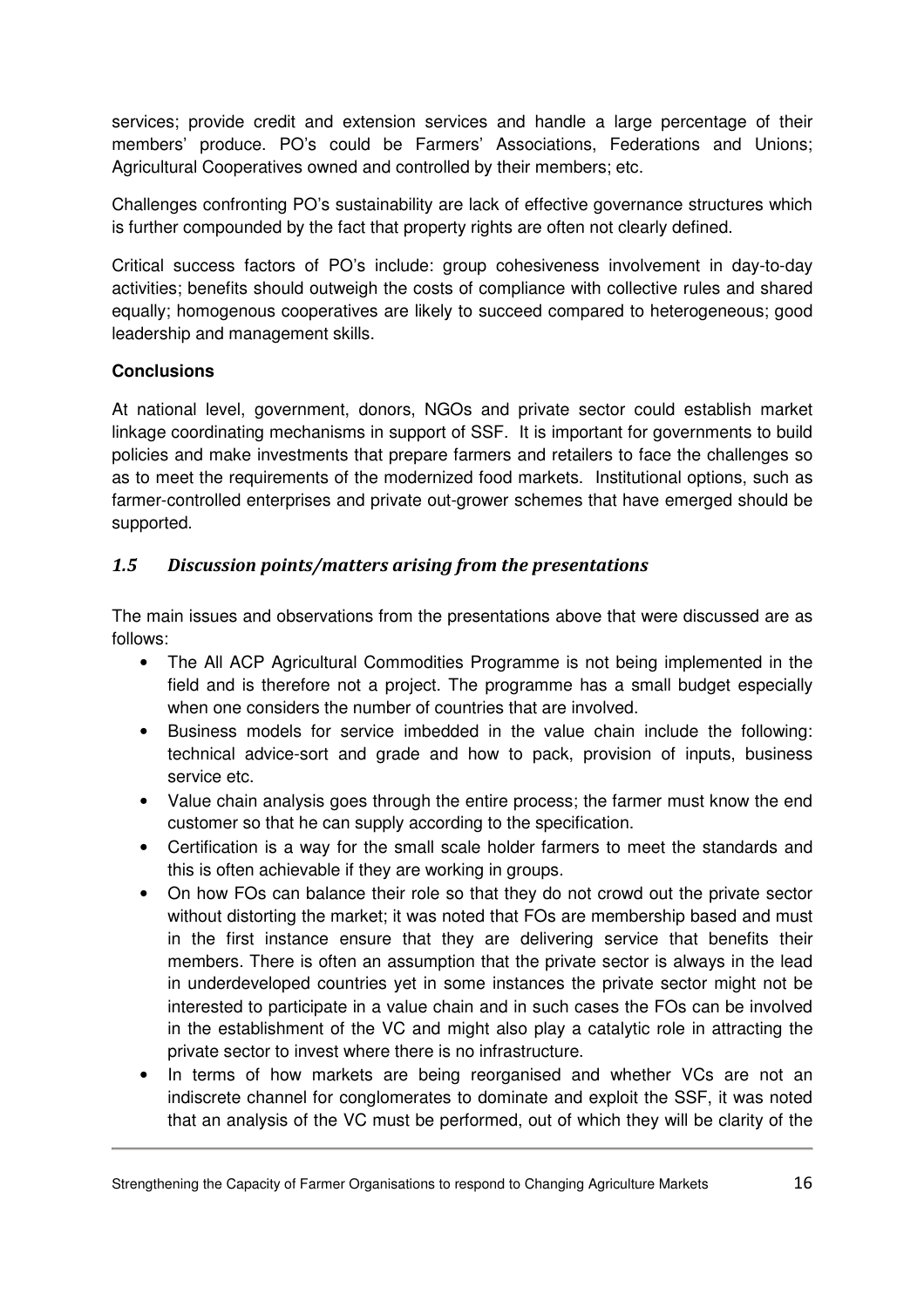value addition. Re-organisation of the markets was not always possible, the example of the horticulture chain in Ghana was discussed where it was found that it is extremely difficult to reorganise the market because of entrenched interests. The issue of concentration is important in the context of global trade, retail chains in Europe and America want to deal with few players but the most important aspect is to make sure that there is transparency and fairness one must therefore keep an eye on the big players. FOs can play the role of ensuring that the interests of their members are well looked after in the VCs.

- There is huge potential in the horticultural sector in the local and regional market and to support this, participants cited examples or various models on contract farming and agro schemes that are being run successfully.
- It was noted that new generation Cooperatives are able to attract the right profile of members.
- On coordinating linkages and whether there were good examples in the region; it was pointed out that there is a need for alignment between producer organisations and that stakeholders have individual agendas it is therefore important to establish where they are aligned and build on the areas where there is misalignment. An example was given of Zambia where the players have come together instead of looking at each other as competitors. Small scale farmers have been successfully linked to a milling firm. The private sector through the Zambia Business Forum is now presenting a common position on cross cutting issues. Trust and relationships are important as one moves ahead; governments typically want to divide and conquer.
- As FOs it is important to do things differently and organisations should begin to think more strategically. One needs to understand the world from a broad political, social and economic perspective and be able to gather, process and disseminate strategic information. Organisations need to be alive. Many FOs are not active, leadership is not embracing change. Problems are within organisations. FOs must know the markets, organise producers; an example of the Kenyan Flamingo VC was given which showed how FOs can intervene successfully.
- The power of large supermarket chains and how it can be regulated as well as the role of donors in the value chain was discussed and the following issues were noted: The SA Wine industry is a good example of how stakeholders have come together to counter the power and influence of large supermarkets and to do this the industry has come up with strategies to respond to the global challenges. In general SSF as individuals do not have leverage and must therefore work collectively, FOs are critical in facilitating collective actions. It was noted that, large well established supermarkets are competing against one another and therefore SSF through their FOs must take advantage of this point. A number of international players have established procurement policies that seek to promote fair play while at the same time standards have been developed to ensure that new suppliers provide goods that meet the quality and safety standards of consumers.
- As for the role that donors can play it was noted that they should analyse the VC and should deploy resources to support critical activities including facilitating dialogue, mentoring and capacity building of the stakeholders. More attention is being paid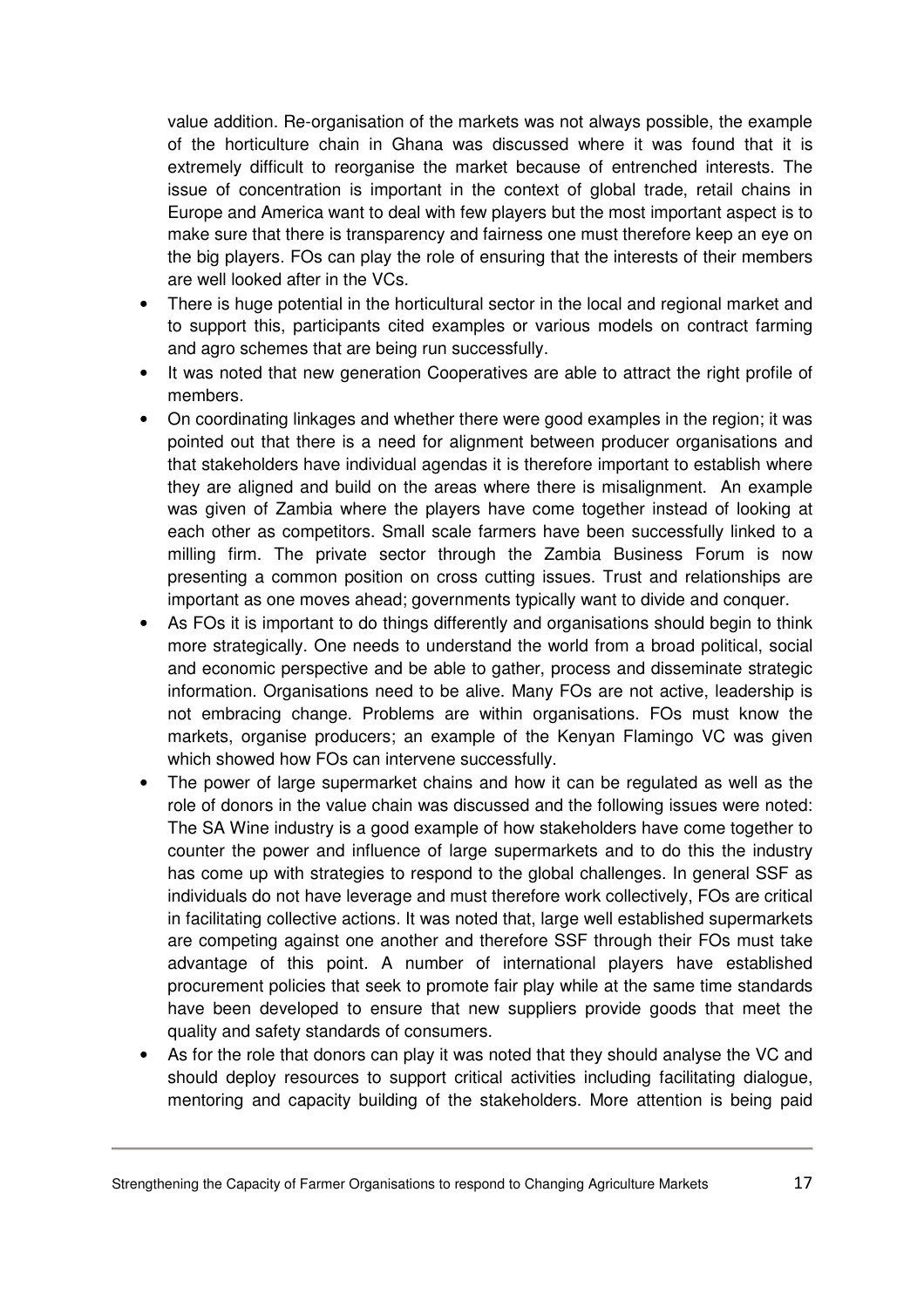beyond the farm gate. Donors are looking at what is fair. Organisation like FAO are focussing at the link between the producer and the buyer

• A survey conducted in 80 countries revealed that FOS were confronted with the same issues. FOs in SSA are weak and lack capacity to influence policy. In South Africa it was noted that FOS have failed to implement the strategy and that there is a general reluctance of the farmer groups to work together and they are still fragmented and not working in one direction.

## 1.6 What are Farmers' Organisations doing to help their members participate in agriculture value chains?

During this session, each one of the Farmer Organisations gave a brief presentation of the activities that they are involved in support of their members' participation in value chains.

## **a. Zambia National Farmers Union (ZNFU)**

- i. Given the challenges that SSF were confronted with in Zambia such as, lack of extension services, poor rural infrastructure, lack of up to-date market information; ZNFU in collaboration with SHEMP-ADC and USAID-PROFIT established ZNFU 4455 project to enable the farmers to know who is in the market to buy their products as well as establish the prices of their commodities using the cell phone.
- ii. So far ZNFU 4455 has 14 commodities and is SMS driven and is also internet based. There are a total of 94 active traders on a monthly basis. The main challenge is on the issue of sustainability. ZNFU has established a relationship with banks like ZANACO for loan facilities for farmers to procure inputs.
- iii. The ZNFU model has been crafted under SAFEX and such a scheme works in terms of providing information. The service is not restricted to members. Members have a lower charge for their sms and it has helped the aged through the introduction of a user friendly technology.
- iv. Through the project, ZNFU has realised an increase in membership.

## **b. Seychelles Farmers Association (SeyFA)**

To support SSF in the agriculture value chain the Seychelles Farmers Association has assisted in the establishment of the Seychelles Farmers Marketing Cooperative and the Seychelles Livestock Cooperative. The Marketing Cooperative was formed to address the following challenges: access to farm inputs, sustainable agricultural production, marketing and post harvesting systems. Main areas of focus for the Seychelles Farmers Association are as follows:

- Strengthening organizational and institutional development.
- Improving agricultural marketing systems.
- Enhancing National Food security.
- Promoting natural resources management and sustainable development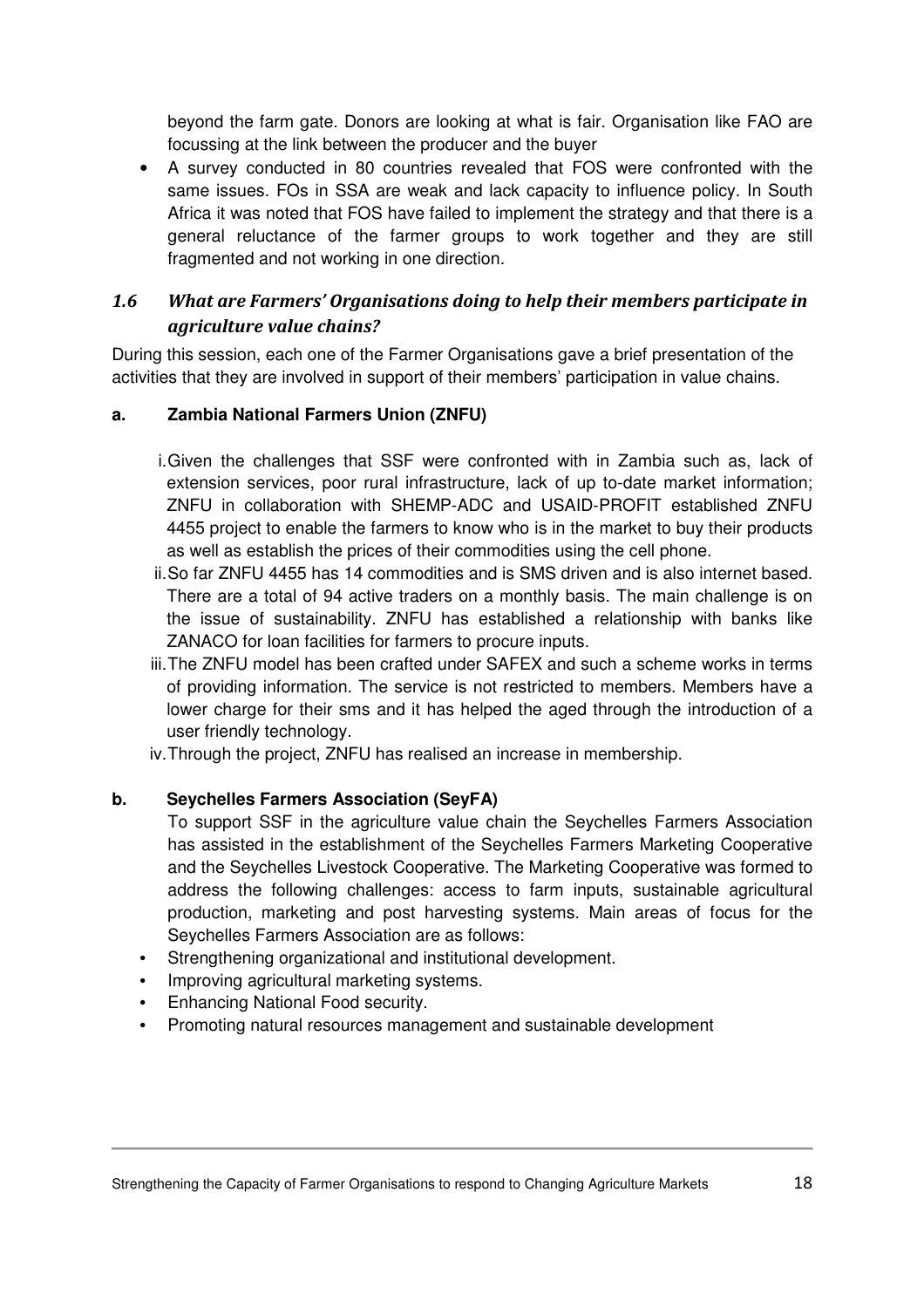## **c. Zimbabwe Farmers Union (ZFU)**

The Zimbabwe Farmers Union's intervention in the value chain has entailed the following:

- i. Establishment and usage of study circles to promote information sharing and exchange of knowledge.
- ii. The Union project involves all the three major arms of the Union and has come up with three key areas of focus: Input, Production and Distribution.
- iii. Stakeholders in all the three areas have been identified.

## **d. Federation Chretienne des Paysans Malagasy (FEKRITAMA)**

Two aspects highlighting FEKRITAMA's support of SSF in the value chain were presented

- i. The main objective is to contribute to food security in order to increase revenue. FEKRITAMA has selected eight commodities to help producers to have access to some funding so as to improve the quality of products. In addition SSF are being provided with technical assistance on the marketing of their products. The project seeks to develop the farmers' entrepreneurial attributes and to promote a gender sensitive approach as well as promoting good governance. FEKRITAMA is also monitoring the supply and demand situation.
- ii. A dialogue platform called CPM-Coalition Madagascar has been established in the country and FEKRITAMA is a member. CPM seeks to be an agent of development and the main mission is to develop lobbying strategies to improve the conditions at the farm level. The platform goes beyond just the farmers and involves other stakeholders and acts directly in the way of policy. The objective is to inform people about the agriculture environment.

## **e. National Small Scale Farmers Association of Malawi (NASFAM)**

In support of SSF's involvement in the agriculture value chain, NASFAM response is as follows:

- i. Agriculture has been organised on two levels-estate sector and the small holder sector.
- ii. NASFAM has created a department which looks at commercial programmes such as crop marketing, input marketing and tobacco sales.
- iii. In addition the association helps out with capacity building.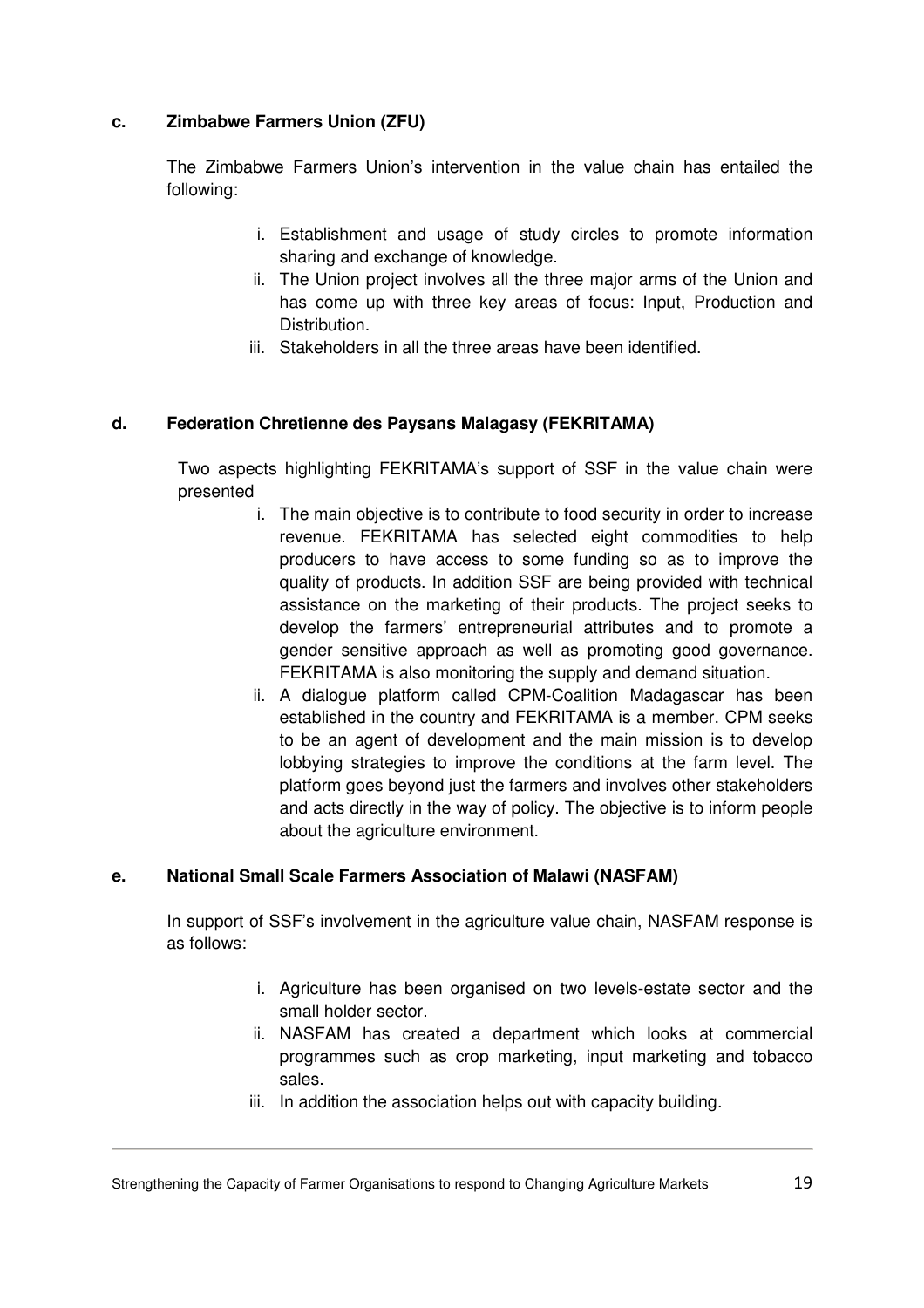## **f. Swaziland National Agricultural Union (SNAU)**

SNAU is in the process of being structured properly and has not yet come up with strategies to assist SSF to effectively participate in agriculture value chains. The Union was formed against the background of chronic water shortages and a general unavailability of farming land. An interim committee is in now place and a constitution is being developed. It is hoped that the Union will be formally launched in January 2009. In the meantime, wide ranging consultations are being held with the various stakeholders throughout the country. The main challenge confronting SSF in Swaziland is the high cost of fuel and agricultural inputs. Monopolies are holding the farmers to ransom. Agriculture Cooperatives and various low level farmers associations exist in the country and the government is providing support, the challenge is to work at a national level and this is what SNAU seeks to do.

## **g. Lesotho Farmers Union (LFU)**

The Lesotho Farmers Union has undertaken and supported the following activities:

- i. Lobbying the various farmers associations at district level to come together.
- ii. Using the media such as radio to communicate with farmers on how to manage their activities.
- iii. Organise farm days where the farmers come together and plan for collective action so that they can have better purchasing power. However, the Union noted that in general farmers tend to want to work independently.

## **h. Commercial Farmers Union (CFU)**

In support of members to participate in the value chain, CFU is doing the following:

- i. Ensuring that farmers get their inputs on time and that taxes are favourable.
- ii. Deploying extension workers who provide assistance.
- iii. Liaising with donors.
- iv. Providing information such as: commodity prices, prices of inputs etc.
- v. Participating at various international forums and representing the farmers.

## **i. Agricultural Council of Tanzania (ACT)**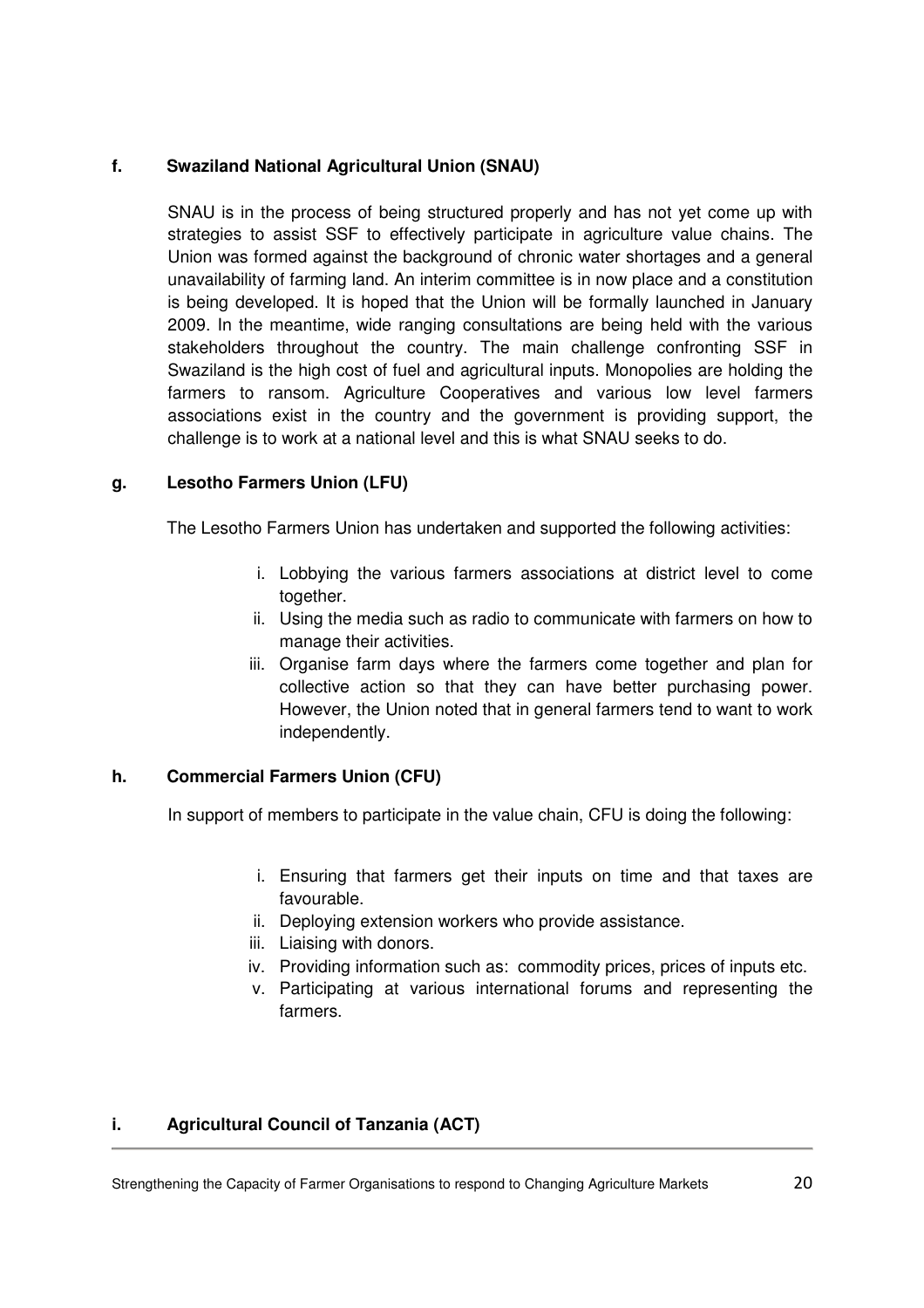A public-private partnership grouping was formed in 2006/7 to address the fertilizer value chain and is known as the Tanzania Fertilizer Partnership (TFP). The Partnership established a Fast Track Project in 5 districts to test the approach. It proved feasible. Tanzania Agriculture Partnership (TAP) was developed to continue with the approach on a wider scale. Main goal and objectives of TAP is to contribute to poverty reduction in rural areas through facilitating access by trained Tanzanian farmers to appropriate inputs, affordable credit, and profitable output value chains. Through the TAP initiative, farmers participate in the value chain in different ways as follows:

- Forming, managing and participating in grassroots based FOs;
- Strengthening the existing FOs for more articulate farmers participation (associations and groups);
- Forming, managing and participating in stakeholders alliance (PPP) at local level; forming networks of farmer oriented rural agro dealers;
- Farmers self learning on agricultural best practices through demo plots; Capacity development of farmer driven agro dealers and their organizations;
- Receiving inputs and applying them in farms appropriately; delivering produce in output marketing system, e.g. through the Warehouse Receipt System;
- Forming, managing and obtaining credit facilities from own financial institutions and
- Liaising with commercial banks to obtain demand driven financial products.

## **j. Horticulture Council of East and Southern Africa**

As a Commodity Organisation the Council is involved in a number of activities to support their members and these include the following:

- i. Lobbying and participating in the Economic Partnership Agreements (EPA).
- ii. Collaborating with other players in Europe.
- iii. Protecting the members' market share.
- iv. Working on fruit fly together with SA.
- v. Coordinating air freight logistics to reduce costs.
- vi. Engaging the EC on SPS to improve capacity in the region.

#### **k. Farmers Union Malawi –FUM**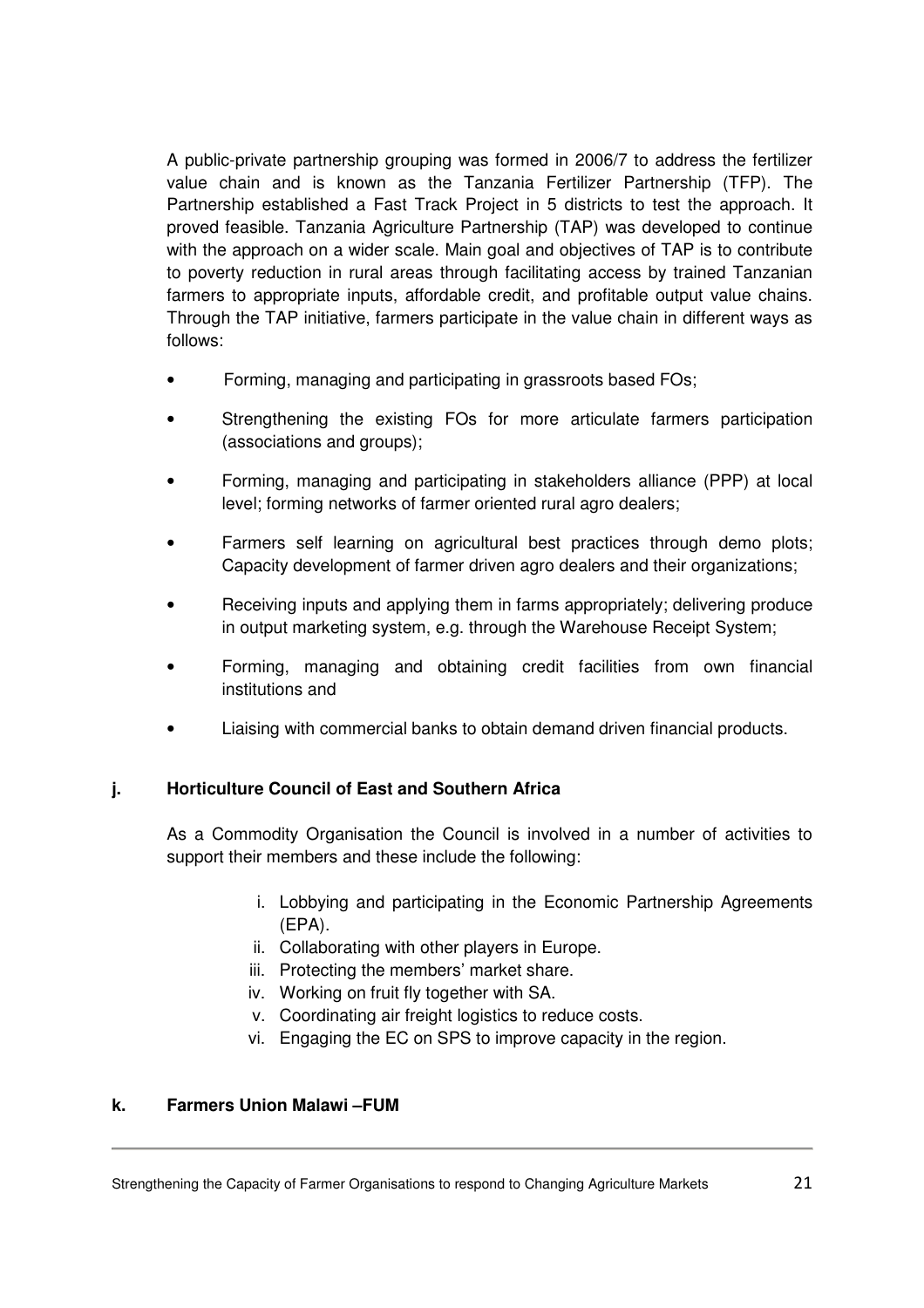To support its members to participate in the value chain, FUM is doing the following:

- Facilitate Capacity building initiative in value addition by linking farmers with service providers;
- Facilitate capacity building in access to markets through;
	- Linking farmers to markets-Subsidy IP & Fair trade;
	- Linking farmers to Microfinance- Maize plus Legume Credit facility with OIBM;
	- Facilitate farmers Participation to the Agricultural Trade Fair;
	- Facilitate access to production and marketing information through specific for a-pre AGM sessions & farmer interface buyer meetings;
	- Lobby for conducive production & marketing policy-ADMARC directive;
	- Lobby for position in key strategic policy decision making structures.
	- Part of the EPA team representing the farmers.

## **l. Agri SA**

AGRI SA believes that farmers must be involved in the value chain. The Union has three arms and these are: The General Affairs Chamber with 1000 member association- they represent primary producers, the Agriculture Business Chamber (banks, seed companies and petroleum companies- inputs) and the Commodities Chamber-which is involved in value chains. According to AGRISA, the major challenge is to get the members to be involved in the various Chambers. AGRISA has realised major outflow of investments in a number of commodities. The Agri Business Chamber has led the outflow. In most instances, leadership usually comes out of the General Affairs Chamber. The current challenging times have created a different paradigm. AGRISA notes the need to establish a network with contacts and information as it regards information as very important.

## **m. National African Farmers Union (NAFU-SA)**

NAFU-SA is supporting their members in the following manner:

- i. Lobbying and advocacy for the farmers.
- ii. Facilitating access to information through AGRITV, quarterly magazines, organising excursions and workshops.
- iii. Facilitating access to resources e.g. land and finance.
- iv. Mobilising farmers to form commodity groups and cooperatives.
- v. Creating and updating a database of various farm activities.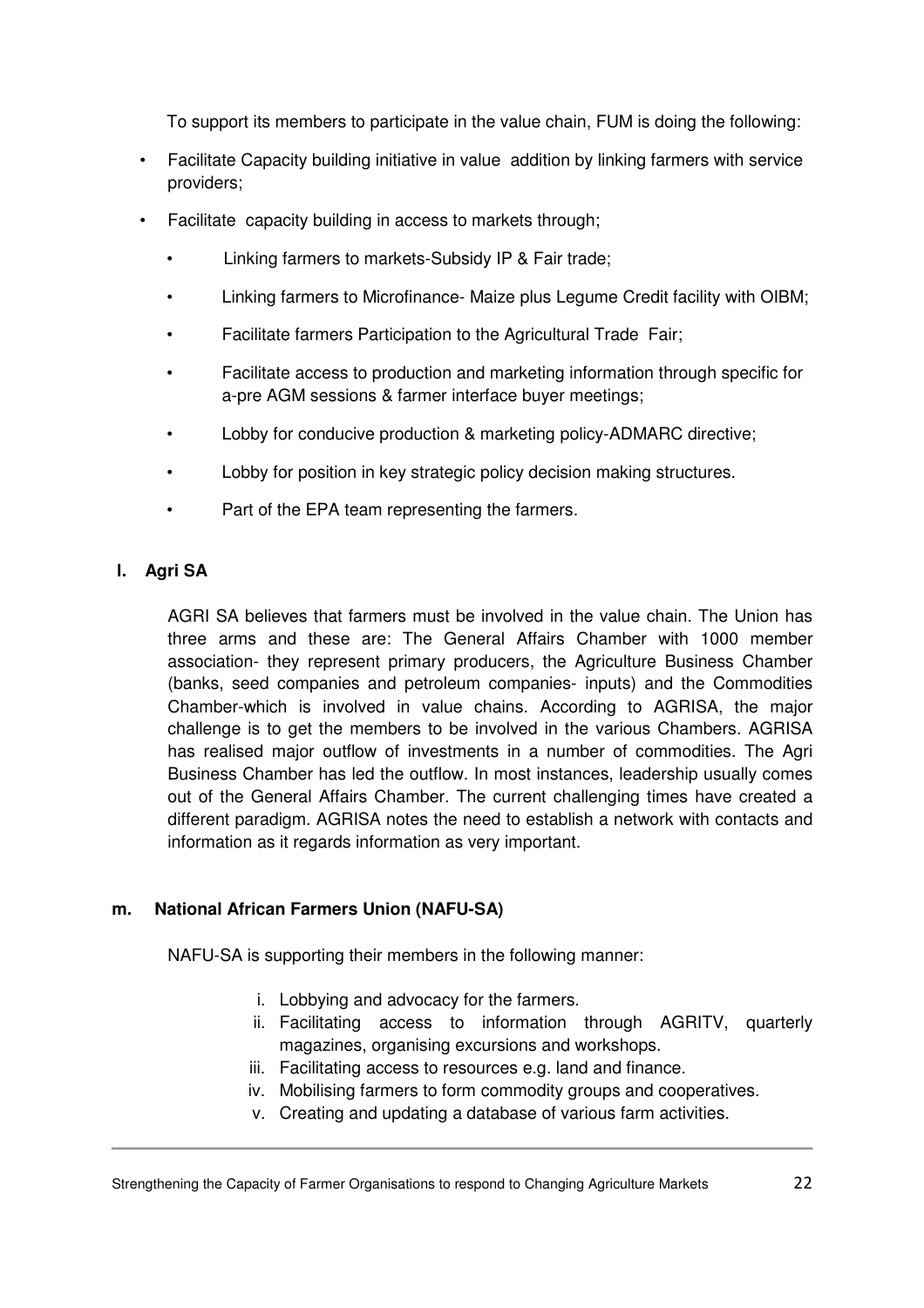#### **n. Southern African Confederation of Agricultural Unions (SACAU)**

Participation of FOs in the value chain is an area that has been identified by the Annual General Meeting (AGM) as a priority and coupled with this is the fact that governance of value chain is important. As the apex body representing FOs in the region, SACAU has been involved in various activities including the following:

- i. Resources have been secured under a project entitled "Fair deal on cotton." SACAU is working closely with the cotton association of Zambia and intends to work in Malawi and Zimbabwe.
- ii. SACAU has conducted a value chain analysis in Madagascar on the rice sector as well in Malawi in the livestock sector.
- iii. In addition, SACAU is undertaking a project to assist members to participate in a number of international forums, as well as facilitating various country processes in standards and is also participating in extension services.
- iv. The workshop is part of the whole process of building the capacity of  $FOS$ .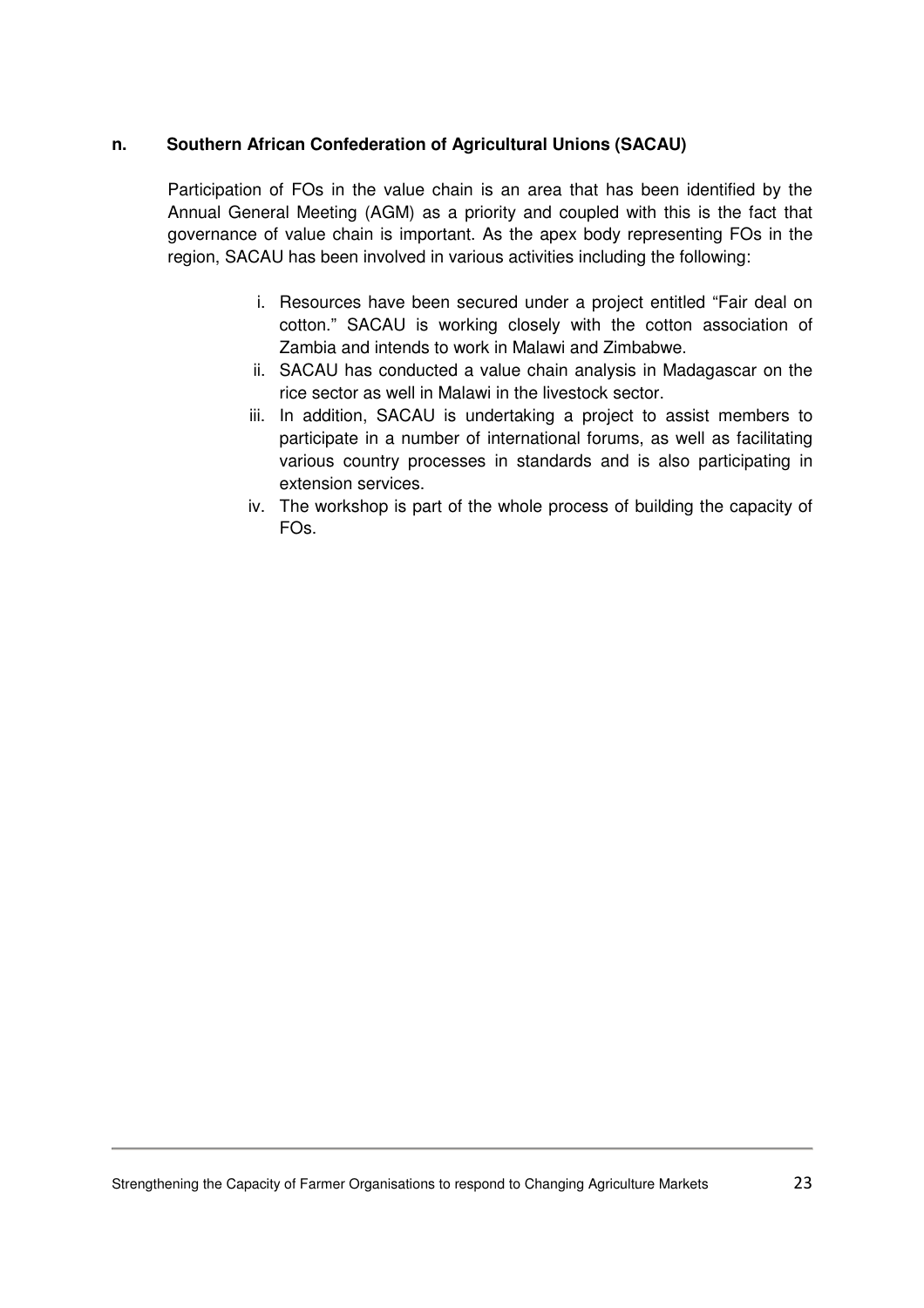# 2. Day Two-Lessons on Successful Farmer Participation in Value **Chains**

## 2.1 Diversification/Productivity and Value Addition by Joshua Varela- General Manager NASFAM

The presentation gave some background information about NASFAM and its commercial wing the NASFAM Development Corporation which was established in 2002 whose main objective is to provide commercial services to the farmers. This was NASFAM's response to the issue of strengthening the capacity of SSF to effectively participate in VC. Profits made by the commercial section are ploughed back to benefit the farmers. On the commercial area, three programmes have been developed and are being implemented and these are: crop marketing and value chain addition, input marketing and tobacco operations. While on the development side, the following programmes have been developed: training and capacity building, crop production, business and institutional development, community development programme, monitoring and evaluation, information and communications, policy and programmes. NASFAM is conducting a farmer to farmer training programme where farmers are training other farmers and providing mentorship. The programme is very successful and has resulted in improved productivity. In addition the organisation is involved in construction of offices, feeder roads in order to improve access to facilities for their members, marketing centres and warehouses. The construction projects are being undertaken jointly with various donors.

NASFAM is resuscitating the peanut value chain after overcoming the problem of aflatoxin. The organisation assisted in the procurement of seed to promote the development of the value chain. Peanut butter is being used as a base for treatment of HIV/AIDS. Traceability of products to the farm is an issue that NASFAM has been working on closely with the SSF.

NASFAM has engaged Fair Trade to help with the development of the overseas market, however, there are challenges related to the cost structure which are a burden to the organisation.

NASFAM has developed a strong linkage with research institutions in Malawi that have been developing other varieties of peanut seed. Beyond this, the organisation is also working on tobacco through the support of an EU funded programme called FIDIP. The presentation highlighted the broader picture on the different roles that FOs can play to make sure that you don't end up with conflict of interest. NASFAM has separated the development and commercial divisions. NASFAM recognised that you cannot add value to everything but should focus on areas of specialisation and to this regard they are looking for joint venture partners.

Lessons learnt in the development of the peanut value chain are as follows: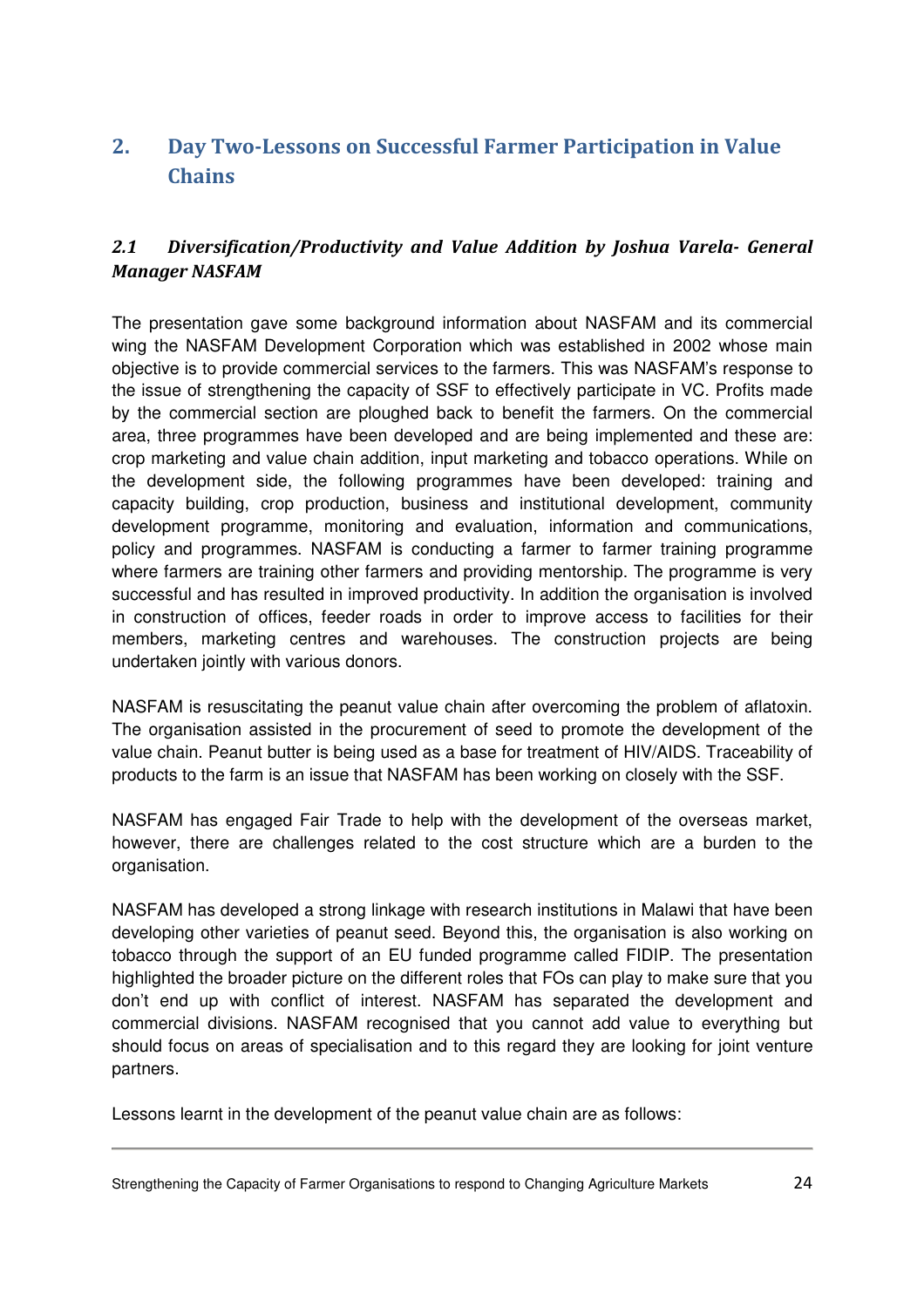- Know your customer and the consumption pattern of products
- Focus on SSF that are serious.
- Establish a strong mechanism to ensure that farmers pay back any loans or inputs that they are provided in advance and SSF are not involved in side marketing.
- Define structure and define areas of responsibility.
- Link with research institutions to address productivity.
- Build networks with other players such as donors and the private sector.
- Address the issue of inputs.
- Work on image-standards. Knowledge to be developed on global standards. Work with bureau of standards to get international accreditation.

## 2.2 Collective Action and Alliances by Joseph Nkole-National Coordinator Cotton Association of Zambia

## **Case Study: Cotton in Zambia and CAZ Involvement Representing Producers in Collective Actions.**

The Cotton Association of Zambia (CAZ) is a membership based organization which was formed in the year 2005 by Smallholder Cotton Farmers to address concerns of the members in the cotton sector. The Association was formed based on the Cotton Act (1999) and the Agricultural Credit Act which provides for the formation of the Cotton Association of Zambia and its funding through the Cotton Board.

It is estimated that the cotton sector has about 300,000 smallholder cotton farmers; however the number of producers varies from one season to another. The majority of the smallholder farmers cultivate an average of one hectare and are the backbone of the cotton sector. Cotton is predominantly produced by smallholder farmers and is a major foreign exchange earner for the country. In Zambia the cotton sector currently supports about 2.4 million people. The inputs to these farmers are provided by the ginners/promoters in form of outgrower scheme loans on terms and conditions prescribed by the promoters.

The organization is based on grassroots membership and democratic structures and is nonpartisan. CAZ is professionally managed and is practically result-oriented in the areas of lobbying and service delivery to farmers. The Association promotes gender equality and HIV/AIDS awareness and mitigation measures among its membership.

CAZ has a Council drawn from Cotton Representatives from the various Cotton Associations and meets twice a year to approve and review the planned activities in addition to the Annual General Meeting. CAZ Secretariat headed by a National Coordinator is responsible for the day to day running of the Association and develops the work plans and budgets in consultation with the membership and other key stakeholders. CAZ Executive Committee meets once per quarter. It acts on behalf of the Council and supervises the Secretariat. The Cotton Association of Zambia being a membership based organization implements its activities through organized smallholder cotton farmer groups. The smaller unit of these farmer groups is based at an Information Centre under the Zambia National Farmers' Union (ZNFU) structure.

Strengthening the Capacity of Farmer Organisations to respond to Changing Agriculture Markets 25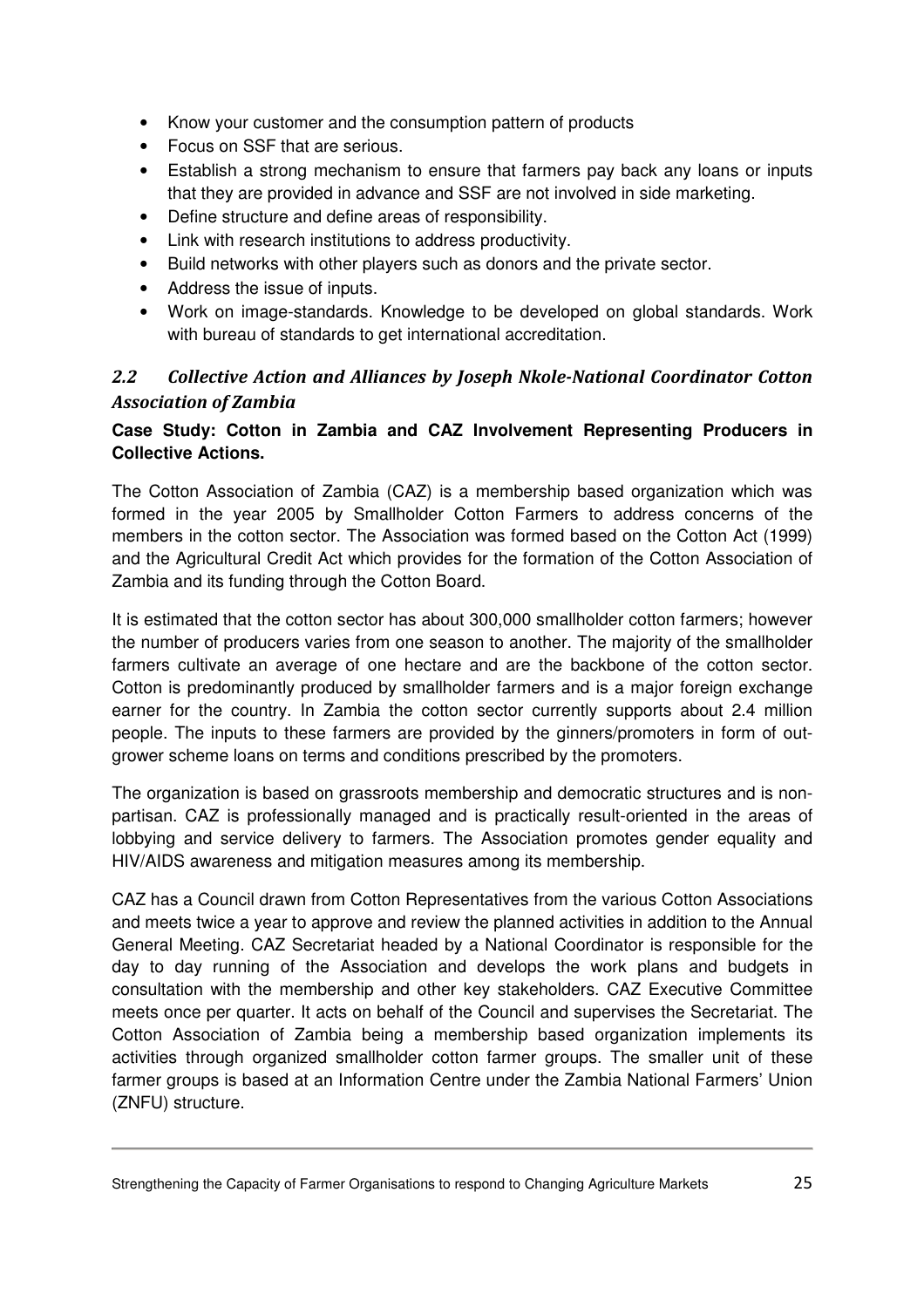CAZ negotiates on behalf of producers with out grower companies with regard to: production contracts, input supply packages, pre-planting prices based on market fundamentals, input prices and payment terms. Coordinates and facilitates improved extension service delivery to cotton farmers by relevant service providers. The Association also lobbies the government with regard to specific issues affecting the industry. CAZ assists in building capacity of existing smallholder cotton farmer groups and facilitate the formation of new ones where necessary. It continuously engages the out-grower schemes and provides a conduit for dissemination of practical research, extension and policy information to cotton growers.

The presentation also covered a number of collective actions undertaken by the cotton farmers of Zambia in support of the development of the cotton industry that include training, farmer recruitment campaigns, visits to ginneries, promotion of conservation of agriculture, etc. The farmers have also entered into alliances with ginners that facilitate mutually supportive actions.

## 2.3 Business and Financial Services by Ms. Siobhan Kelly

Areas covered by the presentation were Globalisation & Agriculture, "New Agriculture" and Rural Finance, and Innovations in Rural Finance.

Globalisation has resulted in increased international flows of information, goods, financial capital, technology, ideas, people and a realignment of the roles of the Private sector, the State and the Civil Society. Technological and institutional innovations have also emerged in support of "New Agriculture".

The presentation highlighted the under investment in Agriculture resulting from the gradual decline in lending to Agriculture from 31% of total lending between 1979-81 to less than 10 percent in 2001. Decline attributed partly to disappointment with large agricultural and other WB rural finance projects. Rural Finance is part of the financial system and should fit and follow the norms of international and national financial markets. Agricultural production in rural areas is primarily financed from personal savings, associations and other actors within the value chain through inputs credit schemes and contract farming arrangements.

Rural finance has in the past been characterized by subsidized credit, poor performance by state owned banks, low repayment rates, donor disengagement. This has necessitated the need for a shift in financial systems development to attract private sector involvement.

There are many factors that make formal finance too costly and risky for deployment into rural areas. Smallholder farmers face risks related to production, price, market and asset. There are a number of instruments that farmers could use to mitigate these risks but in many countries around the world rural financial markets are thin and lacking many of these instruments.

New innovative rural finance products, partnerships and associations with suppliers, buyers and financial institutions have been designed to lower risks and production costs. Inventory Credit in Niger, Index- based Micro insurance in India and the Integrated Information-Finance-Market model in Kenya were given as examples of the new innovative rural finance models.

Strengthening the Capacity of Farmer Organisations to respond to Changing Agriculture Markets 26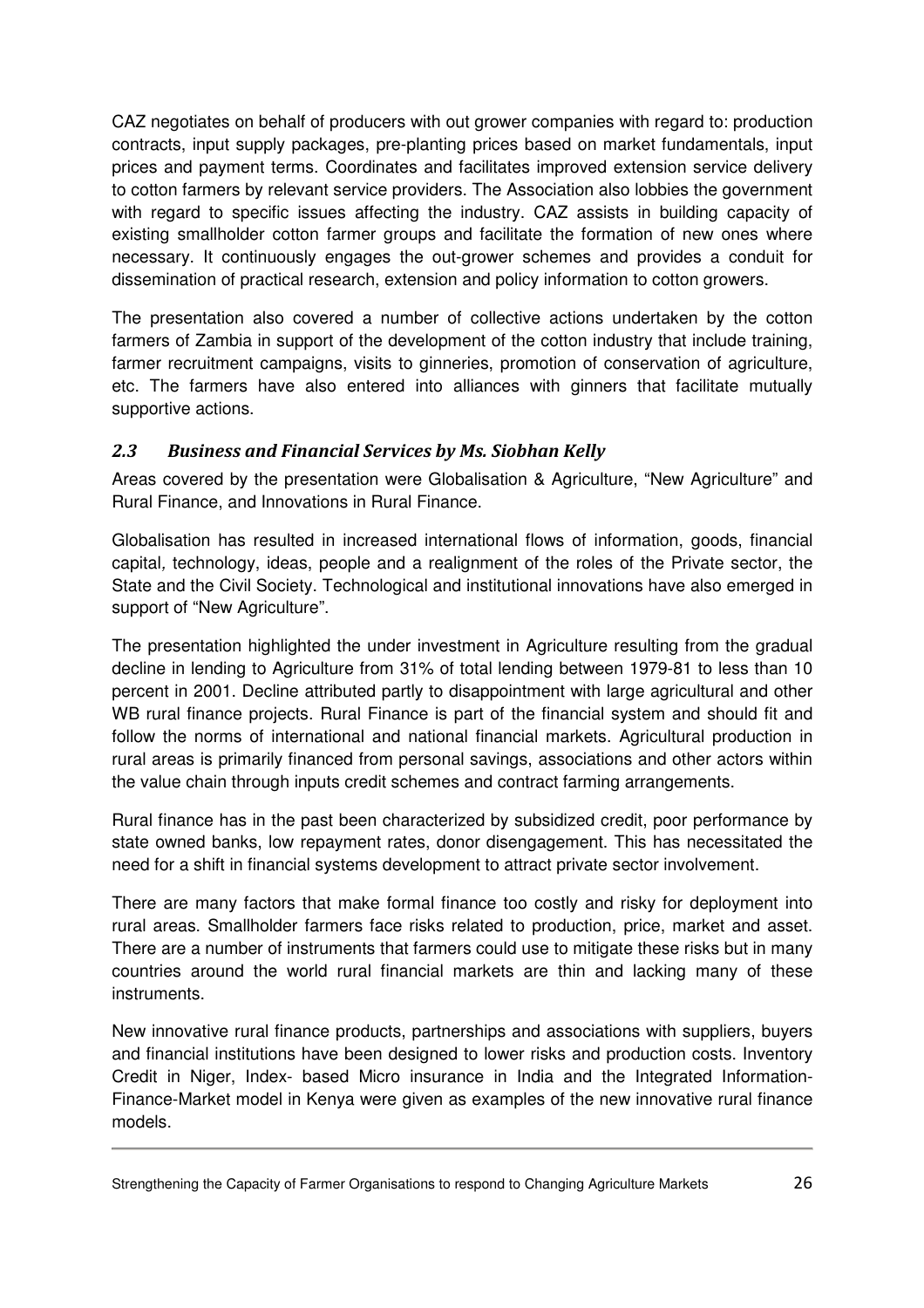Inventory credit involves storing agricultural produce with a view to obtain higher prices when the market price rises. In the interim the farmer uses the stock of produce as a real guarantee for short term credit. It is a short term solution, but does not address all the problems of limited access to credit by farmers.

Index based insurance uses observable and measurable triggers as proxy for loss and there is no on-farm verification of losses for benefit pay-outs.

The Integrated information–finance-market is driven by Drum net which is a bridging mechanism to facilitate interaction between buyers, sellers and financiers to add value to their business transactions through a cashless micro-credit program.

"New Agriculture" is transforming demand for rural financial services as evidenced by the emergency of new products, partnerships and delivery mechanisms. Building sustainable partnerships, developing enabling environments and capacity building remain a major challenge.

## 2.4 Producer Market Linkages by B. Sandamu- Chief Executive Officer, Horticultural Promotion Council, Zimbabwe

## **Horticultural Production for Export, Lessons from Zimbabwe**

Horticulture is the science or art of cultivating fruits, vegetables, flowers or ornamental plants. In the 80's, farmers in Zimbabwe looked for alternative crops in order to diversify. Some farmers embarked on the production of flowers, and vegetables for the export market. There was no legislative control in terms of production and marketing hence it was therefore attractive.

Horticultural Promotion Council (HPC) was established in 1986 to group together, promote and represent the interests of horticultural producers and exporters. It became the 3rd largest foreign exchange earner after tobacco and cotton. Exports grew from US\$3.6 million in 1986 to US\$142.7 million in 1999 representing a growth of over 20% per annum.

The HPC promotes all aspects of horticultural production, marketing and export. It creates awareness of opportunities and requirements of the export market. The HPC is also responsible for advocating and lobbying for an enabling environment. Provides advisory services and disseminates for regulatory and market information.

The European Union remains the most valuable market because of preferences to ACP countries. EU is the biggest importer of fruits and vegetables accounting for 25% of world trade worth US\$60 billion. The EU imports 3.3 million tonnes of bananas, 1.9 million tonnes citrus fruits, 1 million tonnes apples, 0.3 million tonnes grapes and pineapples each.

The Food retailing chains have moved from competition based on price to other factors. Quality, presentation, diversity, availability, convenience, information content, "greenness", ethics and excitement are now a pre-requisite. There is pressure on suppliers to enhance quality, offer year-round supply on a consistent basis, expand product offerings, improve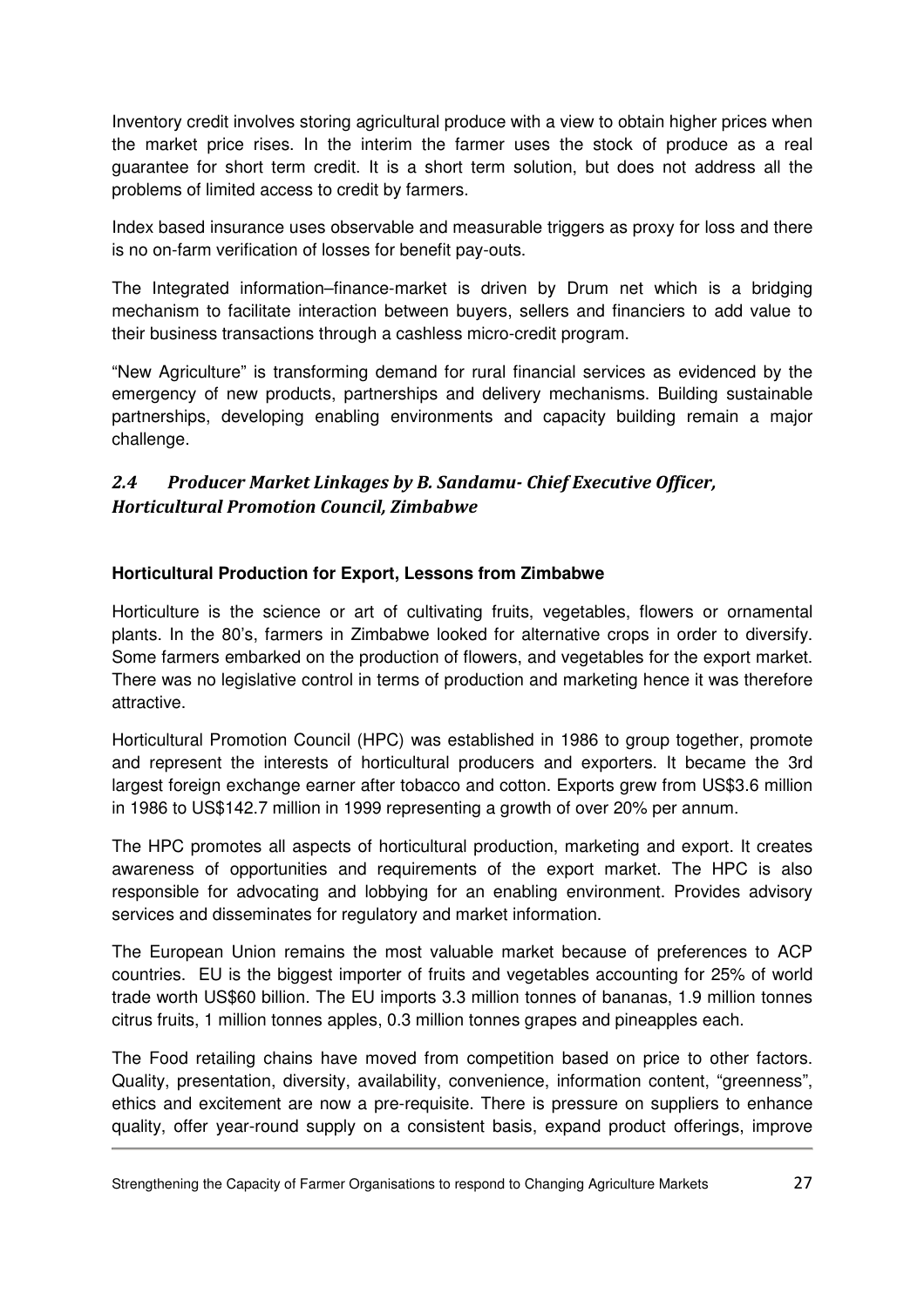packaging, certify production conditions, and offer traceability. In recent years, global networks and supply chains have been responding accordingly.

HPC encourages best practices and production techniques. The primary goals being; maintaining consumer confidence, minimising environmental impact, employing fewer agrochemicals, acting responsibly towards workers, product origin and traceability, record keeping and internal self inspection.

There are barriers to inclusion of smallholders farmers due to low level of technical ability and lack of information. Contract farming/out grower schemes have brought about a major shift in smallholders supply capacity. Key strategic considerations on exports include: knowledge of market, tariff and non-tariff barriers, product preferences and end usage, efficient distribution system.

Summary of contributing factors to success of horticultural exports from Zimbabwe include: Willingness to work together through a producer/exporter group; establishment of an effective representative organisation; provision of forum for increased communication, dialogue and sharing of information; constructive and effective dialogue with government, working with other industrial associations for effective advocacy and lobbying; strong links with financial institutions; launching of HPC Code of Practice; linkage of smallholder farmers with export houses; etc.

The extent to which the horticultural sector can be improved and sustained for the long term will depend on alleviating new constraints being faced by the producers.

## 2.5 Ouality, Safety Standards and Certification by Dr. Stephanie Gallat

The presentation outlined the rationale behind the issue of standards and it was noted that these included the following: safeguarding public health, facilitating trade through product specification and can be used as barriers to trade.

There is a trend where standards are now increasingly set by industry bodies and companies especially retailers unlike in the past where national Governments were the main players in the standards setting arena. The standards that are being set by companies and industry bodies are generally referred to as Private Voluntary Standards (PVS). Retailers are under scrutiny and must comply with global standards.

Horticulture export sector is the most affected by the issue of standards especially given the fact that it is a major contributor to foreign exchange earnings for developing countries and has been subject to market price volatility despite the lucrative prices.

Safety has evolved from product testing to preventative process control, traceability and risk assessment using GAP, GMP and HACCP; it was noted that safety is not a competitive tool or business differentiator. Quality has become a product differentiator and also offers competitive advantage. The presentation cited examples of new generation PVS-SAI Platform as an interesting development. There is however confusion between public regulations and PVS.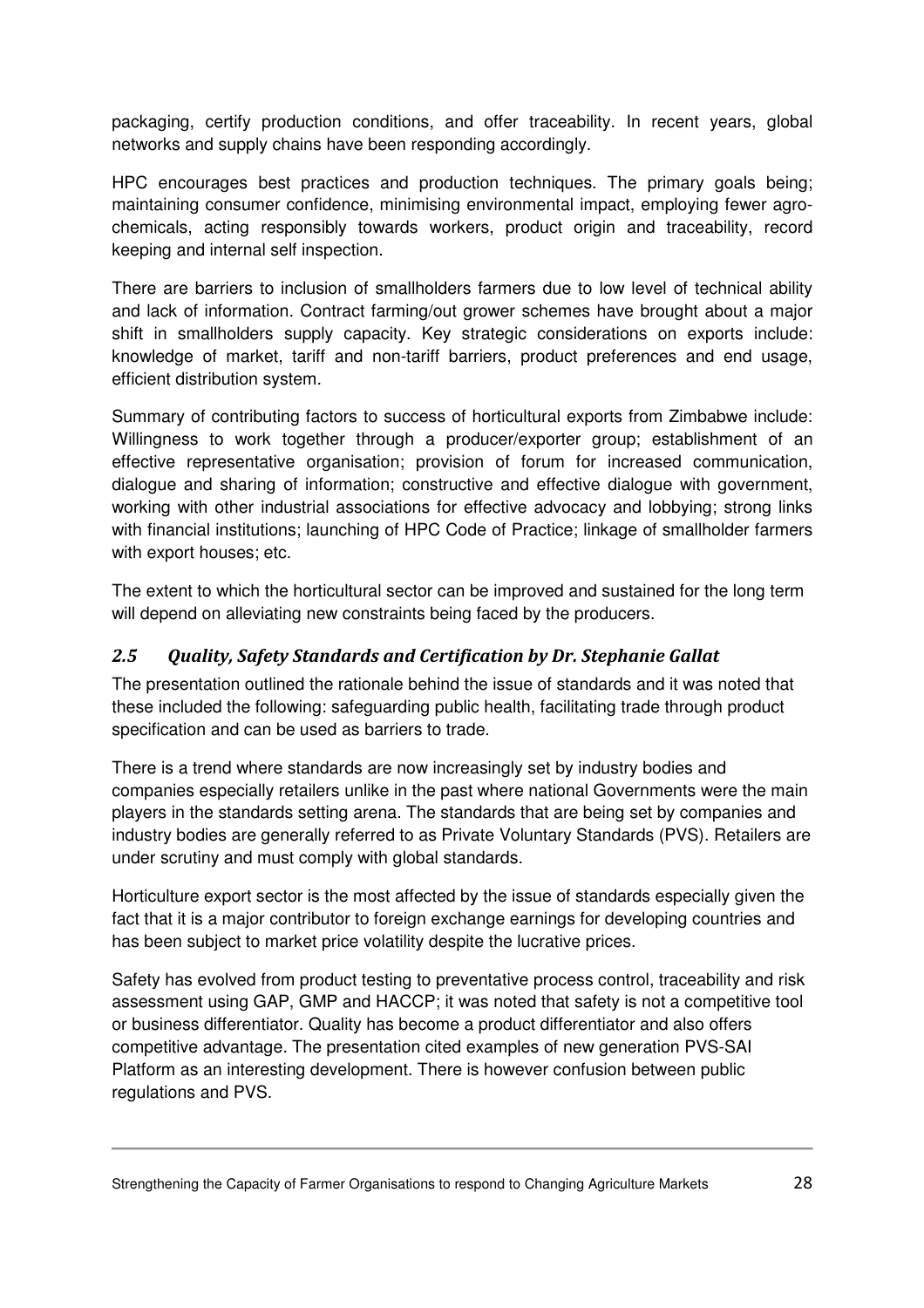The following challenges were highlighted on implementing standards:

- Weak capacity at a national level and local market is under-regulated.
- No incentive for farmers to comply.
- Food safety management has moved towards control of entire supply chain and risk assessment.
- Requirements of GAP, GMP, HACCP.
- Cost of implementation and proving compliance moved up the value chain.
- EU harmonisation.

Going forward, the following issues were raised in conclusion and discussed by the participants and were cited as very important:

- 1. FOs should build capacity in quality, safety and standards on different levels
	- a. National level
	- b. Sector level
	- c. Farm level
- 2. The standard requirements should be attained cost-effectively; FOs and SSF must remain vigilant at all times. Standards can only be enforced by capacitating FOs and farmers.
- 3. FOs should have influence in the standards policy setting body. Inputs need to be regulated in terms of standards for instance in the case of organic products the inputs must be organic.
- 4. The involvement of the farmer in the standards area is very important and should result in-Knowledge and Information sharing. Promotion of dialogue is another important dimension. Producers must be made aware of the dangers of failing to meet standards.
- 5. Standards should be harmonised and there must be confidence and trust among the stakeholders.
- 6. SACAU should regularly conduct an analysis of the Global Gap and should engage Regional Economic Communities such as the East African Community (EAC), Common Market for East and Southern Africa (COMESA) and the Southern Africa Development Community (SADC) to fast track the various regional standards.
- 7. There is a wrong perception that standards are for exports and this must be corrected. In addition there is an inherent fear that implementation of standards is a costly exercise, yet the Kenyan example given during the presentation shows minimal cost effective investments made at the farm level to meet the standards of the Global Gap.
- 8. Studies have been done by SACAU on key standards that are impeding exports, the conclusion is that the most important issue is lack of capacity and this capacity is affected by lack of information about the standards.
- 9. FOs should involve donors to improve capacity in standards especially in terms of infrastructure.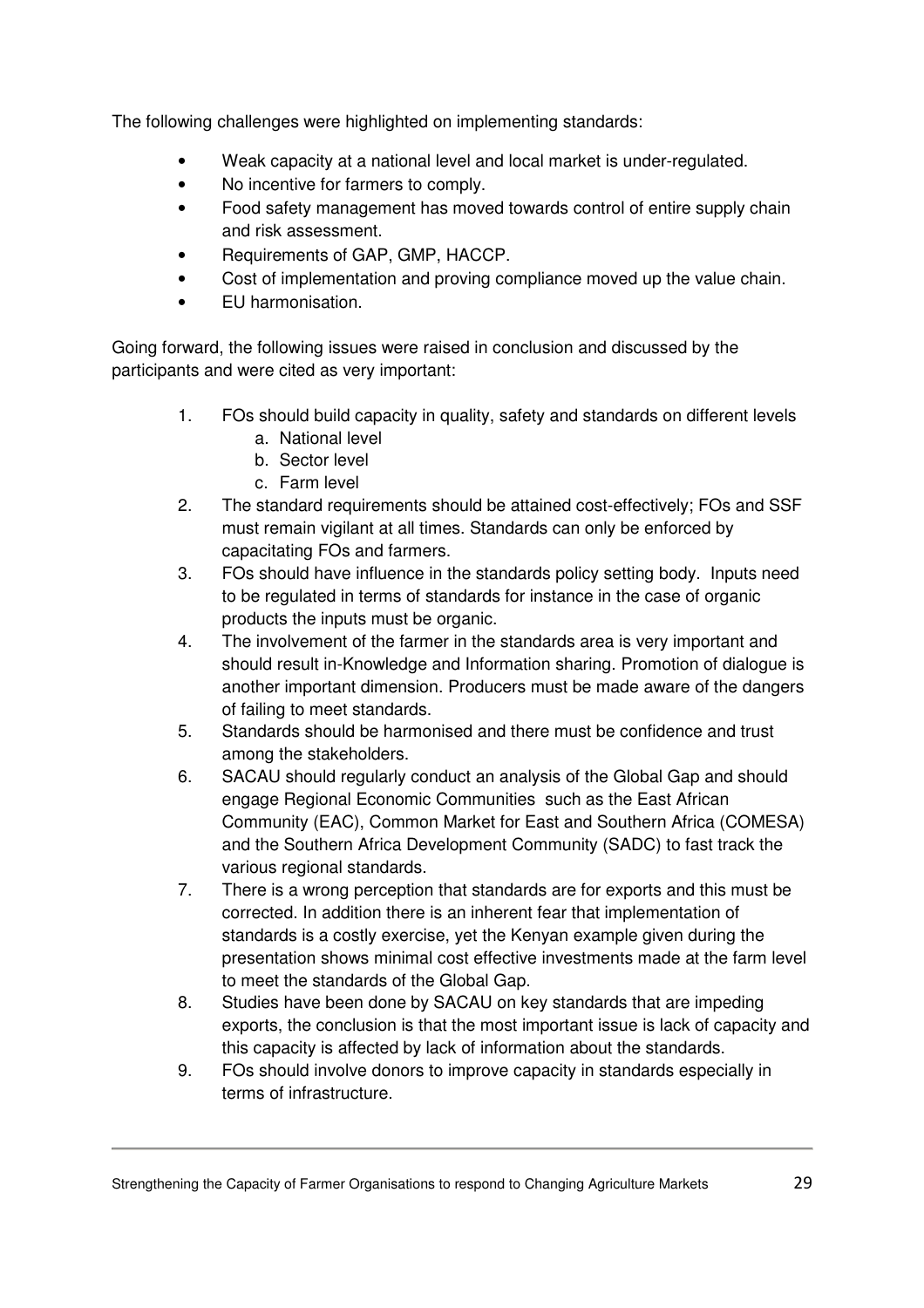# 2.6 Johannesburg Fresh Produce Market (JFPM) by Godfrey Leshage-Commission Coordinator (Manager)

The JFPM was established given the following challenges:

- Serious marginalisation of SSF.
- Lack of a meaningful participation of the Previously Disadvantaged Individuals in the agriculture value chain.
- Reluctance of the existing players to accommodate new entrance.

JFPM is involved in the distribution segment of fresh produce. SSF still account for less than 1% of the JFPM turnover while the BEE Market Agents account for only 1.2% of the turnover. To address the participation of SSF, JFPM has come up with a strategy which includes the following:

- Being proactively involved in increasing and creating demand for fresh produce.
- Ensuring that SSF are supported to improve quality and quantity of their output.
- Involving SSF in the distribution of fresh produce from farmer to consumer.

To achieve these strategies, JFPM is undertaking the following activities:

- Establishing a Black Economic Empowerment (BEE) wholesaler
- Retail Partnering
- Establishment of Satellite Distribution Centres (SDC's)
- Establishment of an Entrepreneurship Development Centre (EDC)
- Building institutional Supplies
- Promoting export sales

In conclusion, the following issues were raised:

- Most of the SSF have poor product knowledge, quality and standards. Capacity issues.
- Market potential to take on produce from the FOs.
- JFPM is now intervening at even the farm level.
- Seventy five percent of the local produce is now going through the market while twenty five percent is procured directly.
- FOs are mainly talking about political issues and not supporting farmers in agribusiness.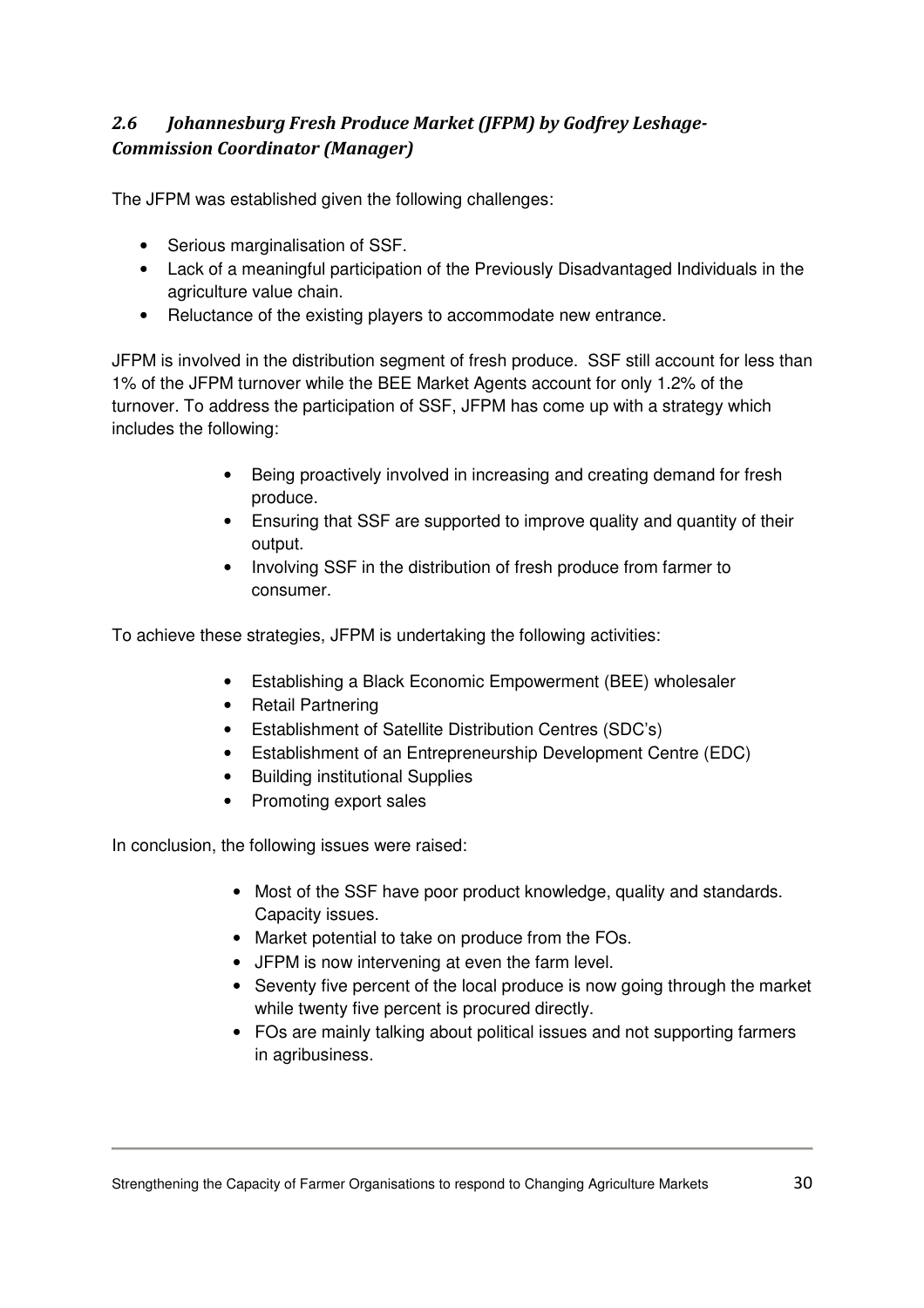# 3. Day Three-What are the priority capacity building needs of local FOs to respond to changing agriculture markets and what are the responsibilities and functions of national farmer organisations in supporting them?

The participants were placed into groups to discuss the critical capacity building needs for local FOs as well as the roles and responsibilities of national farmer unions and commodity organisations in supporting local FOs to integrate into value chains. On completion of the group discussions, presentations were then made in plenary. The presentations for each group are shown below:

#### **Group One**

|                                   | <b>Primary</b>                                                                                                                                                                                                                                                                                                                                                                                                                                                                                                                                                                                                                   | <b>Provincial</b>                                                                                                                                                                                                                | <b>National</b> | Regional                                                                                                                                                                                                                                                                                                                                                                                                                                                            |
|-----------------------------------|----------------------------------------------------------------------------------------------------------------------------------------------------------------------------------------------------------------------------------------------------------------------------------------------------------------------------------------------------------------------------------------------------------------------------------------------------------------------------------------------------------------------------------------------------------------------------------------------------------------------------------|----------------------------------------------------------------------------------------------------------------------------------------------------------------------------------------------------------------------------------|-----------------|---------------------------------------------------------------------------------------------------------------------------------------------------------------------------------------------------------------------------------------------------------------------------------------------------------------------------------------------------------------------------------------------------------------------------------------------------------------------|
| Management &<br>Organization      | Governance -<br>$\circ$<br>organised forum;<br>representation,<br>constitution<br>Generate data on<br>$\circ$<br>member<br>participate<br>$\circ$<br>Participate in<br>$\circ$<br>technology generation<br>Disseminate knowledge<br>$\circ$<br>Mobilize resources<br>$\circ$<br>Facilitate linkages<br>$\circ$<br>Ensure compliance<br>$\circ$<br>Information<br>$\circ$<br>management<br>Access to resources -<br>$\circ$<br>land, credit, technology<br><b>Business plan</b><br>$\circ$<br>Management skills<br>$\circ$<br>Technology sharing<br>$\circ$<br>Collective bargaining<br>$\circ$<br>Collective lobbying<br>$\circ$ | Facilitate access to<br>$\circ$<br>resources<br>Facilitate capacity<br>$\circ$<br>building of primary<br>organizations<br>Identifying lobbying<br>$\circ$<br>issues<br>Coordination role for<br>$\circ$<br>primary organizations |                 | Resource<br>$\circ$<br>mobilization<br>Advocacy &<br>$\circ$<br>lobby<br>Representation<br>$\circ$<br>at international<br>meetings &<br>committees<br>Collective action<br>$\circ$<br>Raise<br>$\circ$<br>awareness on<br>emerging global<br>issues<br>Competitiveness<br>$\circ$<br>Harmonise<br>$\circ$<br>coordinate<br>Negotiate for<br>$\circ$<br>standards setting<br>Facilitate<br>$\circ$<br>capacity building<br>& knowledge<br>sharing for sub-<br>levels |
| Good<br>Agricultural<br>Practices | Compliance<br>$\circ$<br>Impart knowledge<br>$\circ$<br>Mobilize resources<br>$\circ$<br>Facilitate linkages with<br>$\circ$<br>other players<br>Participate<br>$\circ$<br>Study groups<br>$\circ$<br>Production planning &<br>$\circ$<br>management                                                                                                                                                                                                                                                                                                                                                                             | Facilitate access to<br>$\circ$<br>resources for primary<br>organizations<br>Research<br>$\circ$<br>Risk management<br>$\circ$<br>Facilitate information/<br>$\circ$<br>knowledge sharing                                        |                 |                                                                                                                                                                                                                                                                                                                                                                                                                                                                     |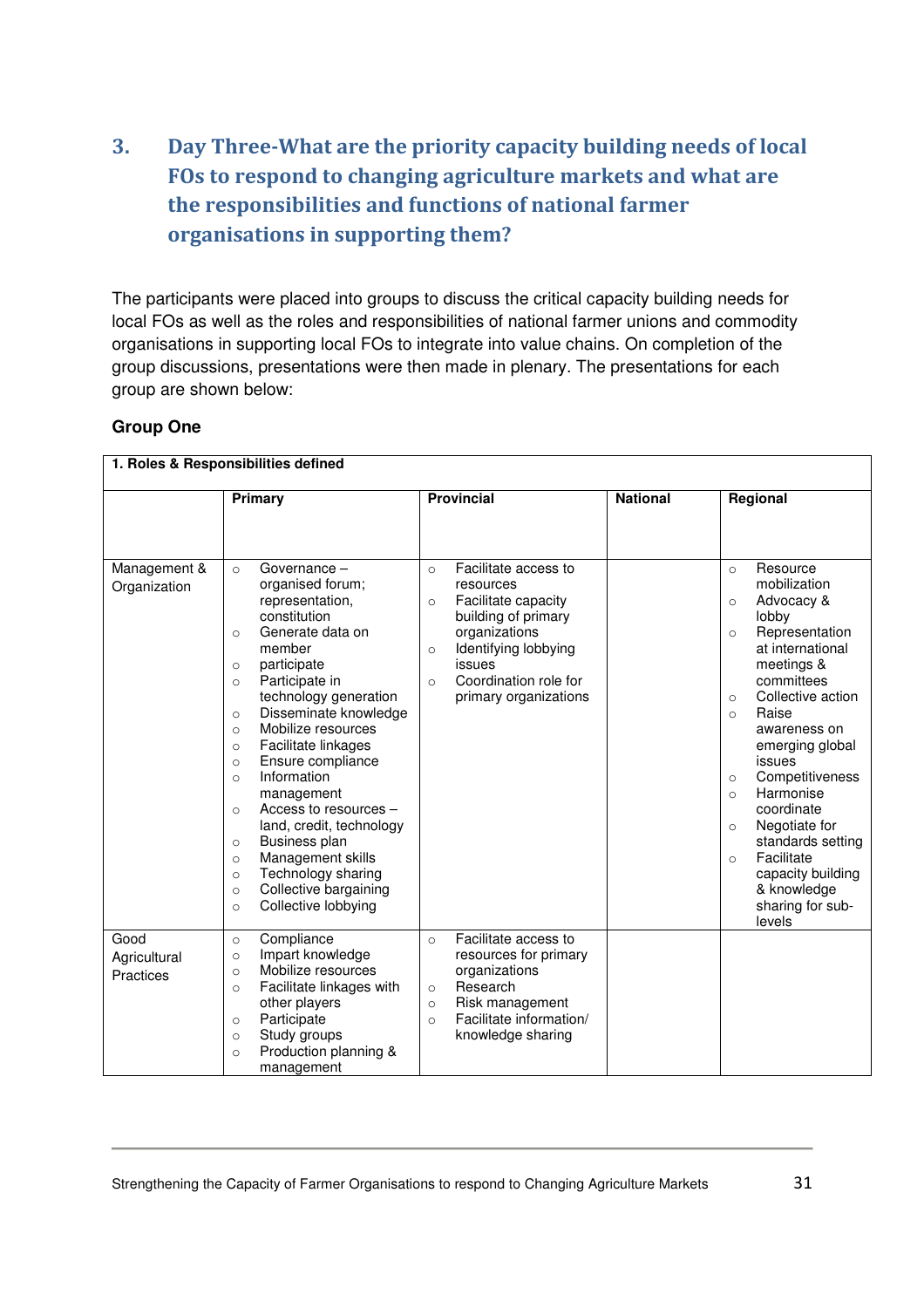| <b>Business</b><br>Financial<br>Services   | Access to resources -<br>$\circ$<br>land, credit, technology<br><b>Business plan</b><br>$\circ$<br>Impart Management<br>$\circ$<br>skills<br>Access to resources -<br>$\circ$<br>land, credit, technology<br><b>Business plan</b><br>$\circ$<br>Management skills<br>$\circ$ |                                                                                                    |          |          |
|--------------------------------------------|------------------------------------------------------------------------------------------------------------------------------------------------------------------------------------------------------------------------------------------------------------------------------|----------------------------------------------------------------------------------------------------|----------|----------|
| <b>Market Linkages</b>                     | facilitate contract<br>$\circ$<br>farming<br>bulking production<br>$\circ$                                                                                                                                                                                                   | Facilitate collective<br>$\circ$<br>marketing<br>Ensuring linkages<br>$\circ$<br>between           |          |          |
| Diversification &<br><b>Value Addition</b> | participate<br>$\circ$                                                                                                                                                                                                                                                       | linking & lobbying<br>$\circ$<br>policy matters with all<br>players involved in the<br>value chain |          |          |
| Standards &<br>Certification               | Enforce compliance<br>$\circ$<br>Disseminate information<br>$\circ$<br>Participate in<br>$\circ$<br>development                                                                                                                                                              | development<br>$\circ$<br>compliance<br>$\circ$<br>information<br>$\circ$<br>dissemination         |          |          |
|                                            | 2. Critical Capacity Needs Identified                                                                                                                                                                                                                                        |                                                                                                    |          |          |
|                                            | Primary                                                                                                                                                                                                                                                                      | Provincial                                                                                         | National | Regional |
| Management &                               | Governance-<br>$\circ$                                                                                                                                                                                                                                                       | governance<br>$\circ$                                                                              |          |          |
| Organization                               | Managerial skills<br>$\circ$<br><b>Technical skills</b><br>$\circ$<br>Marketing skill<br>$\circ$<br>Networking<br>$\circ$<br>lobbying<br>$\circ$                                                                                                                             | lobbying<br>$\circ$<br>networking<br>$\circ$                                                       |          |          |
| Good<br>Agricultural<br>Practices          | Technical<br>$\circ$<br>knowledge<br>$\circ$<br>Production planning &<br>$\circ$<br>management                                                                                                                                                                               | Risk management<br>$\circ$<br>Facilitate information/<br>$\circ$<br>knowledge sharing              |          |          |
| <b>Business</b><br>Financial<br>Services   | Access to resources -<br>$\circ$<br>land, credit, technology<br>Business plan<br>$\circ$<br>Impart Management<br>$\circ$<br>skills<br>Access to resources -<br>$\circ$<br>land, credit, technology<br>Business plan<br>$\circ$<br>Management skills<br>$\circ$<br>$\circ$    |                                                                                                    |          |          |
| Market Linkages                            | facilitate contract<br>$\circ$<br>farming<br>bulking production<br>$\circ$                                                                                                                                                                                                   | Facilitate collective<br>$\circ$<br>marketing<br><b>Ensuring linkages</b><br>$\circ$<br>between    |          |          |
| Diversification &<br>Value Addition        | participate<br>$\circ$                                                                                                                                                                                                                                                       | linking & lobbying policy<br>$\circ$<br>matters with all players<br>involved in the value<br>chain |          |          |
| Standards &<br>Certification               | Enforce compliance<br>$\circ$<br>Disseminate information<br>$\circ$<br>Participate in<br>$\circ$<br>development                                                                                                                                                              | development<br>$\circ$<br>compliance<br>$\circ$<br>information<br>$\circ$<br>dissemination         |          |          |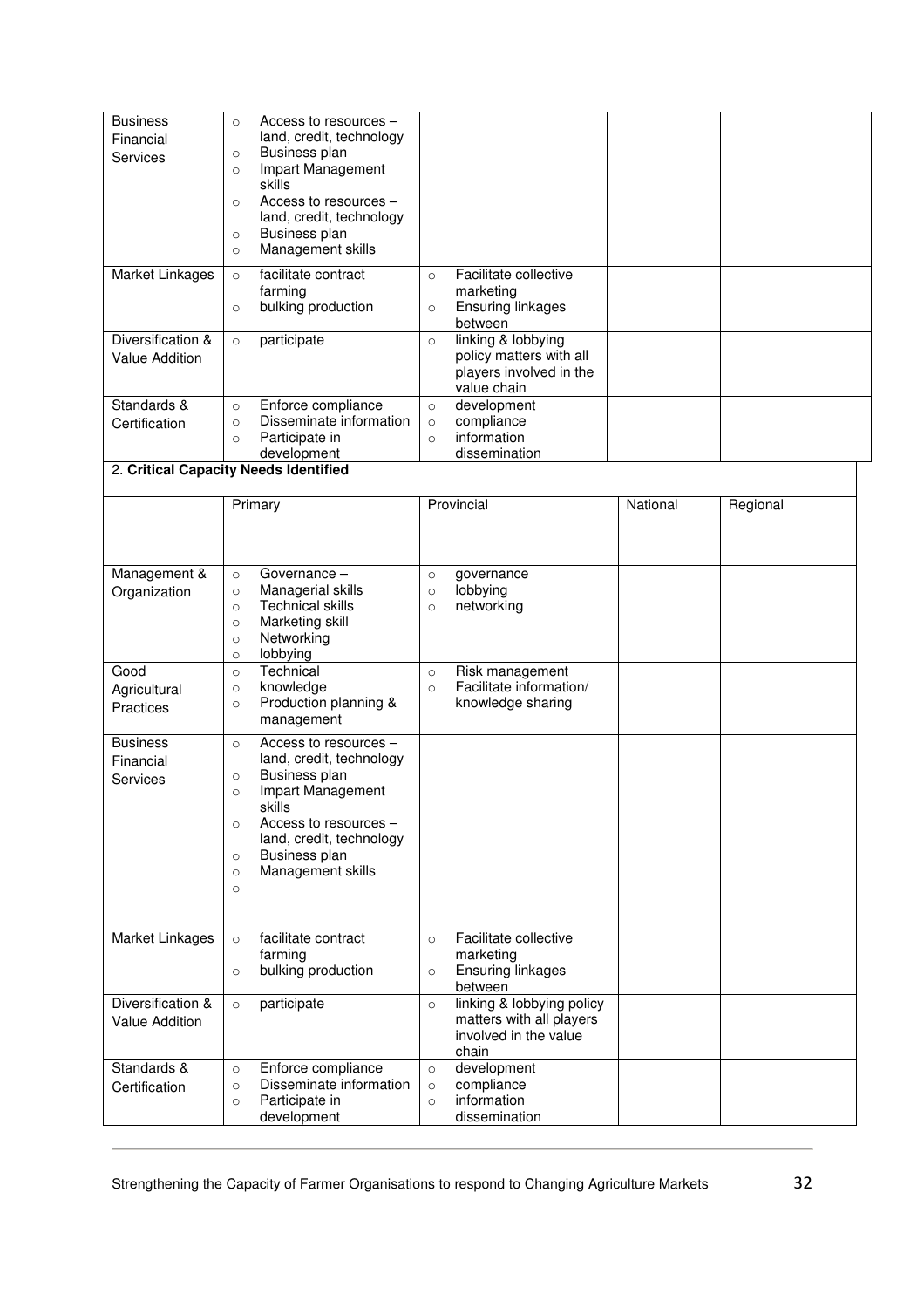# **Group Two:**

|                                      | Primary/society                                                                                                                                                                                                                                                                                                                                                                                                                                                                                                                                                                                                                                                                             | <b>District/Provincial</b>                                                                                                                                                                                                                                                                                                                                         | <b>National</b>                                                                                                                                                                                                                                                                                                                                                                                                                                | Regional                                                                                                                                                                                                                                                                                                                                         |
|--------------------------------------|---------------------------------------------------------------------------------------------------------------------------------------------------------------------------------------------------------------------------------------------------------------------------------------------------------------------------------------------------------------------------------------------------------------------------------------------------------------------------------------------------------------------------------------------------------------------------------------------------------------------------------------------------------------------------------------------|--------------------------------------------------------------------------------------------------------------------------------------------------------------------------------------------------------------------------------------------------------------------------------------------------------------------------------------------------------------------|------------------------------------------------------------------------------------------------------------------------------------------------------------------------------------------------------------------------------------------------------------------------------------------------------------------------------------------------------------------------------------------------------------------------------------------------|--------------------------------------------------------------------------------------------------------------------------------------------------------------------------------------------------------------------------------------------------------------------------------------------------------------------------------------------------|
|                                      | commodity/union                                                                                                                                                                                                                                                                                                                                                                                                                                                                                                                                                                                                                                                                             | commodity/union                                                                                                                                                                                                                                                                                                                                                    | commodity/union                                                                                                                                                                                                                                                                                                                                                                                                                                | commodity/union                                                                                                                                                                                                                                                                                                                                  |
| <b>Roles and</b><br>responsibilities | Formed<br>$\bullet$<br>mostly by<br>govt, NGOs,<br>Pvt COs<br>Collective<br>$\bullet$<br>mkting<br>(bulking,<br>assembly)<br>Collection<br>$\bullet$<br>points, pack<br>houses,<br>storage<br>Bulk input<br>$\bullet$<br>procurement<br>Organizing<br>$\bullet$<br>credit<br>facilities<br>Facilitate<br>$\bullet$<br>extension<br>(F2F), study<br>groups, field<br>demonstratio<br>ns<br>Governance<br>$\bullet$<br>$+$ mgt $+$<br>leadership<br>Value<br>$\bullet$<br>addition/<br>processing<br>activities<br>Landing pad<br>$\bullet$<br>for social<br>issues (target<br>audience)<br>Depends on<br>$\bullet$<br>membership<br>$+$<br>commissions<br>+ service<br>charge<br>Wholesaling | Governance +<br>$\bullet$<br>$mgt +$ leadership<br>technical<br>advisory support<br>(subject matter<br>specialist)<br>Information<br>dissemination<br>Lobby for<br>discounts on<br>inputs<br>External funds<br>dependent<br>Farmer<br>representation<br>Mkt business<br>linkages<br>Value addition<br>and processing<br>(must be key)<br>Joint partnership<br>(PP) | Lobbying &<br>$\bullet$<br>advocacy<br>National,<br>$regional + int.$<br>representation<br>Information<br>$\bullet$<br>dissemination<br>Linkages with<br>$\bullet$<br>donors<br>National pricing<br>$\bullet$<br>negotiations<br>Contracting<br>$\bullet$<br>issues<br>Participation in<br><b>EPAs &amp;WTO</b><br>negotiations<br>Cost of doing<br>business<br>issues<br>Whole value<br>$\bullet$<br>chain players<br>round table<br>meetings | Info<br>$\bullet$<br>dissemination<br>(standards,<br>markets, prices,<br>policies)<br>Technical<br>$\bullet$<br>support on best<br>practices<br>Networking and<br>sharing on best<br>practices<br>Regional and<br>global watchdog<br>on trade issues<br>Studies on<br>regional and<br>national<br>strategies for<br>enhancing<br>competitiveness |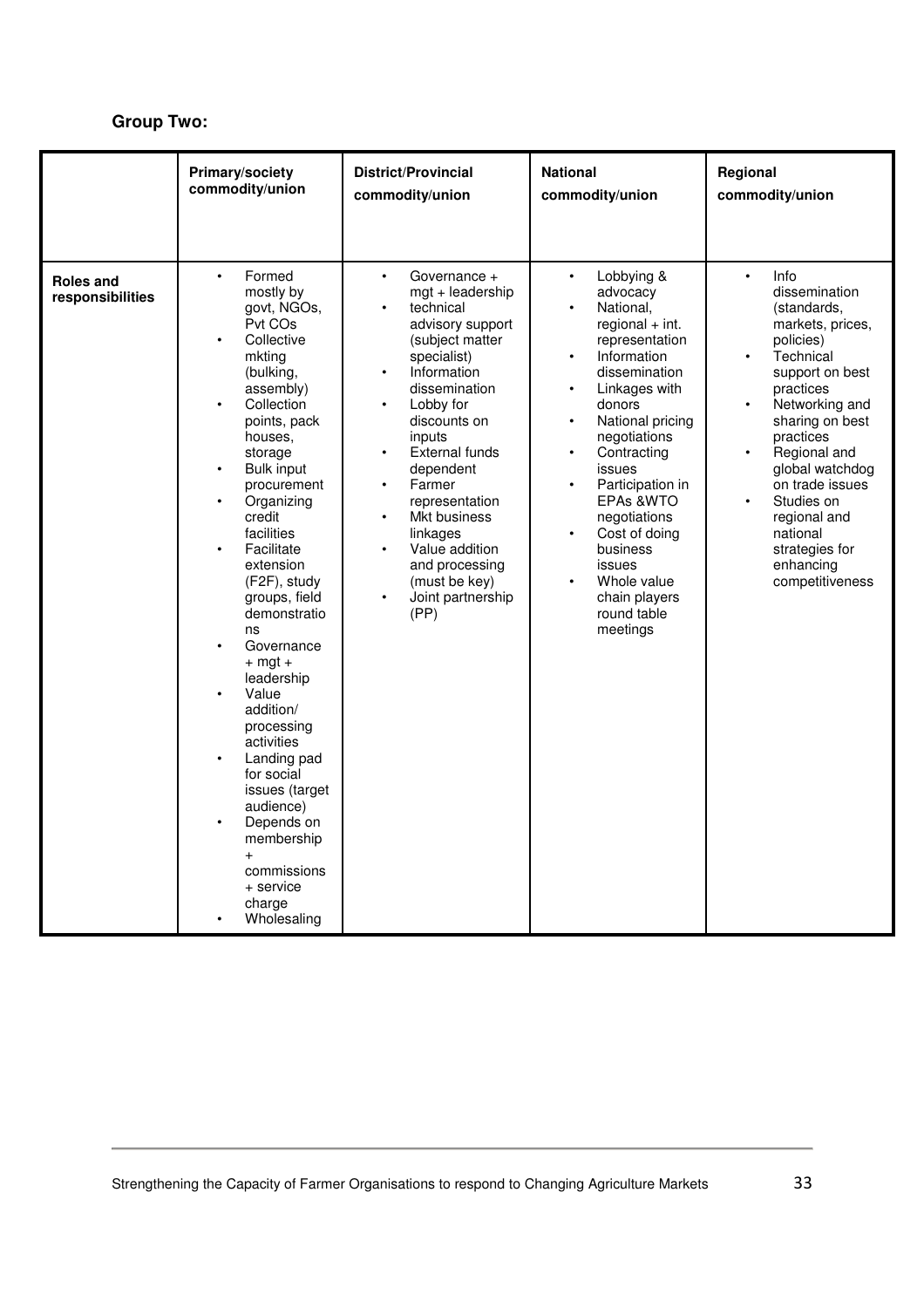|                                                  | Primary/society<br>commodity/union                                                                                                                                                                                                                                                                                                      | <b>District/Provincial</b><br>commodity/union                                                                                                                | <b>National</b><br>commodity/union                                                                                                                                                                                   | Regional<br>commodity/union                                                              |
|--------------------------------------------------|-----------------------------------------------------------------------------------------------------------------------------------------------------------------------------------------------------------------------------------------------------------------------------------------------------------------------------------------|--------------------------------------------------------------------------------------------------------------------------------------------------------------|----------------------------------------------------------------------------------------------------------------------------------------------------------------------------------------------------------------------|------------------------------------------------------------------------------------------|
| <b>Management</b> and<br>Organization            | Leadership<br>$\bullet$<br>training<br>Entrepreneurship<br>$\bullet$<br>Managerial skills<br>1.<br>Planning<br>2.<br>Coordination<br>3.<br>Reviewing<br>4.<br>Prioritization<br>5.<br>Fin controls<br>Good governance<br>$\bullet$<br>$\mathbf{1}$ .<br>Constitution<br>2.<br>Democratic tenets<br>Communication<br>$\bullet$<br>skills | Leadership<br>$\bullet$<br>Coordination of<br>$\bullet$<br>sub sectors<br><b>Skills</b><br>$\bullet$<br>upgrading<br>Negotiation<br>and lobbying<br>capacity | Technical<br>$\bullet$<br>assistance<br><b>Policy Analysis</b><br>$\bullet$<br>Value chain<br>$\bullet$<br>analysis<br>Global issues<br>$\bullet$<br>on farmers &<br>value chain<br>players<br>Strategic<br>planning | Same as national<br>commodity associations<br>+ strategic advisory<br>service            |
| Diversification/value<br>addition                | Commodity<br>$\bullet$<br>diversification &<br>technical skills for<br>new products<br>Marketing skills<br>$\bullet$<br><b>Technical skills</b><br>for post harvest<br>handling                                                                                                                                                         | Processing<br>$\bullet$<br>joint ventures<br>or contract<br>processing<br>Sharing<br>storage                                                                 | Lobby capacity for<br>conducive investment<br>climate<br>Zoning of economic<br>clusters                                                                                                                              | Formation of regional<br>commodity associations<br>Bench marking<br><b>Block selling</b> |
| Standards/<br>Cert.                              | Awareness<br>$\bullet$<br>creation<br>Compliance<br>support<br>Improving access<br>$\bullet$<br>to mkt demanded<br>inputs and<br>technologies                                                                                                                                                                                           | Awareness and<br>$\bullet$<br>training on<br>standards<br>Information<br>dissemination<br>Standard<br>$\bullet$<br>enforcement                               | Customisation of stds,<br>inspections                                                                                                                                                                                |                                                                                          |
| <b>Business and</b><br><b>Financial Services</b> |                                                                                                                                                                                                                                                                                                                                         | Contract<br>development                                                                                                                                      | Market brokerage                                                                                                                                                                                                     | Industrial fairs, mkt<br>intelligence, trade<br>negotiation's support                    |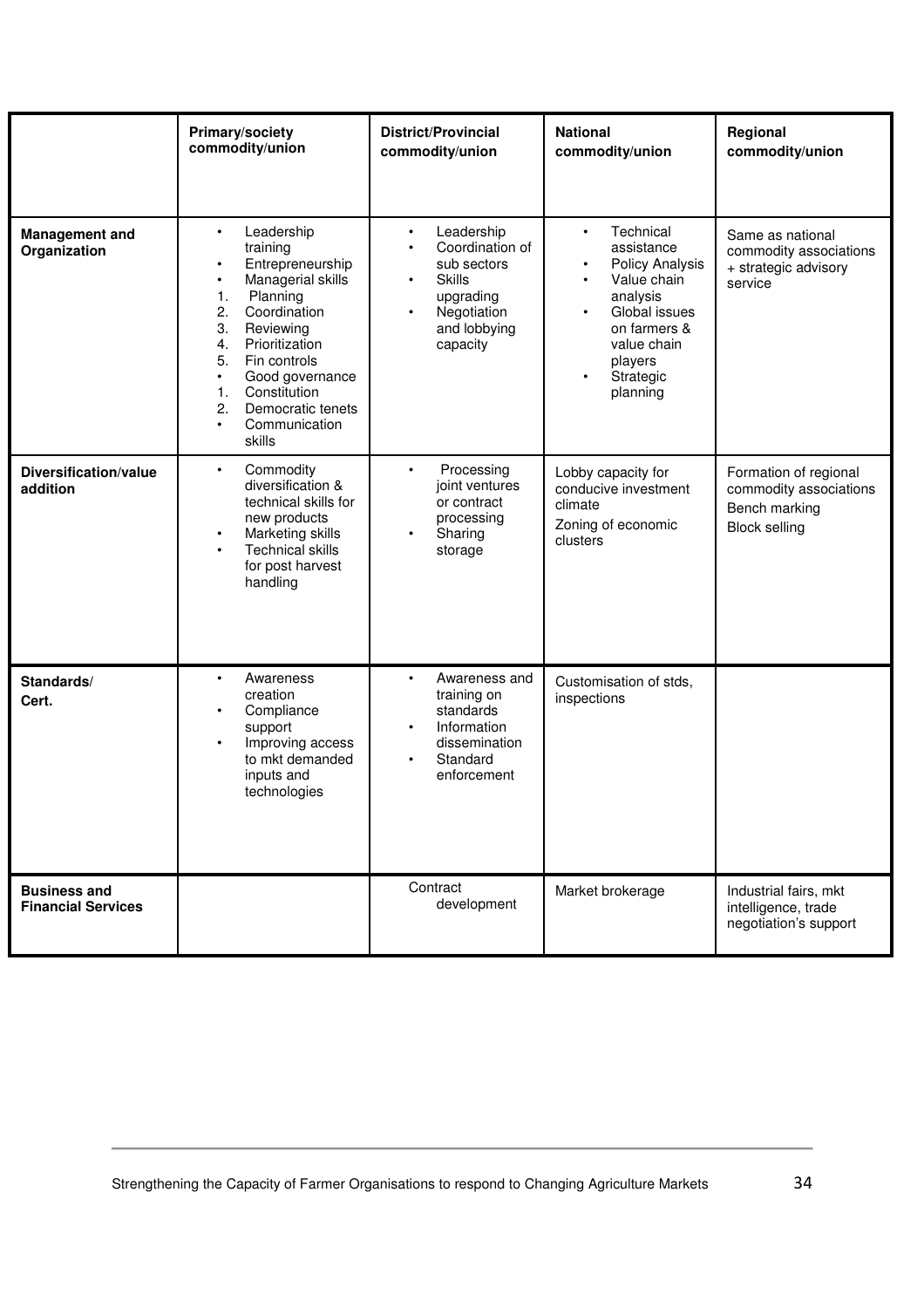## **Group Three**

|                                                     | <b>Primary/Society</b>                                                                                                                                                                                                                                 | Meso                                                                                                                                                                                                                           | <b>National</b>                                                                                                                                                                                                                                              | Regional                                                                                                                                                                                                                                                                                      |
|-----------------------------------------------------|--------------------------------------------------------------------------------------------------------------------------------------------------------------------------------------------------------------------------------------------------------|--------------------------------------------------------------------------------------------------------------------------------------------------------------------------------------------------------------------------------|--------------------------------------------------------------------------------------------------------------------------------------------------------------------------------------------------------------------------------------------------------------|-----------------------------------------------------------------------------------------------------------------------------------------------------------------------------------------------------------------------------------------------------------------------------------------------|
| <b>Management</b><br>and<br>Organization            | Mobilisation, Production, Group<br>Formation, Recruitment,<br>Information, extension (F2F), inputs<br>procurement, reporting, Mobilize<br>local resources, Promote collective<br>action.<br>Skills: Leadership, and<br>Mobilization, entrepreneurship, | Advisory, supervisory,<br>monitoring reporting,<br>Skills: leadership &<br>supervisory.                                                                                                                                        | Leadership and<br>representation up<br>and down:<br>financial and<br>management<br>planning; lobbying<br>and advocacy for<br>influencing policy;<br>project programme<br>and management<br>Skills:<br>Governance,<br>strategic<br>development.               | Mobilizing<br>membership;<br>representation on<br>regional and<br>international platforms;<br>Advocacy & lobby,<br>Collective action,<br>Raise awareness on<br>emerging global<br>issues.<br><b>Skills:</b> facilitation and<br>coordination: info<br>management<br>(database<br>development) |
| <b>Diversification</b><br>/Value<br><b>Addition</b> | Alternative Markets, organize<br>grading, packaging and primary<br>processing logistics, Access to<br>inputs and technologies<br><b>Skills: Post-harvest management;</b><br>logistics and market identification.                                       | Sharing info on new<br>technologies<br><b>Skills: Supervisory;</b><br>monitoring and evaluations.                                                                                                                              | Linkages,<br>appraisals and<br>commissioning<br>studies on seed<br>and agro-ecological<br>institutes;<br><b>Skills: Analytical</b><br>skills; performance<br>management skills.                                                                              | Research on new<br>diversification<br>opportunity<br><b>Skills: Analytical</b><br>skills.                                                                                                                                                                                                     |
| Standards/<br>Cert.                                 | Information on standards, Provide<br>training to members, facilitate<br>certification<br><b>Skills:</b> Recording keeping,<br>communication, mobilization                                                                                              | TA and training on<br>standards, ensuring<br>compliances with<br>standards, info sharing on<br>standards development<br><b>Skills: Standards and</b><br>certification processes;<br>monitoring skills; training of<br>trainers | Negotiate for<br>standards setting<br>Facilitate capacity<br>building &<br>knowledge sharing.<br><b>Skills: Training of</b><br>trainers; negotiation<br>skills, lobbying and<br>advocacy<br>(influence<br>standards), policy<br>formulation and<br>analysis. | Standards setting;<br>facilitating inputs into<br>standards setting<br>processing.<br><b>Skills: Database on</b><br>where to access skills.                                                                                                                                                   |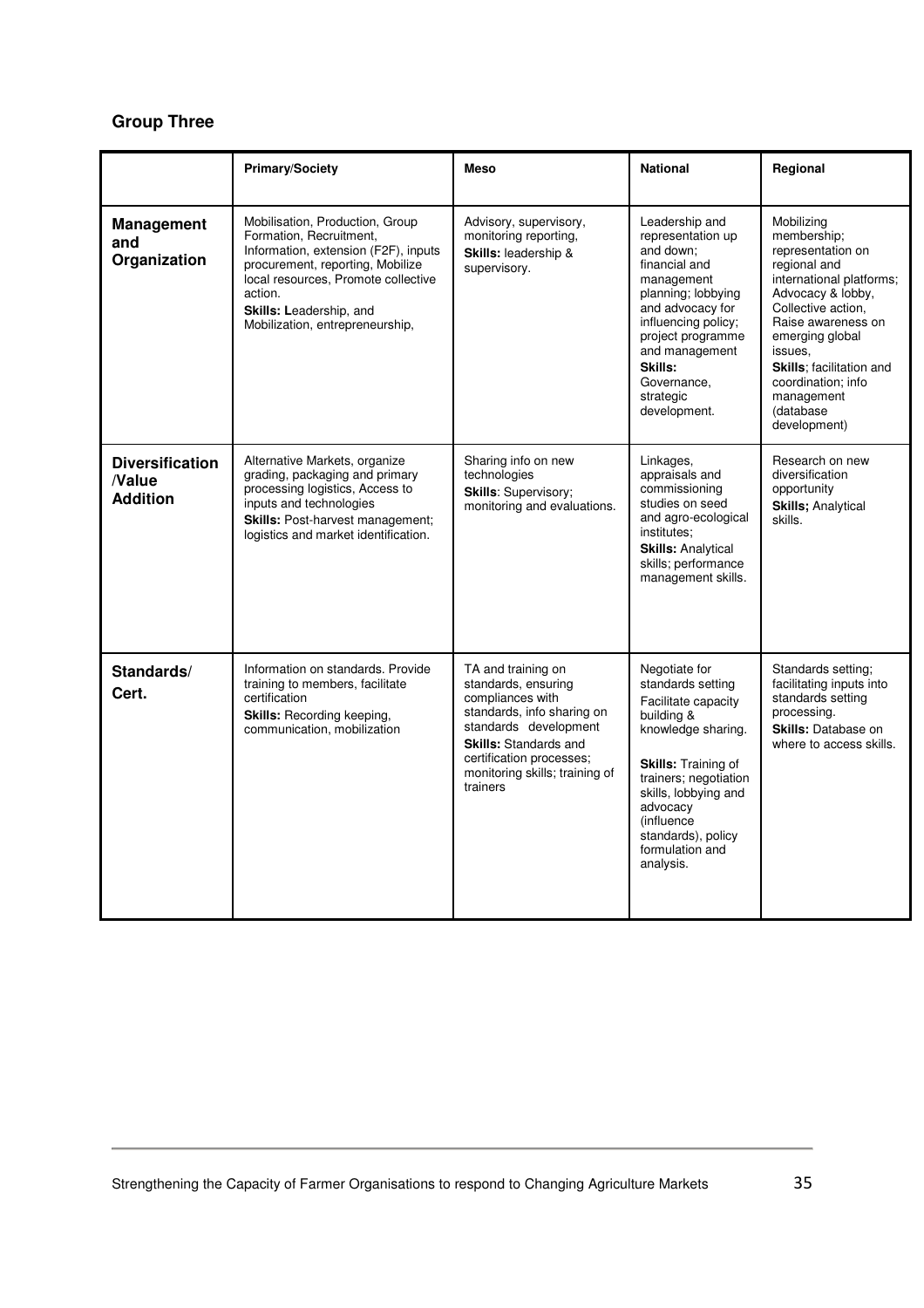| <b>Market</b><br>Linkages                                  | Monitor Member compliance to<br>contracts, information on Markets,<br>Bulkina.<br>Skills: market info interpretation<br>skills.                                                                             | Dissemination of market<br>info.<br>Monitoring and compliance<br><b>Skills: Market info</b><br>interpretation skills                                                  | Info dissemination:<br>brokering market<br>linkages; export<br>logistics;<br>contractual<br>arrangement with<br>freight companies;<br>Intelligence on<br>regulatory<br>requirements<br><b>Skills: market</b><br>intelligence skills<br>and coordination<br>skills. | Organizing regional<br>agriculture industry<br>fairs; Participation at<br>agriculture. Industry<br>fairs.<br><b>Regional Skills:</b><br>market intelligence<br>skills and coordination<br>skills.                                                  |
|------------------------------------------------------------|-------------------------------------------------------------------------------------------------------------------------------------------------------------------------------------------------------------|-----------------------------------------------------------------------------------------------------------------------------------------------------------------------|--------------------------------------------------------------------------------------------------------------------------------------------------------------------------------------------------------------------------------------------------------------------|----------------------------------------------------------------------------------------------------------------------------------------------------------------------------------------------------------------------------------------------------|
| <b>Business and</b><br><b>Financial</b><br><b>Services</b> | Establish Financial Requirements,<br>Information on business and<br>financial opportunities. Encourage<br>members to honour contractual<br>obligations.<br><b>Skills:</b> Booking keeping and<br>networking | Resource mobilization;<br>Financial auditing and<br>reporting<br><b>Skills:</b> Lobbying and<br>networking; auditing and<br>financial reporting.<br>entrepreneurship. | Resource<br>mobilization:<br>financial auditing<br>and reporting;<br>alliance building<br>and negotiating<br>partnership with<br>commercial banks.<br>government and<br>industry<br>Skills: resource<br>mobilization skills:<br>financial reporting<br>skills.     | Resource mobilisation<br>from donors; info<br>dissemination on<br>international<br>resources;<br>participation on<br>platform that discuss<br>investment climate.<br><b>Skills: resource</b><br>mobilization; financial<br>market analysis skills. |

## **Conclusion and final wrap up for Day Three**

The participants discussed how the resources that were available through the All ACP Commodities programme which was being managed by FAO could be best utilised. After some intense deliberations, it was resolved that the funds should be allocated to SACAU who would consider priority programmes to support FOs in strengthening their capacity in the agriculture value chain.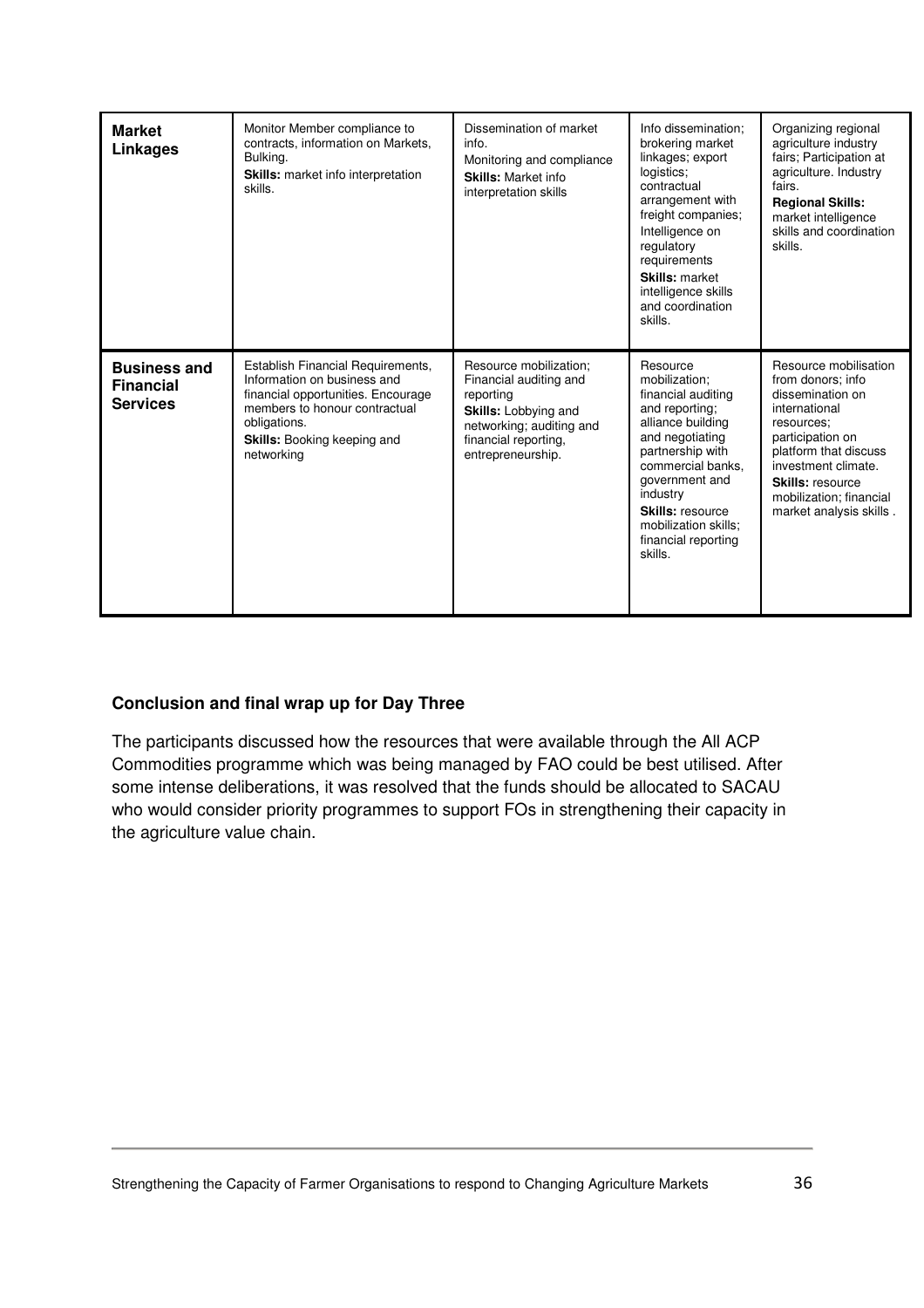# 4. Day Four-Consolidation of capacity building priorities, roles and responsibilities and final workshop wrap up.

## 4.1 Capacity building priorities and roles and responsibilities of FOs

The participants merged the inputs from the three groups into one overall submission which is shown below:

|                                                     | <b>Primary/Society</b>                                                                                                                                                                                                                                                                                                                                                                                                                          | <b>Meso</b>                                                                                                                                                                                                                                                                                  | <b>National</b>                                                                                                                                                                                                                                                                                                                                                                      | Regional                                                                                                                                                                                                                                                                                                                                                                                                                                                                                     |
|-----------------------------------------------------|-------------------------------------------------------------------------------------------------------------------------------------------------------------------------------------------------------------------------------------------------------------------------------------------------------------------------------------------------------------------------------------------------------------------------------------------------|----------------------------------------------------------------------------------------------------------------------------------------------------------------------------------------------------------------------------------------------------------------------------------------------|--------------------------------------------------------------------------------------------------------------------------------------------------------------------------------------------------------------------------------------------------------------------------------------------------------------------------------------------------------------------------------------|----------------------------------------------------------------------------------------------------------------------------------------------------------------------------------------------------------------------------------------------------------------------------------------------------------------------------------------------------------------------------------------------------------------------------------------------------------------------------------------------|
| <b>Management</b><br>and<br>Organization            | Mobilisation, Production, Group<br>Formation, Recruitment,<br>Information, extension (F2F), inputs<br>procurement, reporting,<br>Governance (bye-laws, manage<br>group dynamics), keep Membership<br>data, technology generation &<br>Dissemination, Mobilize local<br>resources, Promote collective<br>action.<br><b>Skills: Leadership, and</b><br>Mobilization, entrepreneurship,<br>Management (planning,<br>coordination, prioritization). | Advisory, supervisory,<br>monitoring reporting,<br>Facilitate, regulate,<br>evaluate, info<br>dissemination, technical<br>back-stopping.<br>Skills: leadership &<br>supervisory, Governance &<br>coordination.                                                                               | Leadership and<br>representation up<br>and down;<br>financial and<br>management<br>planning;<br>evaluation at<br>different levels to<br>inform strategic<br>development;<br>lobbying and<br>advocacy for<br>influencing policy;<br>project programme<br>and management.<br>Skills:<br>Governance.<br>strategic<br>development; info<br>management (e.g.<br>database<br>development). | Mobilizing<br>membership;<br>representation on<br>regional and<br>international platforms;<br>coordination of<br>members needs and<br>issues; collaboration<br>with members:<br>promotion of best<br>practices identified;<br>monitoring regional<br>policies, Resource<br>mobilization, Advocacy<br>& lobby, Collective<br>action, Raise<br>awareness on<br>emerging global<br>issues.<br><b>Skills: facilitation and</b><br>coordination; info<br>management<br>(database<br>development). |
| <b>Diversification</b><br>/Value<br><b>Addition</b> | Information on = Alternative crops,<br>GAP, Alternative Markets, organize<br>grading, packaging and primary<br>processing logistics, Access to<br>inputs and technologies.<br><b>Skills: GAP; post-harvest</b><br>management; logistics (e.g.<br>collection pts, bulking), market<br>identification.                                                                                                                                            | Sharing info on new<br>technologies, provision of<br>extension services.<br>provision of training.<br>primary processing (e.g.<br>coffee, cotton).<br><b>Skills: Supervisory;</b><br>monitoring and evaluations;<br>GAP; post-harvest<br>management; logistics (e.g.<br>collection; bulking. | Linkages,<br>appraisals and<br>commissioning<br>studies on seed<br>and agro-ecological<br>institutes:<br><b>R&amp;D Identifying</b><br>new<br>markets/product<br>differentiation.<br><b>Skills: Analytical</b><br>skills; performance<br>management skills;<br>lobbying and<br>advocacy skills;                                                                                      | Production research;<br>info dissemination on<br>new technologies:<br>research on new<br>diversification<br>opportunity.<br><b>Skills; Analytical</b><br>skills; performance<br>management skills;<br>lobbying and advocacy<br>skills.                                                                                                                                                                                                                                                       |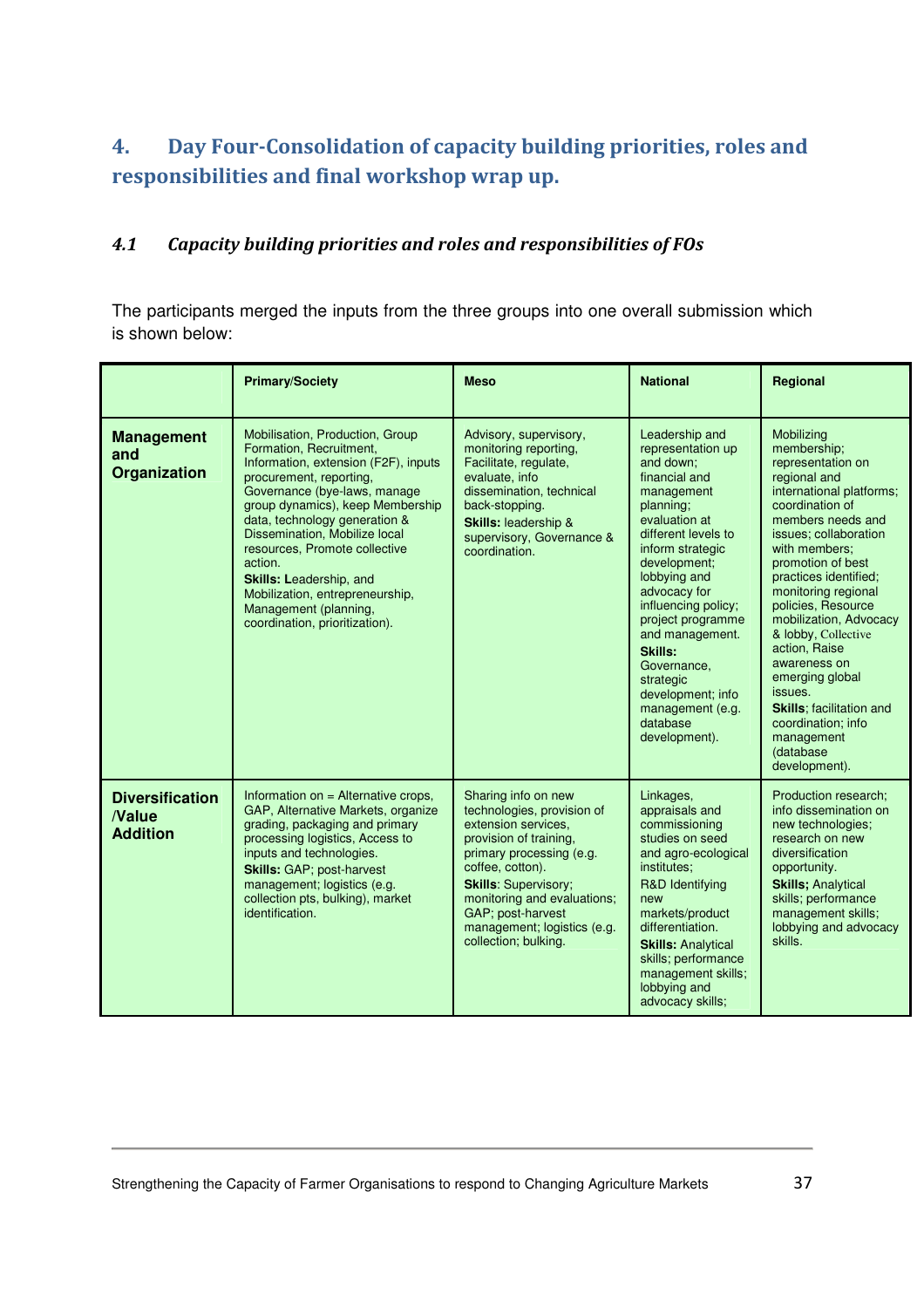| Standards/<br>Cert.                                        | Information on standards. Provide<br>training to members, facilitate<br>certification.<br><b>Skills: Recording keeping,</b><br>communication, mobilization.                                                                                                                                  | TA and training on<br>standards, insuring<br>compliances with<br>standards, info sharing on<br>standards development.<br><b>Skills: Standards and</b><br>certification processes;<br>monitoring skills; training of<br>trainers.                               | Setting and<br>customization of<br>standards and info<br>dissemination;<br>monitoring and<br>inspections on<br>compliance;<br>intelligence on<br>regional and cross-<br>border regulatory<br>import/export<br>requirements,<br>Negotiate for<br>$\circ$<br>standards setting<br>Facilitate<br>$\circ$<br>capacity building &<br>knowledge sharing.<br><b>Skills: Database</b><br>on skills; Training<br>of trainers:<br>negotiation skills,<br>lobbying and<br>advocacy<br>(influence<br>standards), policy<br>formulation and<br>analysis. | Standards setting;<br>facilitating inputs into<br>standards setting<br>processing; info<br>dissemination;<br>harmonization of<br>regional standards;<br>skills transfer on<br>standards.<br><b>Skills: Database on</b><br>where to access skills;<br>negotiation skills;<br>policy analysis skills.                                                                               |
|------------------------------------------------------------|----------------------------------------------------------------------------------------------------------------------------------------------------------------------------------------------------------------------------------------------------------------------------------------------|----------------------------------------------------------------------------------------------------------------------------------------------------------------------------------------------------------------------------------------------------------------|---------------------------------------------------------------------------------------------------------------------------------------------------------------------------------------------------------------------------------------------------------------------------------------------------------------------------------------------------------------------------------------------------------------------------------------------------------------------------------------------------------------------------------------------|-----------------------------------------------------------------------------------------------------------------------------------------------------------------------------------------------------------------------------------------------------------------------------------------------------------------------------------------------------------------------------------|
| <b>Market</b><br><b>Linkages</b>                           | Monitor Member compliance to<br>contracts, information on Markets,<br>Bulking.<br><b>Skills:</b> market info interpretation<br>skills.                                                                                                                                                       | Identifying and brokering<br>market linkages;<br>dissemination of market<br>info.<br>Monitoring and compliance.<br><b>Skills: contract</b><br>development skills;<br>negotiation skills; market<br>info interpretation skills.                                 | Market intelligence<br>on international<br>issues; trade<br>negotiations; info<br>dissemination;<br>brokering market<br>linkages; export<br>logistics;<br>contractual<br>arrangement with<br>freight companies;<br>Intelligence on<br>regulatory<br>requirements<br><b>Skills: market</b><br>intelligence skills;<br>coordination skills.                                                                                                                                                                                                   | Organizing regional<br>agriculture industry<br>fairs; Participation at<br>agriculture. Industry<br>fairs; market<br>intelligence on<br>international market<br>opportunities; training<br>and supporting<br>national FOs in trade<br>negotiations<br><b>Regional Skills:</b><br>market intelligence<br>skills; coordination<br>skills.                                            |
| <b>Business and</b><br><b>Financial</b><br><b>Services</b> | Establish financial requirements,<br>Information on business and<br>financial opportunities, Organise<br>savings mechanisms, procurement<br>of business and financial services,<br>Encourage members to honour<br>contractual obligations.<br><b>Skills:</b> Booking keeping;<br>networking. | Info on financial and<br>business services:<br>brokerage linkages with<br>service providers,<br>Resource mobilization;<br>Financial auditing and<br>reporting<br>Skills: lobbying and<br>networking; auditing and<br>financial reporting,<br>entrepreneurship. | Resource<br>mobilization:<br>financial auditing<br>and reporting;<br>alliance building<br>and negotiating<br>partnership with<br>commercial banks,<br>government and<br>industry.<br><b>Skills: resource</b><br>mobilization skills:<br>financial reporting<br>skills.                                                                                                                                                                                                                                                                      | Resource mobilisation<br>from donors; info<br>dissemination on<br>international<br>resources;<br>participation on<br>platform that discuss<br>investment climate:<br>advocating financial<br>investment for<br>agriculture at regional;<br>reporting on<br>investment climate in<br>agriculture.<br><b>Skills: Resource</b><br>mobilization; financial<br>market analysis skills. |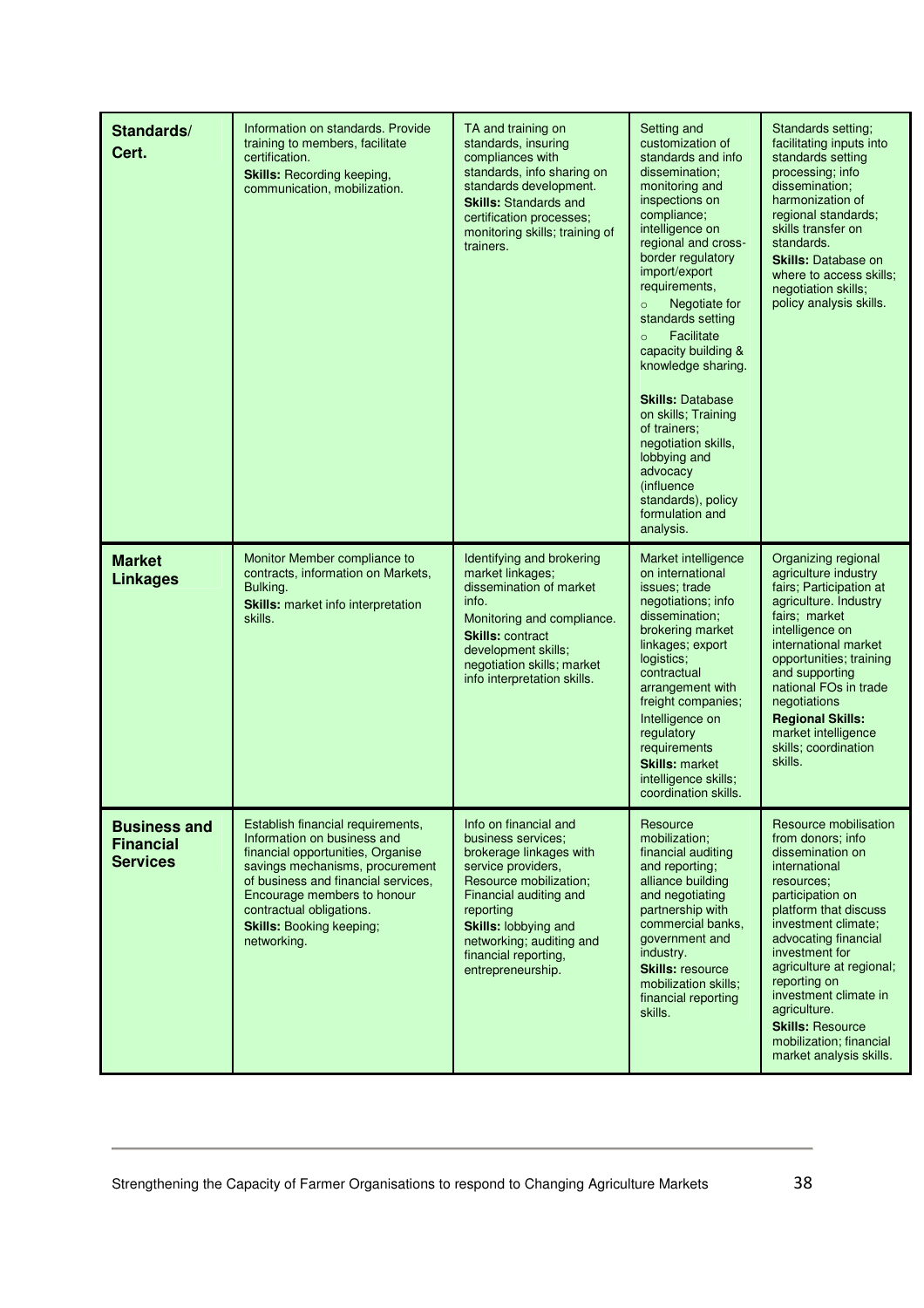## 4.2 Critical issues for FOs

The workshop considered some critical issues that the FOs must place into perspective to address fully the challenges of supporting SSF's participation in the value chain and the following is a list of the issues:

- 1. FOs must understand the value chain.
- 2. Link the farmers to the value chain through the commodity organisations.
- 3. Appreciate quality, safety & standards.
- 4. Develop strong relationships and build trust among stakeholders.
- 5. Search and disseminate information.
- 6. Build the capacity of FOs and farmers.
- 7. Monitor the changing global trends-financial, weather, market, energy, political etc.
- 8. Diversify and increase productivity.
- 9. Facilitate farmer access to finance.
- 10. Manage the evolution of roles, responsibilities and structures of FOs.
- 11. Recognise the different levels of organisational capacities, tradition and experiences and the different needs.
- 12. Manage the mismatch between expectations of stakeholders (members, donors, govt etc) and the various capacities.
- 13. Position the FO in the value chain in terms of Who, What, Where in respect of competitive advantage.

## 4.3 Wrap up of workshop

Finally each organisation reflected on the workshop and gave a brief summary of the next steps as a follow up to the workshop.

## **Lesotho Farmers Union (LFU)**

LFU had gained some good understanding of what the organisation can do in the context of assisting SSF to participate in the agriculture value chain through the presentations and interactions of the workshop. As a very young FO, LFU was thinking differently and wanted to learn from the experience of others and was of the view that exchange visits to other countries would greatly assist in further learning. The role of coordinating small farmers needed to be reflected upon. LFU had acquired a better understanding of the critical issues from the workshop. The organisation made a special request on funding given the needs that they had on capacity building and were in the same situation like Swaziland who required support from SACAU.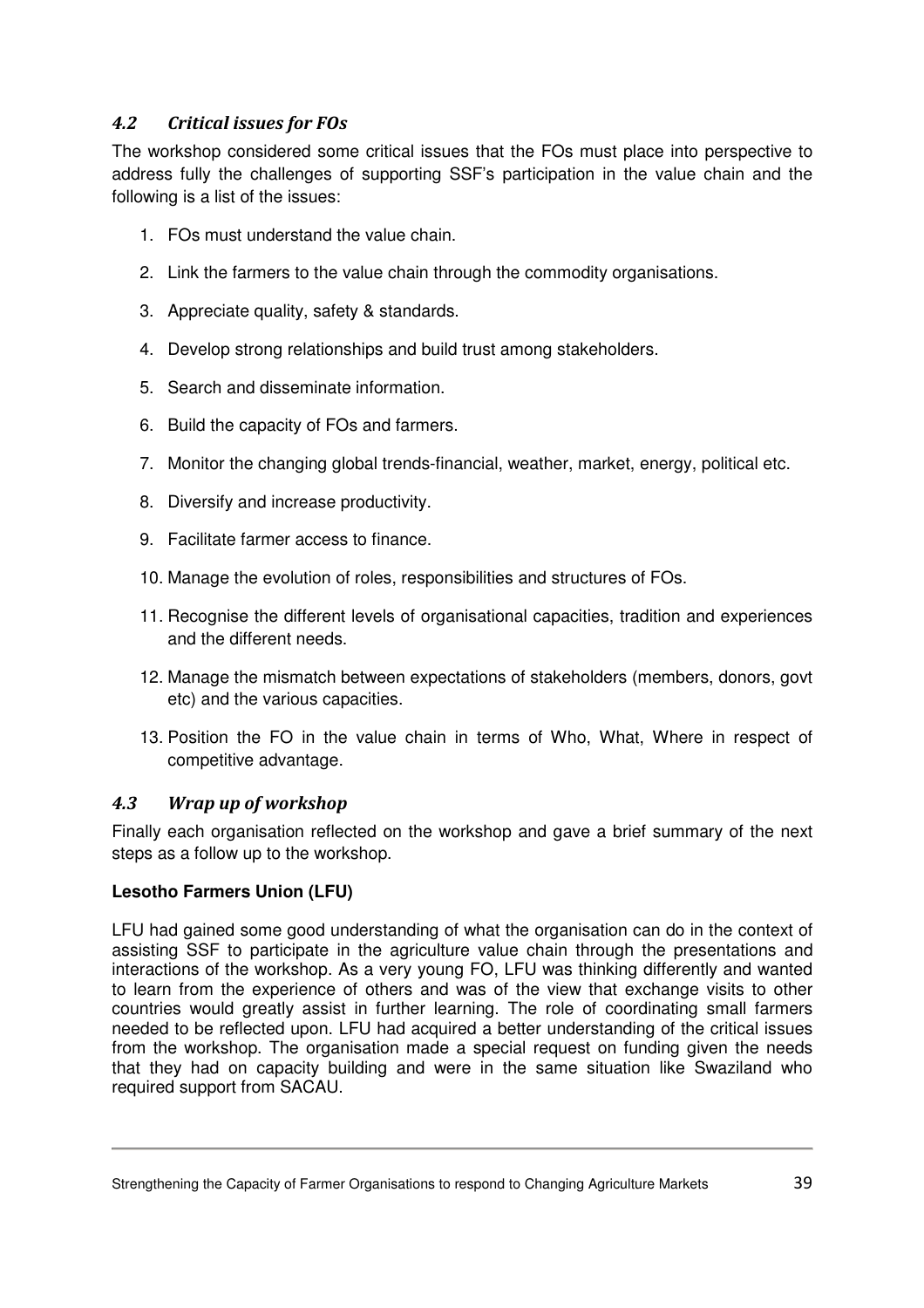## **Cotton Association of Zambia (CAZ)**

CAZ had benefitted through networking and sharing knowledge with other participants at the workshop. The CAZ was compiling a shopping list for key activities which they would like SACAU to consider. The organisation would continue working to address the constraints that SSF were facing and would be running a pilot project on input for farmers as well as developing a database. CAZ requested their priorities to be considered by SACAU and FAO.

#### **Zimbabwe Farmers Union (ZFU)**

The workshop had broadened the view about the role ZFU and its membership can play in the value chain. So far, ZFU had been playing the role of managing and organising farmers and had not been involved in safety, standards and quality. ZFU was looking forward to a follow up workshop being organised in the country.

#### **Agricultural Council of Tanzania (ACT)**

ACT was a general interest organisation and was mainly involved in general issues such as provision of information, networking, lobbying and advocacy at a national level. Membership includes groups, farmers from local, district, provincial and national levels. Cooperatives and unions are also members. ACT had taken the workshop as a learning moment in terms of capacity building. Information and knowledge gained during the workshop will be reported back and will influence the action of the organisation going forward. The organisation is now aware of the different models of value chains. ACT is keenly following developments on the creation of wider Free Trade Area (FTA) which will cover EAC, COMESA and SADC. Some of the member's products like mushrooms are being marketed in South Africa. Workshop was considered important in that it built synergies among members.

#### **Horticulture Council of East and Southern Africa**

Mr Sandamu remarked that he had attended the workshop on behalf of the Head of the Council, Dr Steven Mbigi. Some of the issues covered during the workshop were not exactly new but all the same the Council had learnt new lessons and was happy to share the experience that they have with other participants. The intervention by Governments in agriculture has declined and as a result FOs are now being forced to do more. FOs are now doing work that Governments would have done in the past. The Horticulture Council has been very active at the regional level and the organisation is at a much higher level of capacity and deals with farmers who know what they want but are also very demanding at times.

#### **Swaziland National Agricultural Union (SNAU)**

SNAU was very happy to have been invited to participate in the workshop and as new organisation they had benefitted greatly from the presentations and the networking with other FOs. Upon returning home SNAU intended to disseminate information from the workshop and they hoped to build a strong Union with the help of various stakeholders. The organisation will endeavour to more for their members and looked forward to support from SACAU. A request was made that SACAU should consider allocating some financial support to strengthen SNAU out of the funds from the All Africa Commodity Programme.

#### **Zambia National Farmers Union (ZNFU)**

ZNFU was reminded of an old meeting in 1968 between the FOs organisation in the then Northern and Southern Rhodesia and remarked that the same issues that were on the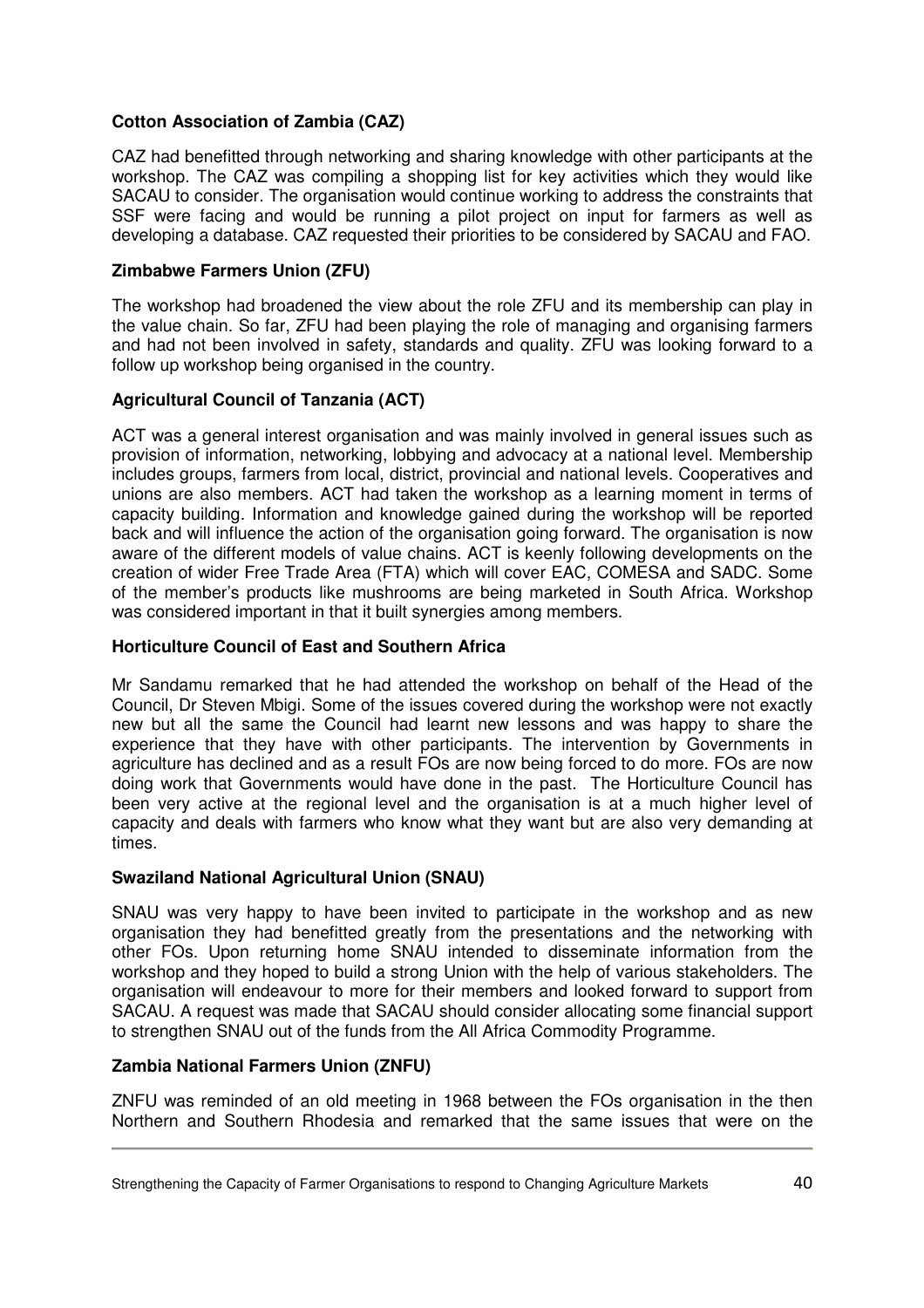agenda are still relevant to this day. The workshop had provided insights on a number of issues and how other players can effectively participate in the agriculture value chain Like other participants, ZNFU had learnt a lot in terms of the role that an FO can play in support of SSFs in the value chain. To avoid agriculture being on the receiving end and also to make the sector more responsive, FOs had to be proactive and forums such as the workshop were to be encouraged. It was important to implement the ideas and concepts that had been shared and discussed during the workshop. FOs must come up with concrete steps to address the critical challenges that are confronting their members and must take advantage of the assistance being offered by various cooperating partners like the FAO. The main issue was on transforming the knowledge and ideas into tangible results. FOs are faced with threats in the rural areas where there are other players that are coming on board. Africa has become poorer over the passage of time and it was important to learn from each other.

#### **Commercial Farmers Union (CFU)**

The CFU as one of the founding members of SACAU has seen a lot of positive changes in the approach to tackling problems that are confronting FOs in the region. The workshop was part of SACAU's role of dissemination of information and had also helped in the sharing of information. It was important to continuously keep members informed about value chains and associated developments after which it was up to the members to implement. The main challenge is to start implementing what has been learnt. The workshop had helped in highlighting what needs to be done and it was clear that there is a need of reengineering in order to add value. Value Chain is a way of helping to empower the farmer and can be used as a way of sustaining the FOs. CFU noted that informal networks had been established during the workshop and there had also been a great deal of informal learning. Going forward it was important to take stock to see how the workshop had changed the FOs.

## **National African Farmers Union (NAFU-SA)**

As an organisation, NAFU had gathered a lot of knowledge through attending the workshop. Value Chain is practical intervention of opening up the market for the farmers. The workshop had been an opportunity to network with other FOs. NAFU had secured a weekly order of 10 tonnes for fresh produce from JFPM through networking during the workshop. There was a need for some very simple outputs like the example of creating databases for farmers. NAFU suggested that extension officers should be trained well on how to support emerging farmers through market linkages and some funds should be sourced to support this intervention. The organisation offered to represent other FOs in the region and help them to penetrate the South African market.

## **Seychelles Farmers Union (SeyFa)**

Just like Lesotho and Swaziland, SeyFa was a relatively new organisation that still required further capacity building. SeyFa had benefitted immensely from taking part in the workshop and learnt about current developments in the agriculture value chain. The organisation requested that a special consideration be given by SACAU to see how they can be supported from the funding which will be availed through FAO on the EU-ACP All Africa Commodity Programme.

#### **Madagascar Farmers' Confederation (FEKRITAMA)**

FEKRITAMA thanked SACAU for organizing the insightful event. Prior to the workshop the organisation had a vague idea of the needs of farmers in terms of market access,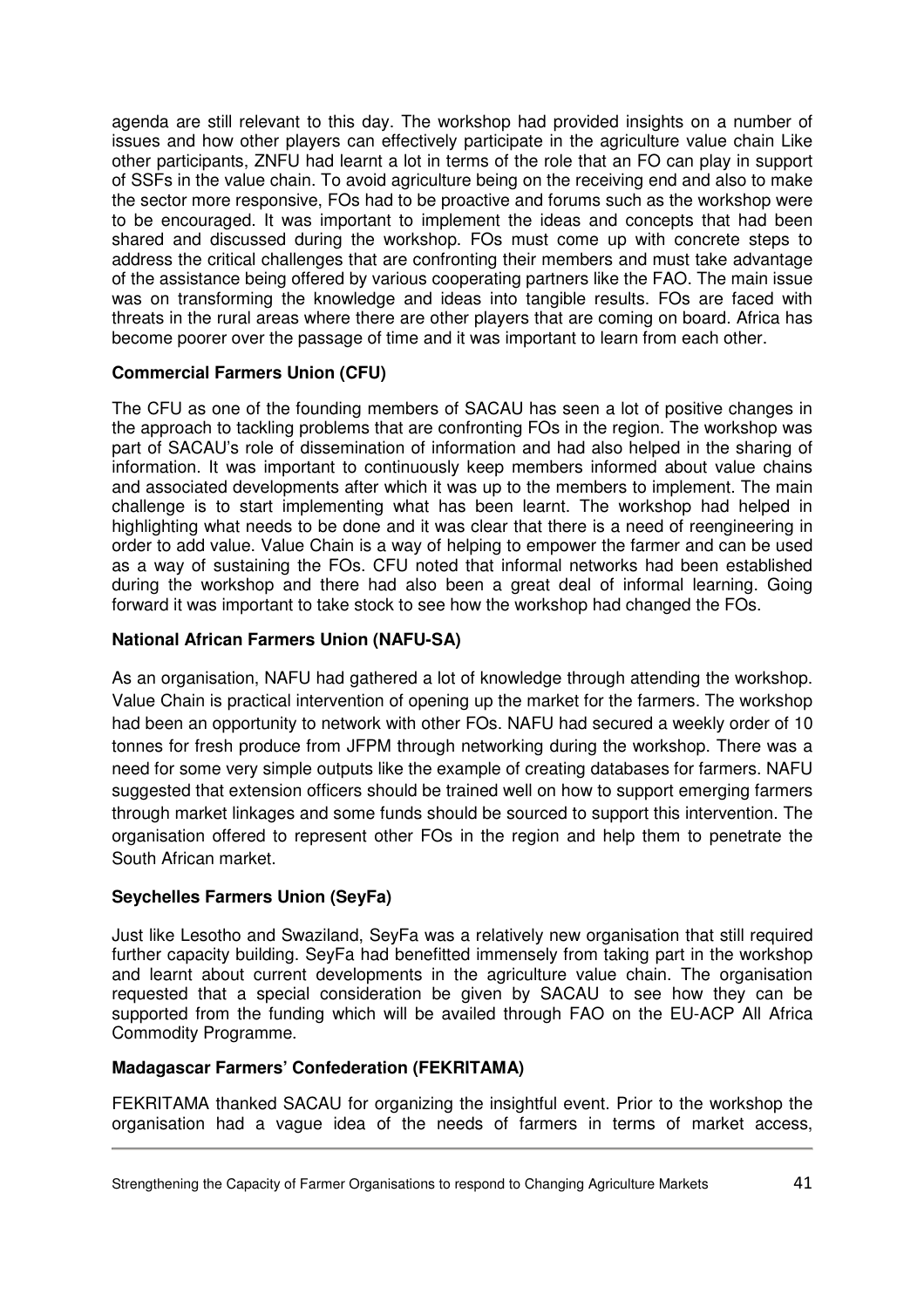certification, value chain etc...but at the end of the workshop they had acquired tremendous knowledge through the various presentations that were given and through regular interaction with colleagues. They had acquired more information on strategies and models that can allow the organisation not only to position not itself, but also the farmers in the value chain, thus enabling them to improve their production capacity and quality.

FEKRITAMA took the opportunity to present a project that had been designed in order to follow up on and share the information and knowledge acquired during the workshop. Details of the project are at Annex 3 to this report. A request was made for financial assistance from SACAU through the funds that had been availed by FAO to implement the project.

#### **Food and Agriculture Organization of the United Nations**

FAO was grateful to SACAU for the partnership and noted that it was through the lobbying in Tanzania that had made the convening of the workshop possible. Gratitude was extended to the FOs for their active engagement and the interventions which were intelligent and eloquent. It was noted that very often people speak past one another at workshops which was not the case as interventions had been building blocks that had enabled participants to take away issues. FAO apologised for the funding issue which appeared to have caused some element of discomfort, the message was clearly heard that the priorities for the FOs have been couched in the strategy that SACAU has and that the information coming out of this strategy can inform the engagement of FAO going forward. However, the intention is to follow up at national level especially in the case of Lesotho, Madagascar and Swaziland.

#### **Southern African Confederation of Agricultural Unions (SACAU)**

Finally SACAU thanked all the participants and also thanked FAO for the collaboration and noted that this was the second time to work together and hoped to find areas of common interest. SACAU was courting two potential new members, Swaziland and Lesotho. On the issue of funding which appeared to have raised concern, SACAU noted that its members are very frank and that turbulence often produces the best out of people and was happy that it had been resolved amicably in the final run. The workshop had been very enriching and some good models had been presented which must now be tested. SACAU had already been working on analysing value chains and the outcome of the workshop would further inform this analysis. Members that had not paid their annual fees were encouraged to do so.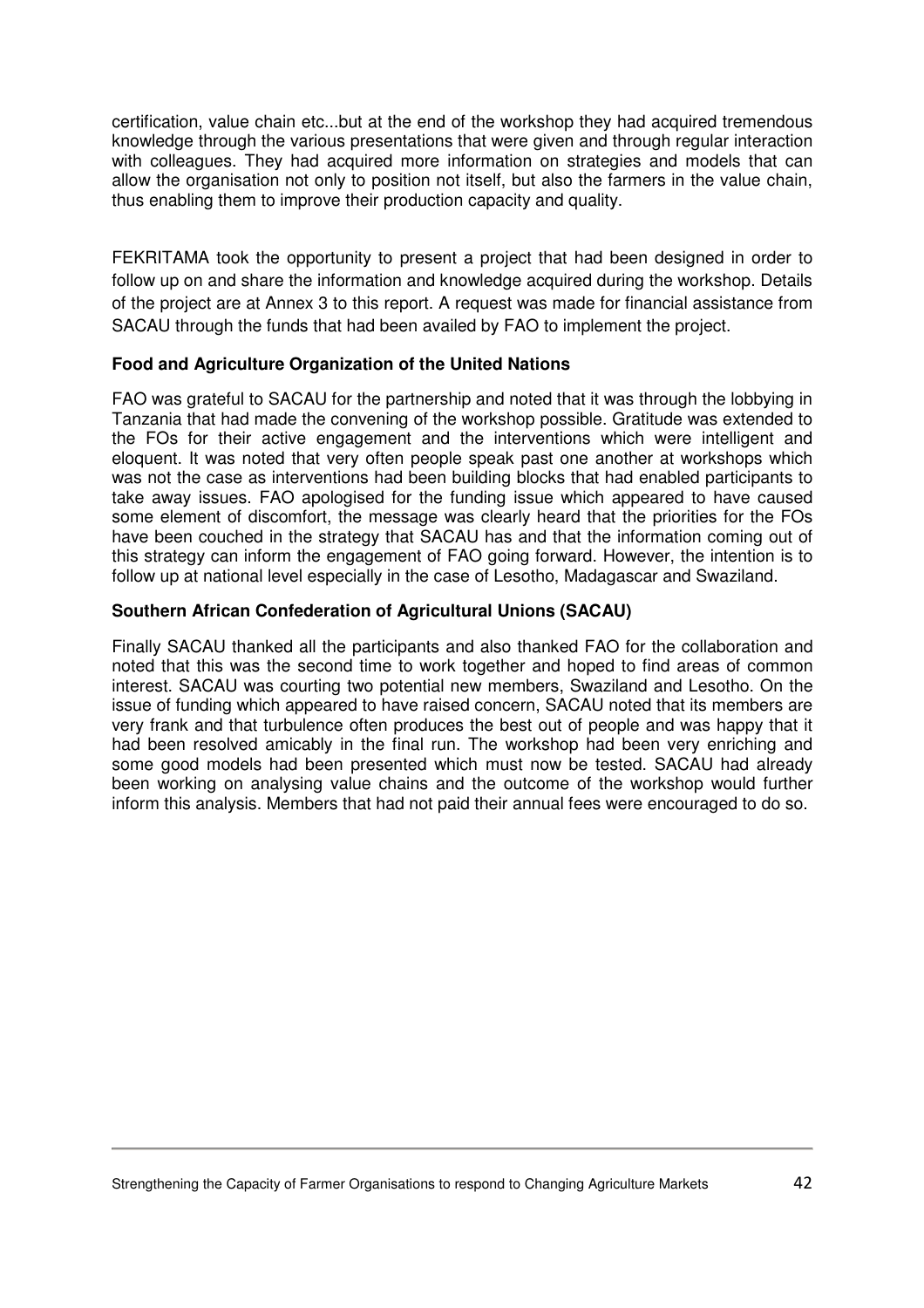# South African Regional Workshop on

Strengthening the Capacity of Farmers' Organizations to Respond to Changing Agriculture Markets

#### Day 1:

The purpose: Create a common understanding of the key issues in value chains, the demands of the agribusiness sector and the constraints for farmer participation in modern agriculture markets.

| <b>Time</b> | <b>Session</b>                                                                                                                                                                                                                                                                                |  |  |  |
|-------------|-----------------------------------------------------------------------------------------------------------------------------------------------------------------------------------------------------------------------------------------------------------------------------------------------|--|--|--|
| 8.30-9.00   | Registration<br>1.                                                                                                                                                                                                                                                                            |  |  |  |
| 9.00-9.30   | Workshop opening<br>2.<br>Welcome remarks - Ishmael Sunga Chief Executive Officer, SACAU<br>Opening remarks - Mr. Lot Malati, FAO, South Africa<br>Objectives of the workshop - Siobhan Kelly, Agri-business Officer, FAO, Rome<br>Self introduction of participants<br>House-keeping - SACAU |  |  |  |
| 9.30-10.30  | Linking farmers to value chains<br>3.<br>Presentation - Dr. Stephanie Gallat, Post-production Systems Officer, FAO, Rome<br><b>Plenary Discussion</b>                                                                                                                                         |  |  |  |
| 10.30-10.45 | <b>Refreshments</b>                                                                                                                                                                                                                                                                           |  |  |  |
| 10.45-12.30 | Requirements for farmers to be sustainable suppliers to modern value chains – a private sector<br>4.<br>and agribusiness perspective<br>Presentation - Prof. Andre Louw Chair, in Agribusiness Management, University of<br>Pretoria<br><b>Plenary Discussion</b>                             |  |  |  |
| 12.30-13.30 | Lunch                                                                                                                                                                                                                                                                                         |  |  |  |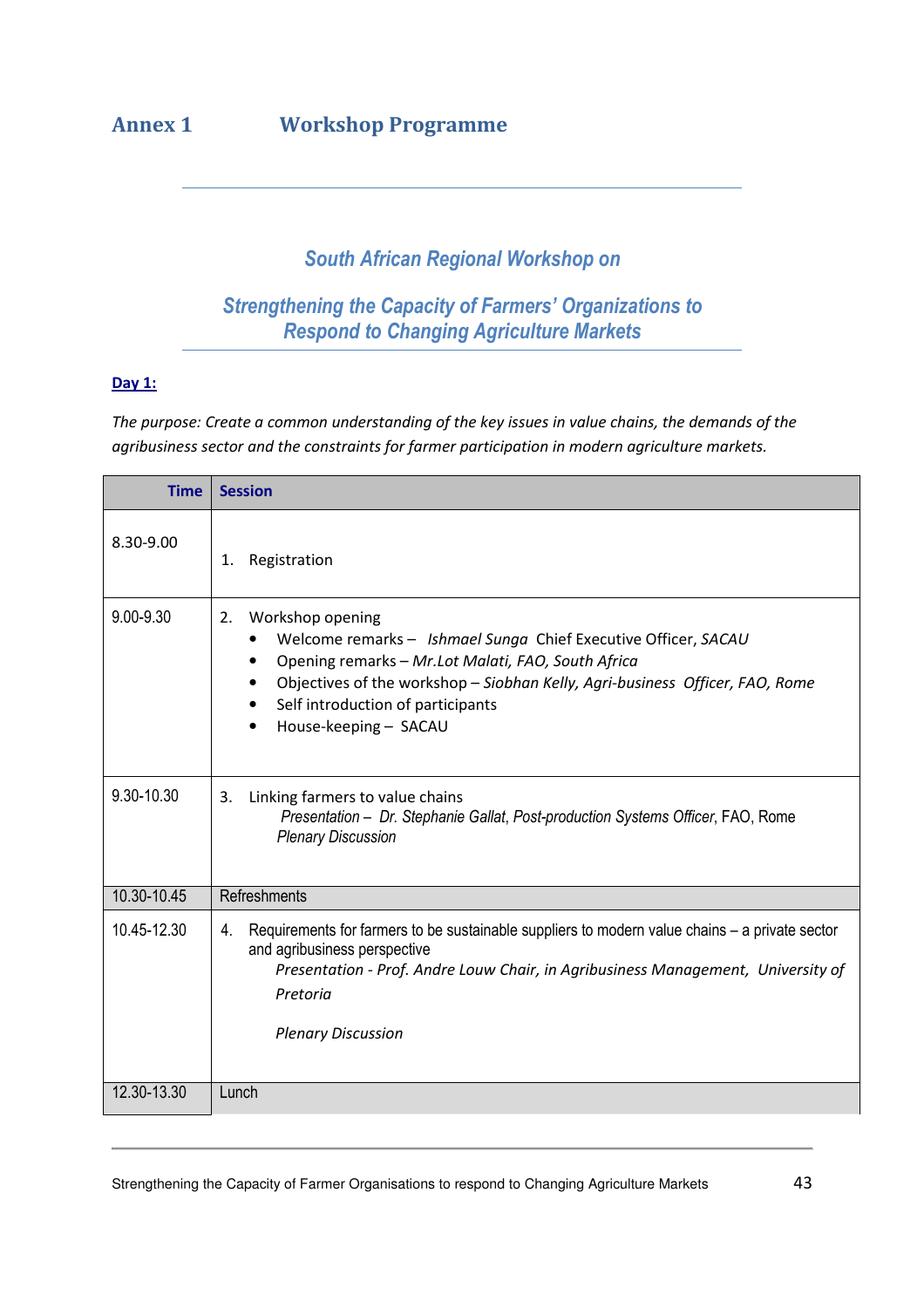| 13.30-15.00 | 5.<br>What are Farmers' Organisations doing to help their members participate in agriculture value<br>chains?<br><b>Brief Statements from FO Representatives</b>                                   |
|-------------|----------------------------------------------------------------------------------------------------------------------------------------------------------------------------------------------------|
| 15.00-15.15 | Refreshments                                                                                                                                                                                       |
| 15.15-15.45 | What are Farmers' Organisations doing to help their members participate in agriculture value<br>6.<br>chains? continued<br><b>Brief Statements from FO Representatives and Other Organizations</b> |
| 15.45-16.45 | What needs to change to improve FOs' linkages with value chains?<br>$7_{\scriptscriptstyle{\ddots}}$<br><b>Plenary Discussion</b>                                                                  |
| 16.45-17.00 | 8.<br>Recap on day and summary of key areas                                                                                                                                                        |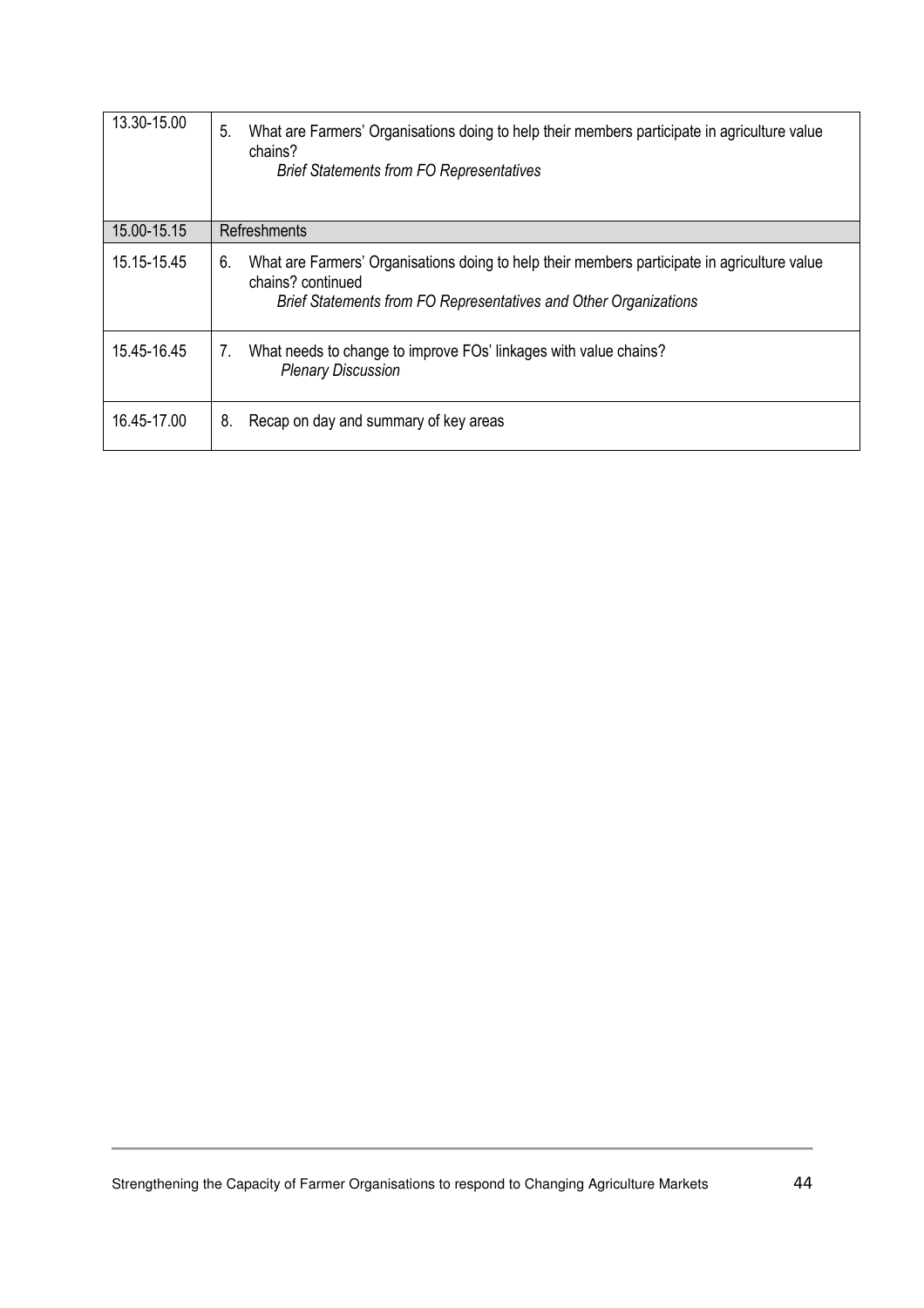# Day 2:

The purpose: Share learning on the key topics for successful farmer participation in value chains

| <b>Time</b>        | <b>Session</b>                                                                                                                                                                                                                                                             |  |  |  |
|--------------------|----------------------------------------------------------------------------------------------------------------------------------------------------------------------------------------------------------------------------------------------------------------------------|--|--|--|
| 8.30-9.00          | Overview of topics for value chains<br>$1_{\cdot}$<br>1.1 Diversification/productivity and value addition<br>1.2 Collective Action and Alliances<br>1.3 Producer-market linkages<br>1.4 Business and financial services<br>1.5 Quality, safety standards and certification |  |  |  |
| 9.00-10.30         | Diversification/Productivity and Value Addition<br>2.<br><b>Presentation - NASFAM</b><br><b>Plenary Discussion</b>                                                                                                                                                         |  |  |  |
| 10.30-10.45        | Refreshments                                                                                                                                                                                                                                                               |  |  |  |
| $10.45 -$<br>12.15 | <b>Collective Action and Alliances</b><br>3.<br>Presentation - CAZ<br><b>Plenary Discussion</b>                                                                                                                                                                            |  |  |  |
| $12.15 -$<br>13.15 | Lunch                                                                                                                                                                                                                                                                      |  |  |  |
| $13.15 -$<br>14.45 | Quality, Safety Standards and Certification<br>4.<br>Presentation<br><b>Plenary Discussion</b>                                                                                                                                                                             |  |  |  |
| 14.45-15.00        | Refreshments                                                                                                                                                                                                                                                               |  |  |  |
| 15.00-<br>16.30    | <b>Business and Financial Services</b><br>5.<br>Presentation<br><b>Plenary Discussion</b>                                                                                                                                                                                  |  |  |  |
| 16.30-<br>17.00    | 6.<br>Producer-market linkages<br>Presentation<br><b>Plenary Discussion</b>                                                                                                                                                                                                |  |  |  |
| 17.00-<br>17.30    | Plenary Discussion and recap on day                                                                                                                                                                                                                                        |  |  |  |
|                    |                                                                                                                                                                                                                                                                            |  |  |  |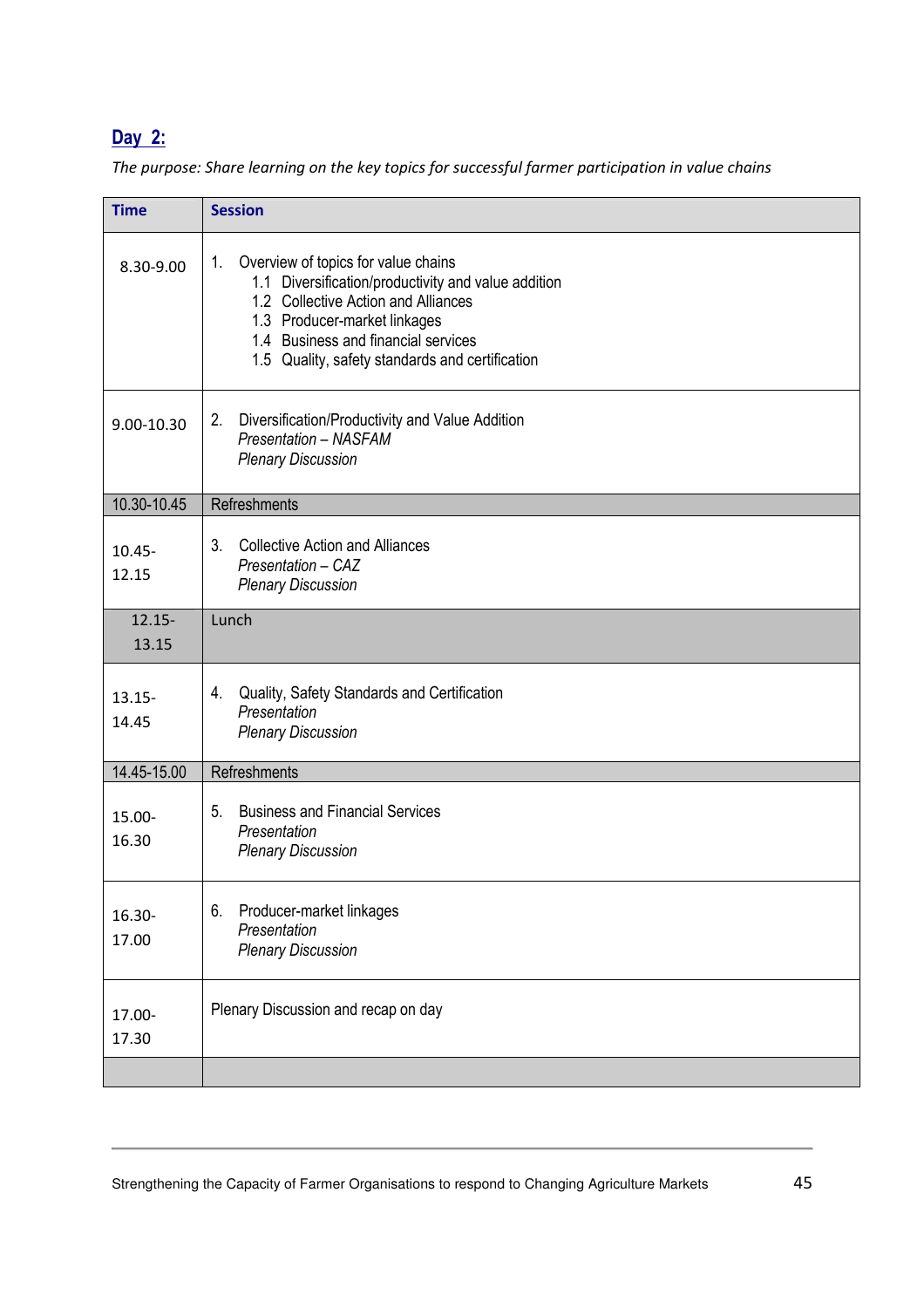#### Day 3:

The purpose: What are the priority capacity building needs of local FOs to respond to changing agriculture markets and what are the responsibilities and functions of national farmer organizations in supporting them.

| <b>Time</b> | <b>Session</b>                                                                                                                                                   |  |  |  |  |
|-------------|------------------------------------------------------------------------------------------------------------------------------------------------------------------|--|--|--|--|
| 8.30-09.00  | Overview of capacity building areas and skills<br>1.<br><b>Plenary session</b>                                                                                   |  |  |  |  |
| 09.00-10.00 | 2.<br>Identify critical capacity building needs for district FOs<br>Group discussions                                                                            |  |  |  |  |
|             | Priority Capacities required by district FO's                                                                                                                    |  |  |  |  |
|             | 1. Service provision                                                                                                                                             |  |  |  |  |
|             | 2. Professional management<br>and organizational skills                                                                                                          |  |  |  |  |
|             | 3. Adding value                                                                                                                                                  |  |  |  |  |
|             | 4. Advocacy, representation<br>and negotiation                                                                                                                   |  |  |  |  |
|             |                                                                                                                                                                  |  |  |  |  |
| 10.00-10.15 | Refreshments                                                                                                                                                     |  |  |  |  |
| 10.15-11.15 | 3.<br>Roles and responsibilities of national Farmers Unions and Commodity Organizations in<br>supporting local Farmers Organizations integrate into value chains |  |  |  |  |
|             | <b>Farmers Union</b><br>Commodity<br><b>Regional Apex</b><br>Organization                                                                                        |  |  |  |  |
|             | 1. Service provision                                                                                                                                             |  |  |  |  |
|             | 2. Professional management<br>and organizational skills                                                                                                          |  |  |  |  |
|             | 3. Adding value                                                                                                                                                  |  |  |  |  |
|             | 4. Advocacy, representation<br>and negotiation                                                                                                                   |  |  |  |  |
|             | 4.<br>Group presentations and plenary on results of group sessions 2 and 3                                                                                       |  |  |  |  |
| 11.15-12.30 |                                                                                                                                                                  |  |  |  |  |
| 12.30-13.30 | Lunch                                                                                                                                                            |  |  |  |  |
| 13.30-14.00 | Overview of potential ways forward for national follow-up<br>5.                                                                                                  |  |  |  |  |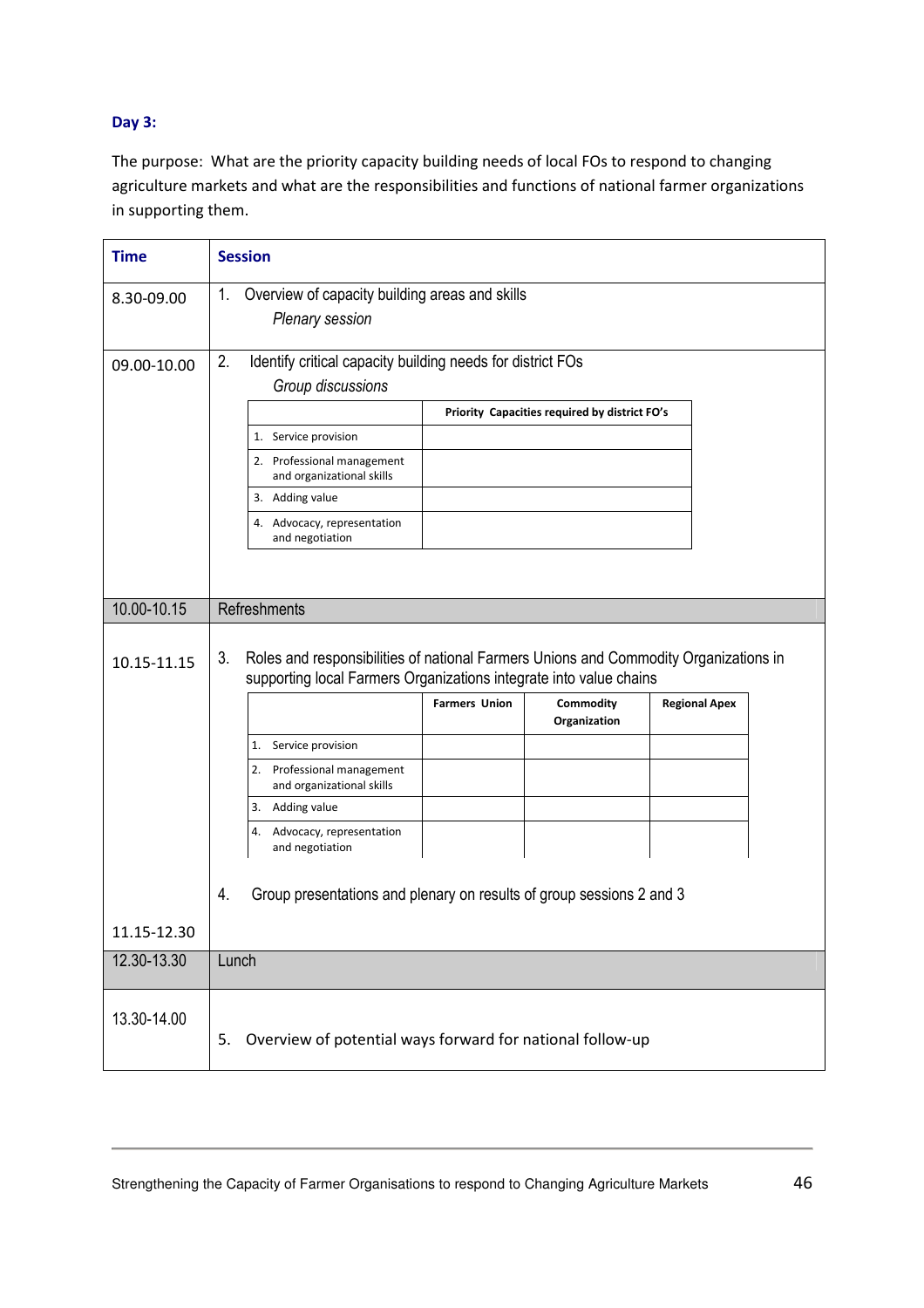| 14.00-17.00 | 6. Participants in country teams design proposals for follow-up support |
|-------------|-------------------------------------------------------------------------|
|             |                                                                         |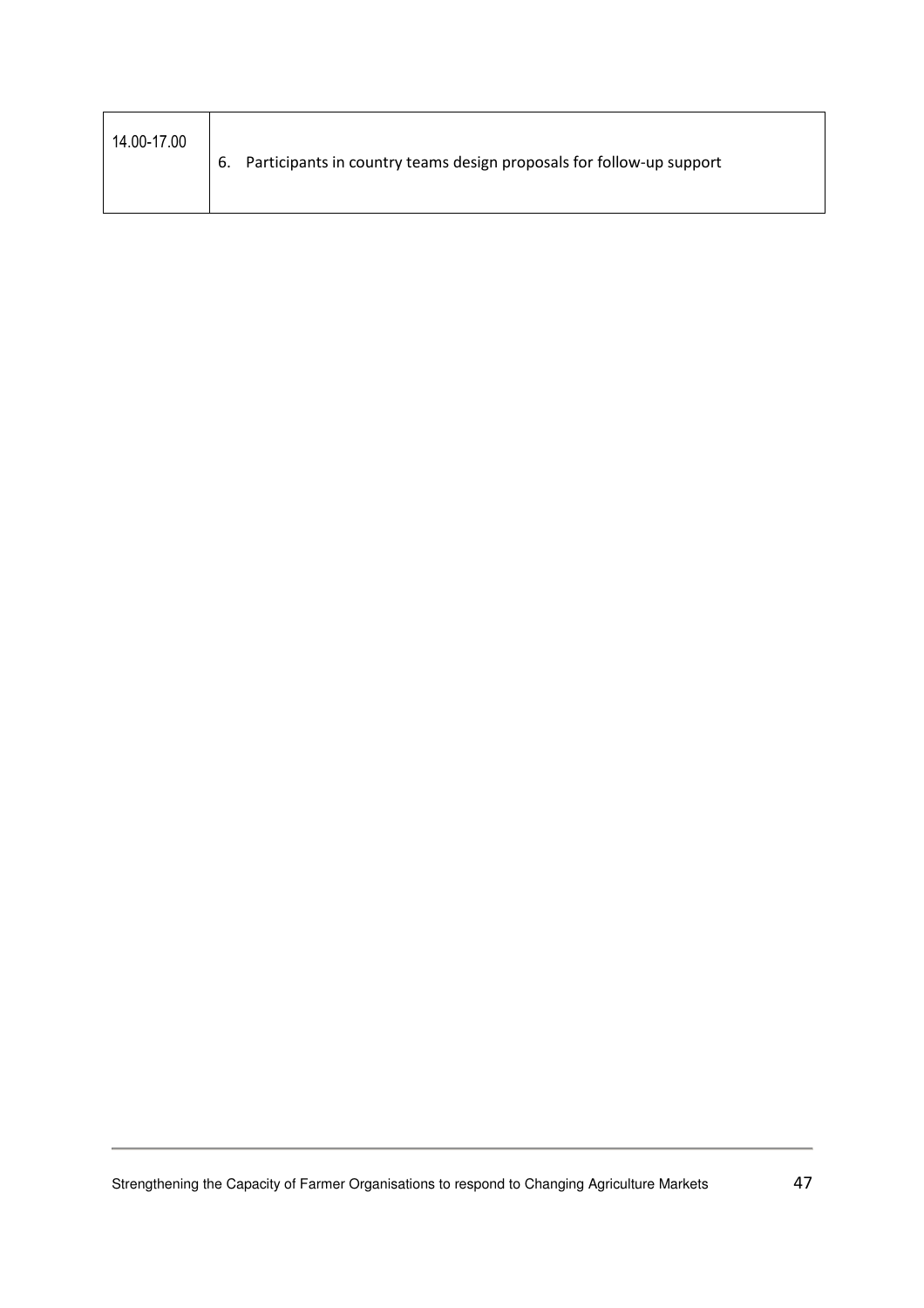#### Day 4:

The purpose: Country teams share their action-plan proposals for peer review by participants and FAO staff.

| <b>Time</b> | <b>Session</b>                                                       |
|-------------|----------------------------------------------------------------------|
| 8.30-10.00  | Groups present proposals for peer review<br>1.                       |
| 10.00-11.00 | Plenary session to discuss the proposal for national follow-up<br>2. |
| 12:00-13:00 | 3.<br>Conclusion and workshop closure                                |
| 13.00-14.00 | Lunch                                                                |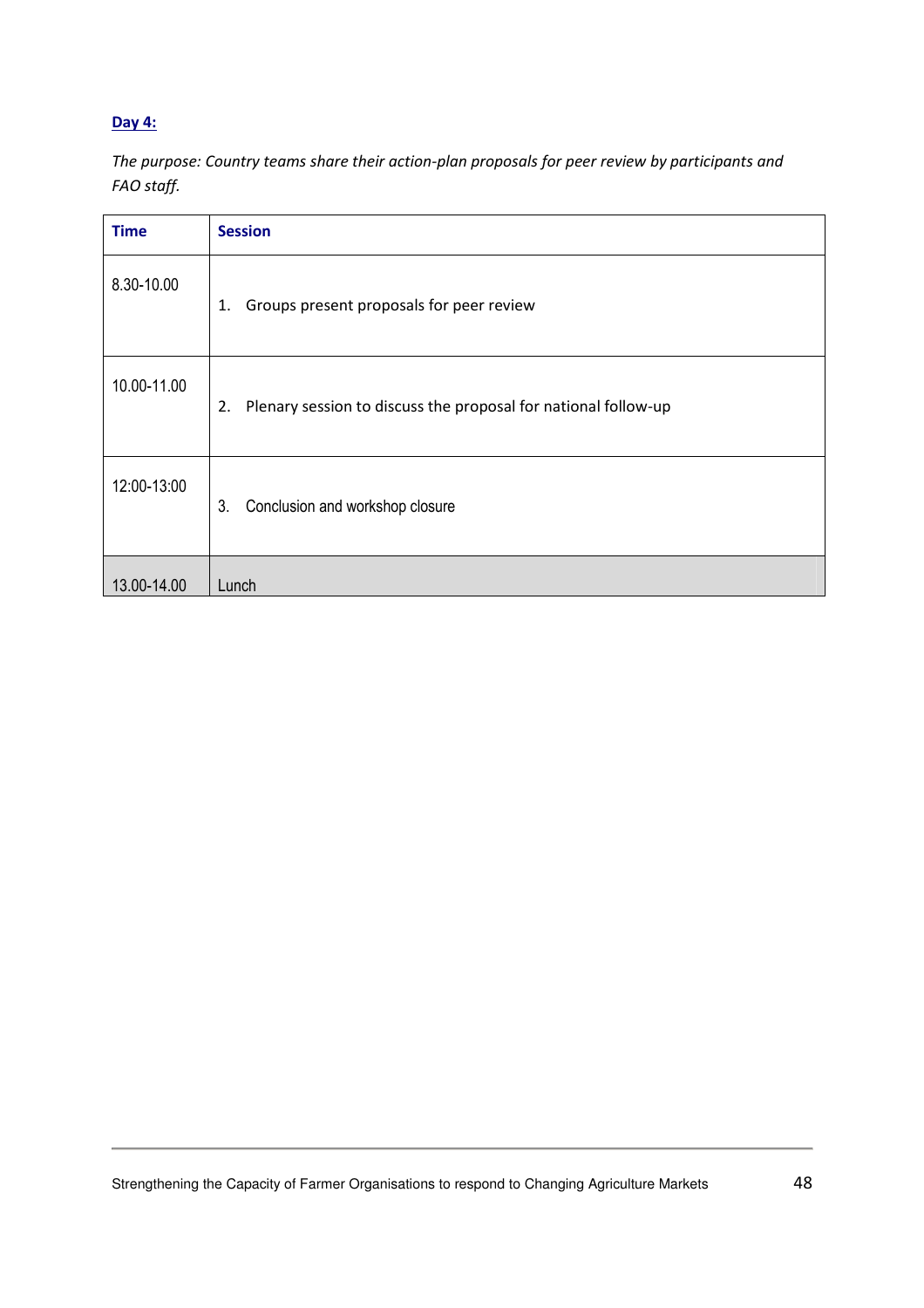Strengthening the Capacity of Farmer Organisations to respond to Changing Agriculture Markets 49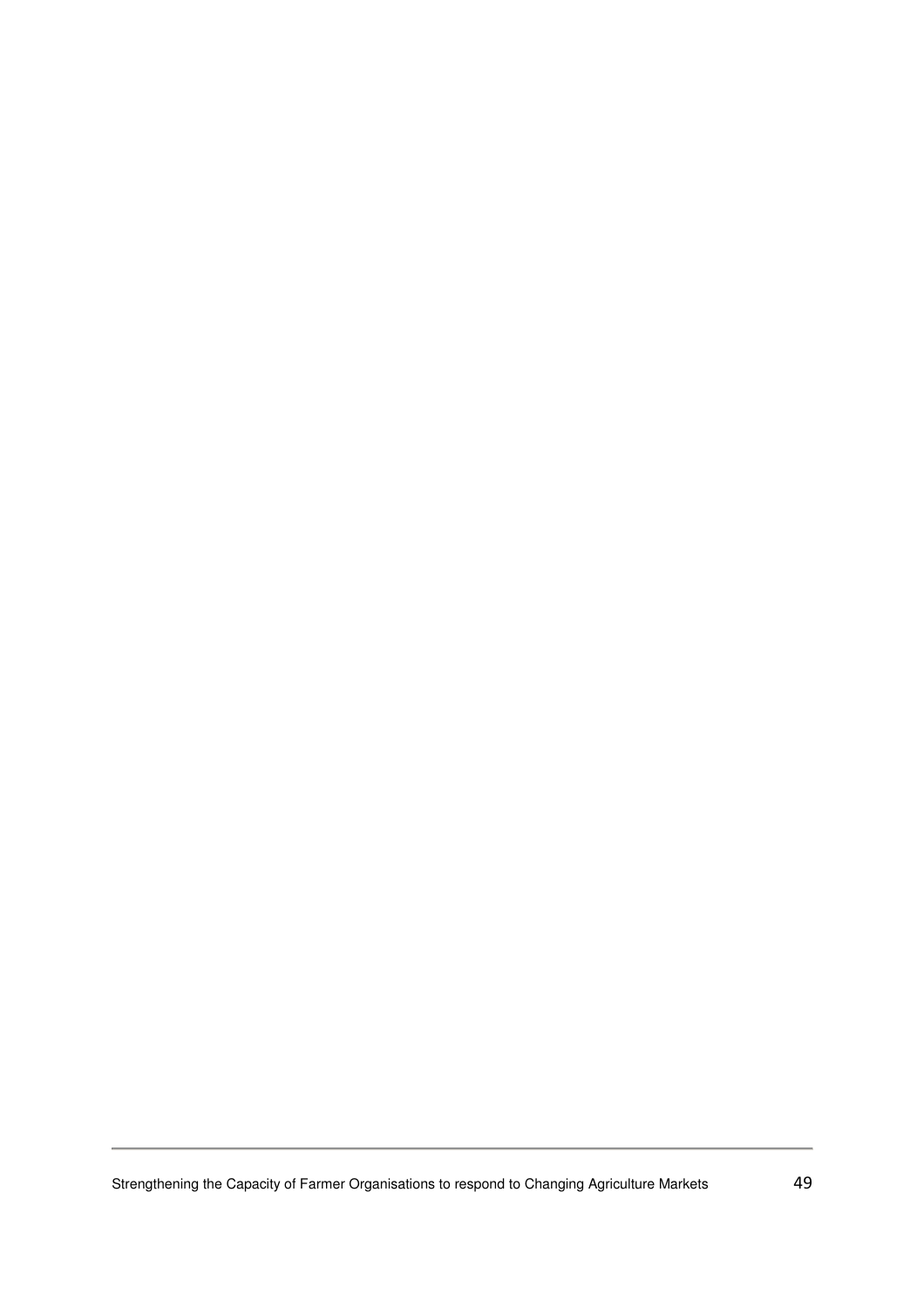## Annex 2 Participants List

| <b>Name</b>              | Organization                                     | <b>Designation</b>          | <b>Contact Details</b>                            |
|--------------------------|--------------------------------------------------|-----------------------------|---------------------------------------------------|
| Saidi S Saidi            | Agricultural Council of Tanzania<br>(ACT)        | <b>Manager Networking</b>   | sulemanisaidi@yahoo.com<br>jbitegeko@hotmail.com  |
| Theo de Jager            | <b>AGRI-SA</b>                                   | Deputy President            | cdpalms@mweb.co.za<br>reinette.greyling@era.co.za |
| Danie Chiwandamira       | <b>DPC and Associates</b>                        | Facilitator                 | dpc@turnaroundpartners.co.za                      |
| Joseph Nkole             | Cotton Association of Zambia (CAZ)               | <b>National Coordinator</b> | caz@zamtel.zm<br>mailesi2008@yahoo.com            |
| Kuda Ndoro               | Commercial Farmers Union (CFU)                   | <b>Chief Economist</b>      | kudandoro@cfu.co.zw                               |
| Julien Toto Malazarivo   | Coalition of Farmers in Madagascar<br>(CPM)      | <b>Executive Officer</b>    | cpm@moov.mg/<br>harsonlanto@yahoo.fr              |
| Henri Rasamimoratsiahina | Madagascar Farmers'<br>Confederation (FEKRITAMA) | <b>Committee Member</b>     | fekritama@moov.mq<br>fekoma@moov.mg               |
| Prince Kapondamgaga      | Farmers Union of Malawi (FUM)                    | <b>Executive Director</b>   | pkapondamgaga@farmersunion.mw                     |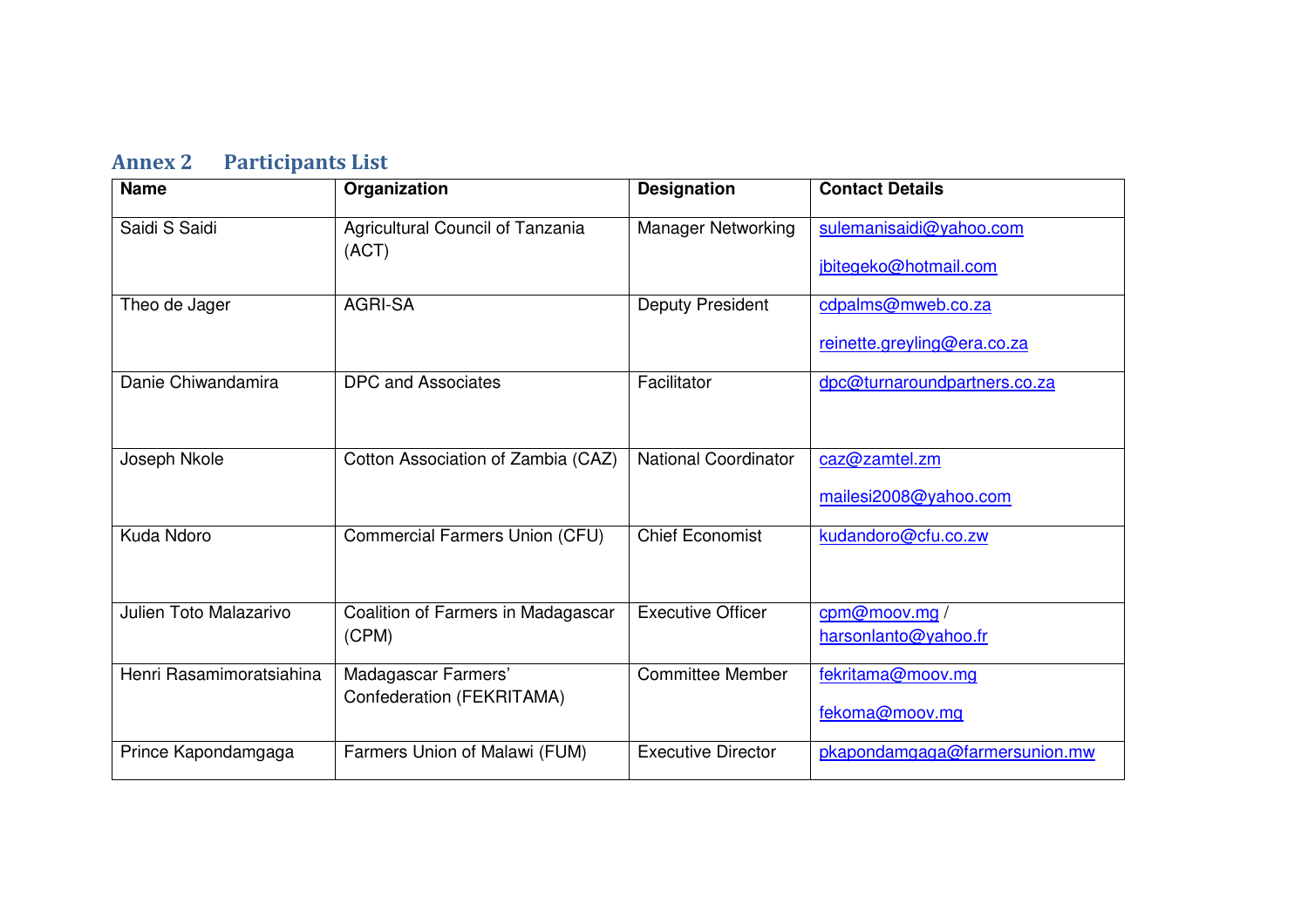| Morero Sehlabane     | Lesotho Farmers Union (LFU)                                       | Manager                             | moteane@ilesotho.com                                     |
|----------------------|-------------------------------------------------------------------|-------------------------------------|----------------------------------------------------------|
| Joshua Varela        | National Association of Smallholder<br>Farmers in Malawi (NASFAM) | General Manager                     | jvarela@nasfarm.org                                      |
| Serge Benstrong      | Seychelles Farmers Union (SeyFa)                                  | Chairperson                         | sbenstro@intelvision.net<br>sergebenstrong@seychelles.sc |
| Jabu Tsabedze        | <b>Swaziland National Agricultural</b><br>Union (SNAU)            | President                           | jabutsabedze@yahoo.com                                   |
| Jabulani Gwaringa    | Zimbabwe Farmers Union (ZFU)                                      | <b>Director</b>                     | agroprontrade@africaonline.co.zw<br>bmushonga@zfu.org.zw |
| Coillard Hamusimbi   | <b>Zambia National Farmers Union</b><br>(ZNFU)                    | <b>Liaison and Projects</b>         | hamusimbi@znfu.org.zm                                    |
| Ishmael Sunga        | Southern African Confederation of<br>Agricultural Unions (SACAU)  | <b>Chief Executive</b><br>Officer   | ceo@sacau.org<br>ishmael.sunga@sacau.org                 |
| <b>Benito Eliasi</b> | Southern African Confederation of<br>Agricultural Unions (SACAU)  | <b>Capacity Building</b><br>Officer | beliasi@sacau.org                                        |
| Johnson Bungu        | Southern African Confederation of<br>Agricultural Unions (SACAU)  | <b>Marketing Advisor</b>            | JBungu@sacau.org                                         |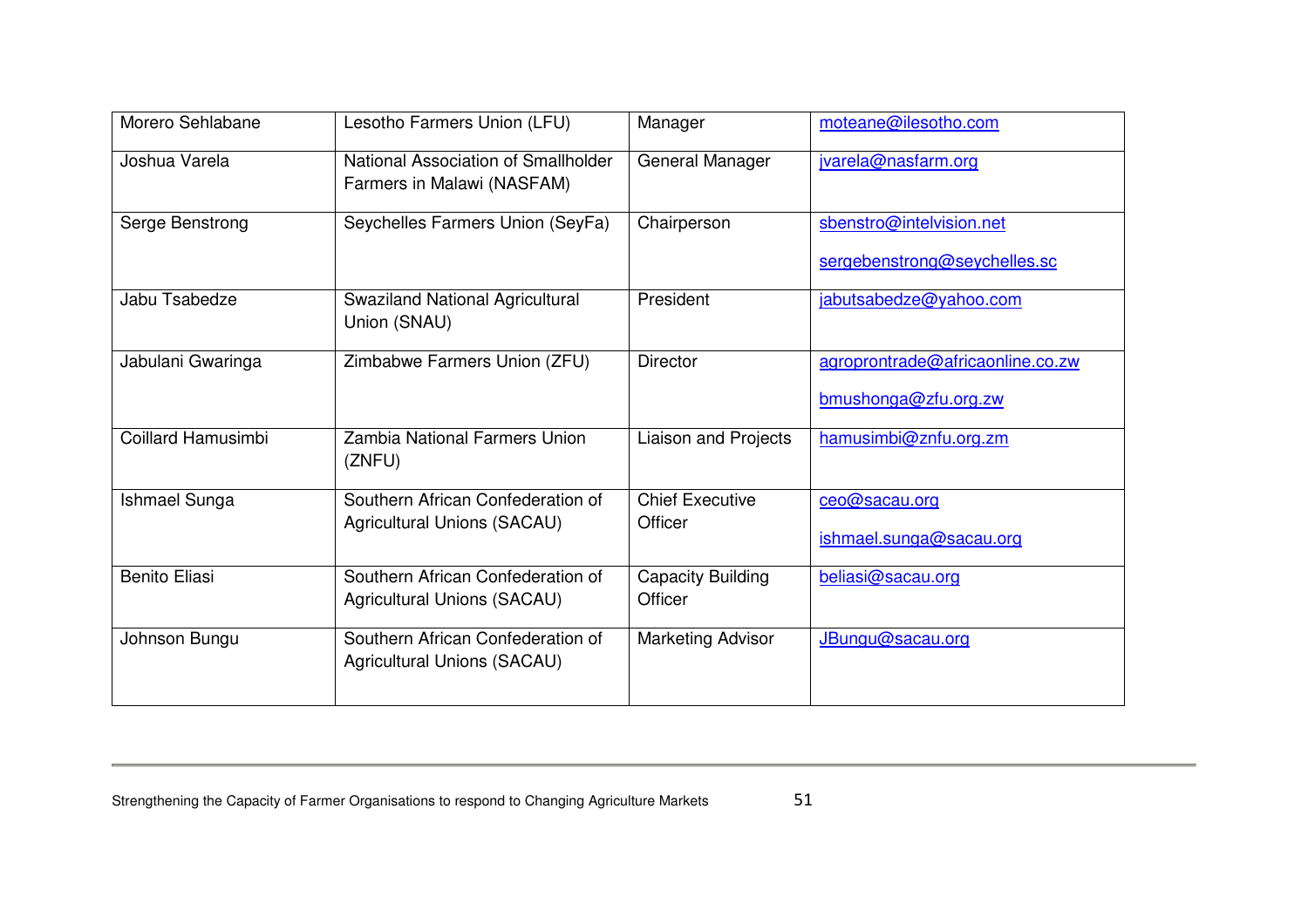| Stephanie Aubin     | Southern African Confederation of<br><b>Agricultural Unions (SACAU)</b> | <b>Policy Development</b><br>Officer                | saubin@sacau.org           |
|---------------------|-------------------------------------------------------------------------|-----------------------------------------------------|----------------------------|
| Fhumulani Mashau    | Southern African Confederation of<br>Agricultural Unions (SACAU)        | <b>Regional Standards</b><br>Coordinator            | fmashau@sacau.org          |
| Sekokotla Malesela  | <b>National African Farmers Union</b><br>(NAFU-SA)                      | <b>Farmer Development</b><br>Manager                | skox@nafu.co.za            |
| Tumi Mokwene        | National African Farmers Union<br>(NAFU-SA)                             | <b>Deputy Secretary</b><br>Gauteng                  | mokwenel@webmail.co.za     |
| Godfrey Leshage     | <b>JHB Fresh Produce Market</b>                                         | <b>Commission Coordinator</b><br>(Manager)          | gleshage@jfpm.co.za        |
| Stephanie Gallatova | Food and Agriculture<br>Organization of the United<br><b>Nations</b>    | Agro-Industries Officer                             | Stepanka.gallatova@fao.org |
| Siobhan Kelly       | Food and Agriculture<br>Organization of the United<br><b>Nations</b>    | Enterprise &<br>Agribusiness<br>Development Officer | Siobhan.kelly@fao.org      |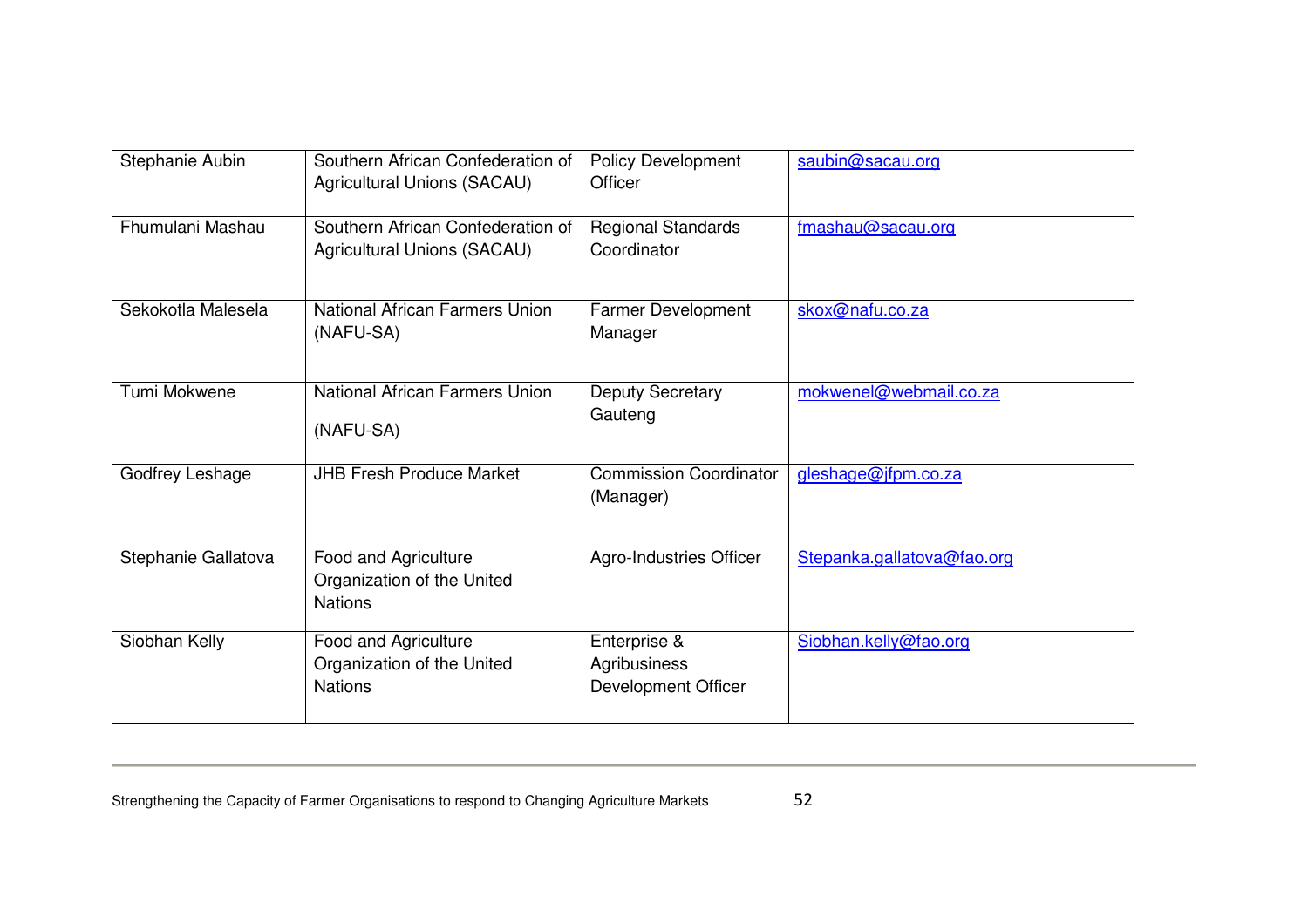| Suzan Minae        | Food and Agriculture<br>Organization of the United<br>Nations-SFE    | Enterprise &<br>Agribusiness<br>Development Officer   | Susan.minae@fao.org        |
|--------------------|----------------------------------------------------------------------|-------------------------------------------------------|----------------------------|
| Lot Mlati          | Food and Agriculture<br>Organization of the United<br><b>Nations</b> | <b>Assistant FAO</b><br>Representative<br>(Programme) | Imlati@un.org.za           |
| Yolanda Ntlakaza   | Food and Agriculture<br>Organization of the United<br><b>Nations</b> | National Programme<br>Manager                         | Yolanda.ntlakaza@fao.org   |
| <b>Andre Louw</b>  | University of Pretoria                                               | Chair in Agribusiness<br>Management                   | Andre.louw@up.ac.za        |
| Christian Koumba   | University of Pretoria                                               | Interpreter                                           | chriskoumb@webmail.co.za   |
| Romeo Nkoulou Ella | University of Pretoria                                               | Interpreter                                           | Romeo.nkoulouella@up.ac.za |
| Basilio Sandamu    | Horticultural Promotion Council                                      | <b>Chief Executive Officer</b>                        | bsandamu@mweb.co.zw        |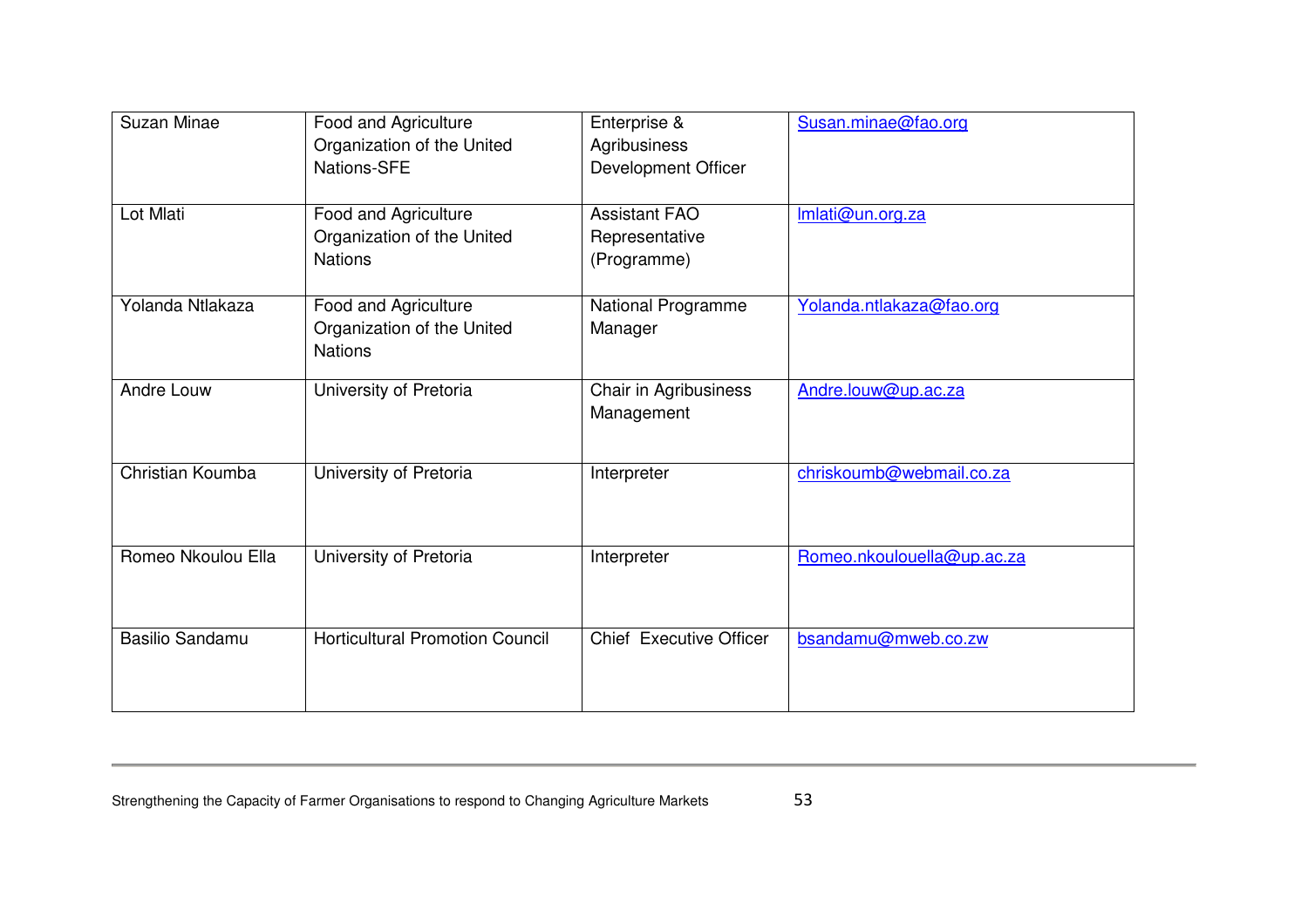# Annex 3 FEKRITAMA Post Workshop Follow Up Project

**Title of the project**: National forum for the access of small producers of "rice" to the market

#### **Context and importance of the project**

Small agricultural producers should face the transformation imposed par the market economy:

- o access to the market in order to improve agricultural revenues
- $\circ$  grasp the opportunities of the value chains both upstream and downstream
- o reduce the cost of production through access to basic agricultural resources among which soil, water, credit, technology, for a better competitiveness
- o post-production value chains that could improve revenues (transformation, market)

#### **General objective of the project**

Improve small rice producers' revenues through their access to the market

#### **Specific objective**

Trigger a process of organizing rice-producers for a better management of the rice industry.

#### **Target groups**

National leaders

Regional leaders of the 10 potential regions

#### **Expected results**